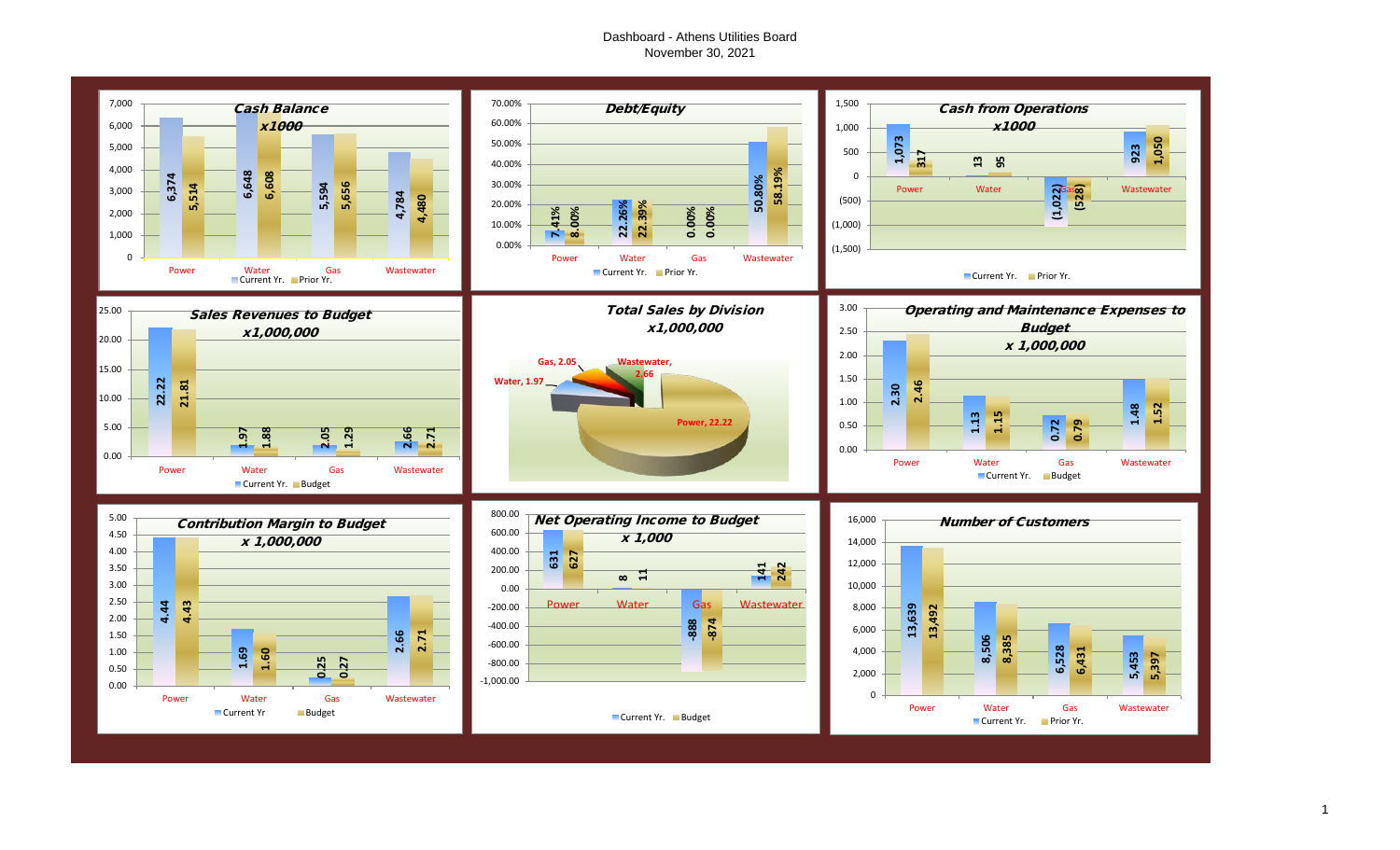#### **Athens Utilities Board Combined Balance Sheet (000 Omitted) November 30, 2021**

|                                         | <i><b>November 30, 2021</b></i> | <b>Prior Year</b>      | <b>Change</b>      |
|-----------------------------------------|---------------------------------|------------------------|--------------------|
| <b>Current Assets</b>                   | \$32.903                        | \$30.585               | \$2,318            |
| Long-Term Assets<br><b>Total Assets</b> | \$118,043<br>\$150,945          | \$118,676<br>\$149,261 | (\$633)<br>\$1,685 |
| <b>Current Liabilities</b>              | \$6,232                         | \$5.249                | \$983              |
| Long-Term Liabilities                   | \$26,265                        | \$26,603               | (\$338)            |
| Net Assets                              | \$118,449                       | \$117,409              | \$1,040            |
| <b>Total Liabilities and Net Assets</b> | \$150,945                       | \$149,261              | \$1,685            |

#### **Athens Utilities Board Combined Profit and Loss Statement (000 Omitted)**

## **November 30, 2021**

|                                       |                          | YEAR-TO-DATE      |                 |                          | <b>CURRENT MONTH</b> |                 |               |               |                 |  |
|---------------------------------------|--------------------------|-------------------|-----------------|--------------------------|----------------------|-----------------|---------------|---------------|-----------------|--|
|                                       | <b>YTD</b>               | <b>YTD</b>        | <b>Variance</b> | Month                    | Month                | <b>Variance</b> | <b>Annual</b> | YTD           | <b>Variance</b> |  |
|                                       | <b>November 30, 2021</b> | <b>Prior Year</b> |                 | <b>November 30, 2021</b> | <b>Prior Year</b>    |                 | <b>Budget</b> | <b>Budget</b> |                 |  |
| <i><b>Sales Revenue</b></i>           | \$28,649                 | \$26,918          | \$1,730         | \$5,458                  | \$4,729              | \$729           | \$68,435      | \$27,682      | \$966           |  |
| Cost of Goods Sold                    | \$19,871                 | \$17,957          | (\$1,914)       | \$4,043                  | \$3,269              | (\$775)         | \$47,125      | \$18,671      | (\$1,200)       |  |
| <b>Contribution Margin</b>            | \$8,778                  | \$8,962           | (\$184)         | \$1,415                  | \$1,460              | ( \$46)         | \$21,309      | \$9,011       | ( \$233)        |  |
| Operating and Maintenance Expenses    | \$5,415                  | \$5,444           | \$28            | \$1,006                  | \$994                | (\$11)          | \$13,110      | \$6,034       | \$618           |  |
| Depreciation and Taxes Equivalents    | \$3,452                  | \$3,120           | (\$332)         | \$686                    | \$620                | (\$66)          | \$6,256       | \$2,971       | (\$481)         |  |
| <b>Total Operating Expenses</b>       | \$8,868                  | \$8,564           | (\$304)         | \$1,692                  | \$1,614              | (\$78)          | \$19,366      | \$9,005       | \$137           |  |
| <b>Net Operating Income</b>           | ( \$90)                  | \$398             | (\$487)         | (\$277)                  | (\$154)              | (\$123)         | \$1,943       | \$7           | (\$96)          |  |
| Grants, Contributions & Extraordinary | \$78                     | \$63              | \$15            | \$49                     | \$2                  | \$47            | \$504         | \$275         | (\$197)         |  |
| <b>Change in Net Assets</b>           | (\$12)                   | \$461             | (\$472)         | (\$228)                  | (\$152)              | (\$76)          | \$2,447       | \$281         | (\$293)         |  |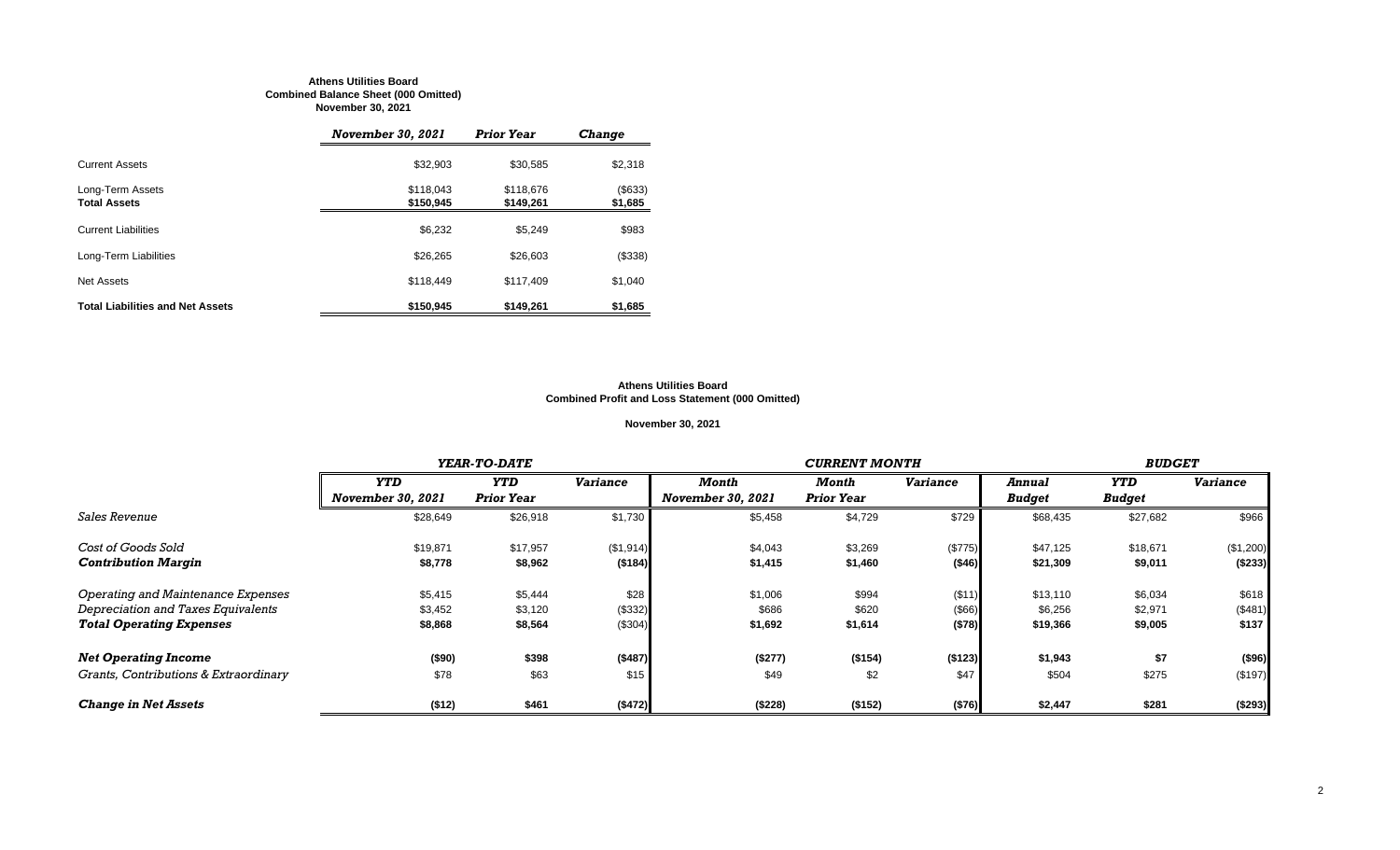# **Athens Utilities Board Financial Statement Synopsis 11/30/2021**

|                                             |                  |                      |                  |                      |             |                            | (000 Omitted) |          |              |                                                                                    |              |          |             |             |             |                            |                        |                      |         |                              |
|---------------------------------------------|------------------|----------------------|------------------|----------------------|-------------|----------------------------|---------------|----------|--------------|------------------------------------------------------------------------------------|--------------|----------|-------------|-------------|-------------|----------------------------|------------------------|----------------------|---------|------------------------------|
|                                             |                  |                      | <b>Power</b>     |                      |             | <b>Water</b>               |               |          |              | Gas                                                                                |              |          |             |             | Wastewater  |                            |                        | <b>Total</b>         |         |                              |
|                                             | Y-T-D<br>Current | $Y-T-D$<br>Prior Yr. | M-T-D<br>Current | $M-T-D$<br>Prior Yr. | Y-T-D       | Y-T-D<br>Current Prior Yr. | M-T-D         | M-T-D    | Y-T-D        | $Y-T-D$<br>Current Prior Yr. Current Prior Yr. Current Prior Yr. Current Prior Yr. | M-T-D        | M-T-D    | Y-T-D       | $Y-T-D$     | M-T-D       | M-T-D<br>Current Prior Yr. | -T-D<br><b>Current</b> | $Y-T-D$<br>Prior Yr. | $M-T-D$ | $M-T-D$<br>Current Prior Yr. |
|                                             |                  |                      |                  |                      |             |                            |               |          |              |                                                                                    |              |          |             |             |             |                            |                        |                      |         |                              |
| Cash Balance                                | 6,374            | 5,514                |                  |                      | 6,648       | 6,608                      |               |          | 5,594        | 5,656                                                                              |              |          | 4,784       | 4,480       |             |                            | 23,401                 | 22,258               |         |                              |
| <b>Working Capital</b>                      | 8,167            | 9,318                |                  |                      | 7,680       | 7,541                      |               |          | 6,562        | 6,173                                                                              |              |          | 5,859       | 5,236       |             |                            | 28,268                 | 28,269               |         |                              |
| <b>Plant Assets</b>                         | 75,002           | 73,872               |                  |                      | 33,936      | 33,579                     |               |          | 24,670       | 24,246                                                                             |              |          | 58,283      | 57,848      |             |                            | 191,891                | 189,545              |         |                              |
| Debt                                        | 3,784            | 4,040                |                  |                      | 4,768       | 4,808                      |               |          | $\Omega$     | $\Omega$                                                                           |              |          | 14,182      | 14,905      |             |                            | 22,734                 | 23,753               |         |                              |
| Net Assets (Net Worth)                      | 51,037           | 50,510               |                  |                      | 21,419      | 21,476                     |               |          | 19,955       | 19,811                                                                             |              |          | 25,649      | 25,612      |             |                            | 118,060                | 117,409              |         |                              |
| <b>Cash from Operations</b>                 | 1,073            | 317                  | 586              | 275                  | 13          | 95                         | 149           | 117      | (1,022)      | (528)                                                                              | (257)        | 231      | 923         | 1,050       | 258         | 140                        | 987                    | 934                  | 736     | 763                          |
| <b>Net Pension Liability</b>                | 2,858            | 2,228                |                  |                      | 813         | 656                        |               |          | 577          | 464                                                                                |              |          | 1,121       | 649         |             |                            | 5,369                  | 3,997                |         |                              |
| Principal Paid on Debt {Lease Included} (1) | 248              | 154                  | 248              | 154                  | 170         | 161                        | 14            | 16       | $\mathbf{0}$ | $\mathbf 0$                                                                        | $\Omega$     | $\Omega$ | 1,179       | 642         | 11          | 11                         | 1,597                  | 957                  | 273     | 181                          |
| <b>New Debt-YTD</b>                         | $\overline{0}$   | $\Omega$             | 0                | $\Omega$             | $\mathbf 0$ | $\Omega$                   | 0             |          | 0            | $\mathbf 0$                                                                        | $\mathbf{0}$ | -C       | $\mathbf 0$ | $\mathbf 0$ | $\mathbf 0$ | - 0                        | $\mathbf 0$            | $\Omega$             |         |                              |
| <b>Cash Invested in Plant</b>               | 1,141            | 1,191                | 182              | 249                  | (148)       | 224                        | 31            | 144      | 229          | 77                                                                                 | 36           | 195      | 507         | 1,059       | 51          | 43                         | 1,729                  | 2,550                | 299     | 631                          |
| <b>Cash Flow</b>                            | (80)             | (885)                | 400              | 24                   | 92          | (208)                      | 102           | (42)     | (1, 251)     | (590)                                                                              | (293)        | 36       | 350         | (39)        | 196         | 85                         | (889)                  | (1, 722)             | 405     | 103                          |
| <b>Sales</b>                                | 22,224           | 21,123               | 3,858            | 3,556                | 1,968       | 1,878                      | 393           | 352      | 2,054        | 1,354                                                                              | 713          | 384      | 2,661       | 2,865       | 552         | 501                        | 28,906                 | 27,221               | 5,517   | 4,794                        |
| Cost of Goods Sold {COGS}                   | 17,788           | 16,708               | 3,335            | 2,881                | 277         | 286                        | 55            | 48       | 1,806        | 963                                                                                | 653          | 340      |             |             |             |                            | 19,871                 | 17,957               | 4,043   | 3,269                        |
| O&M Expenses-YTD {minus COGS}               | 3,806            | 3,737                | 716              | 714                  | 1,644       | 1,541                      | 314           | 293      | 1,137        | 1,128                                                                              | 221          | 199      | 2,496       | 2,362       | 493         | 464                        | 9,082                  | 8,769                | 1,743   | 1,670                        |
| <b>Net Operating Income</b>                 | 631              | 674                  | (192)            | (39)                 | 8           | 15                         | 17            |          | (888)        | (731)                                                                              | (160)        | (153)    | 141         | 439         | 56          | 32                         | (108)                  | 398                  | (279)   | (154)                        |
| Interest on Debt                            | 3                | 5                    |                  |                      | 40          | 42                         | 8             |          | $\mathbf{0}$ | $\mathbf 0$                                                                        | 0            |          | 24          | 32          | -5          |                            | 67                     | 79                   | 13      | 16                           |
| Variable Rate Debt Interest Rate            | 0.22%            | 0.29%                |                  |                      |             |                            |               |          |              |                                                                                    |              |          | 0.22%       | 0.29%       |             |                            |                        |                      |         |                              |
| <b>Grants, Contributions, Extraordinary</b> | 72               | 21                   | 49               | $\overline{2}$       | 12          | $\Omega$                   | 0             | $\Omega$ | 0            | 16                                                                                 | $\mathbf{0}$ | $\Omega$ | (7)         | 27          | $\mathbf 0$ | $\Omega$                   | 78                     | 63                   | 49      | $\overline{2}$               |
| Net Income                                  | 704              | 695                  | (143)            | (37)                 | 21          | 15                         | 17            |          | (888)        | (716)                                                                              | (160)        | (153)    | 134         | 466         | 56          | 32                         | (30)                   | 461                  | (230)   | (152)                        |
| <b># Customers</b>                          | 13,639           | 13,492               |                  |                      | 8,506       | 8,385                      |               |          | 6,528        | 6,431                                                                              |              |          | 5,453       | 5,397       |             |                            | 34,126                 | 33,705               |         |                              |
| <b>Sales Volume</b>                         | 277,585          | 256,681              | 47,741           | 48,269               | 4,163       | 4,022                      | 781           | 759      | 2,223        | 1,973                                                                              | 678          | 560      | 2,022       | 1,941       | 383         | 374                        |                        |                      |         |                              |
| Revenue per Unit Sold (2)                   | 0.080            | 0.082                | 0.081            | 0.074                | 0.47        | 0.47                       | 0.50          | 0.46     | 0.92         | 0.69                                                                               | 1.05         | 0.69     | 1.32        | 1.48        | 1.44        | 1.34                       |                        |                      |         |                              |
| Natural Gas Market Price (Dth)              |                  |                      |                  |                      |             |                            |               |          |              |                                                                                    | 6.01         | 2.05     |             |             |             |                            |                        |                      |         |                              |
| Natural Gas Total Unit Cost (Dth)           |                  |                      |                  |                      |             |                            |               |          | 6.13         | 3.71                                                                               | 6.80         | 4.38     |             |             |             |                            |                        |                      |         |                              |
| <b>Full Time Equivalent Employees</b>       | 64.68            | 63.03                | 62.23            | 61.9                 | 14.55       | 14.72                      | 14.41         | 14.54    | 8.56         | 10.10                                                                              | 8.52         | 9.48     | 18.76       | 19.63       | 17.77       | 18.84                      | 106.55                 | 107.48               | 102.93  | 104.76                       |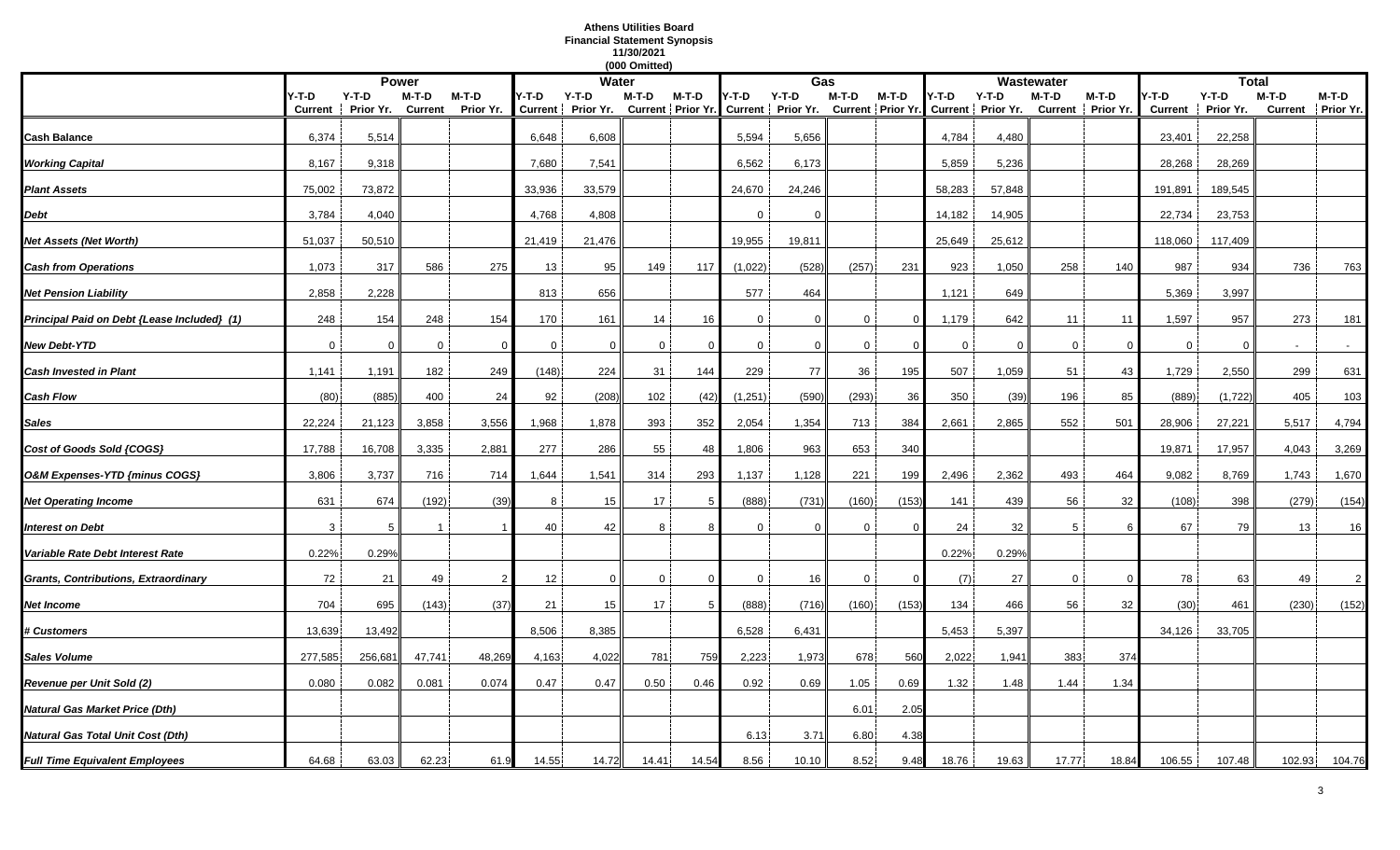#### **ATHENS UTILITIES BOARD POWER DIVISION BALANCE SHEET November 30, 2021**

|                          |                     |                    |                                                |                          |                     | Change           |
|--------------------------|---------------------|--------------------|------------------------------------------------|--------------------------|---------------------|------------------|
| <b>Current Period</b>    | <b>Prior Year</b>   | Change from        |                                                | <b>Current Period</b>    | Prior               | from prior       |
| <b>November 30, 2021</b> |                     | <b>Prior Year</b>  |                                                | <b>November 30, 2021</b> | <b>Month</b>        | <b>Month</b>     |
|                          |                     |                    | Assets:                                        |                          |                     |                  |
| 6,374,493.18             | 5,514,046.67        | 860,446.51         | Cash and Cash Equivalents                      | 6,374,493.18             | 5,974,124.78        | 400,368.40       |
| 0.00                     | 0.00                | 0.00               | <b>Bond Funds Available</b>                    | 0.00                     | 0.00                | 0.00             |
| 2,971,145.48             | 2,944,018.51        | 27,126.97          | <b>Customer Receivables</b>                    | 2,971,145.48             | 3,170,059.71        | (198, 914.23)    |
| 0.00                     | 0.00                | 0.00               | Due from (to) Other Divisions                  | 0.00                     | 0.00                | 0.00             |
| 343,854.60               | 300.446.70          | 43,407.90          | <b>Other Receivables</b>                       | 343,854.60               | 255.047.67          | 88,806.93        |
| 182,897.26               | 178,352.41          | 4,544.85           | <b>Prepaid Expenses</b>                        | 182,897.26               | 203,341.14          | (20, 443.88)     |
| 1,108,108.37             | 1,086,212.33        | 21,896.04          | <b>Unbilled Revenues</b>                       | 1,108,108.37             | 1,108,108.37        | 0.00             |
| 1,843,006.09             | 1,649,150.13        | 193,855.96         | Materials and Supplies Inventory               | 1,843,006.09             | 1,833,955.86        | 9,050.23         |
| 12,823,504.98            | 11,672,226.75       | 1,151,278.23       | <b>Total Current Assets</b>                    | 12,823,504.98            | 12,544,637.53       | 278,867.45       |
| 0.00                     | 0.00                | 0.00               | <b>Unamortized Debt Expense</b>                | 0.00                     | 0.00                | 0.00             |
| 0.00                     | 0.00                | 0.00               | TVA Heat Pump Loans Receivable                 | 0.00                     | 0.00                | 0.00             |
| 2,036,972.36             | 1,557,494.07        | 479,478.29         | Deferred Pension Outflows                      | 2,036,972.36             | 2,036,972.36        | 0.00             |
| 75,002,384.71            | 73,872,494.11       | 1,129,890.60       | Electric Utility Plant, at Cost                | 75,002,384.71            | 74,830,226.43       | 172,158.28       |
| (27, 447, 617.66)        | (26, 175, 649.26)   | (1,271,968.40)     | Less: Accumulated Depreciation                 | (27, 447, 617.66)        | (27, 213, 589.74)   | (234, 027.92)    |
| 47,554,767.05            | 47,696,844.85       | (142, 077.80)      | <b>Net Electric Utility Plant</b>              | 47,554,767.05            | 47,616,636.69       | (61, 869.64)     |
| 49,591,739.41            | 49,254,338.92       | 337,400.49         | <b>Total Long Term Assets</b>                  | 49,591,739.41            | 49,653,609.05       | (61, 869.64)     |
| 62,415,244.39<br>\$      | \$<br>60,926,565.67 | \$<br>1,488,678.72 | <b>Total Assets</b>                            | \$<br>62,415,244.39      | \$<br>62,198,246.58 | \$<br>216,997.81 |
|                          |                     |                    | <b>Liabilities and Retained Earnings:</b>      |                          |                     |                  |
| 3,474,542.50             | 2,892,350.08        | 582.192.42         | <b>Accounts Payable</b>                        | 3,474,542.50             | 3,141,205.60        | 333,336.90       |
| 561,371.51               | 576,911.51          | (15,540.00)        | <b>Customer Deposits</b>                       | 561,371.51               | 567,211.51          | (5,840.00)       |
| 0.00                     | 0.00                | 0.00               | Deferred Income                                | 0.00                     | 0.00                | 0.00             |
| 620,730.09               | 550,106.78          | 70,623.31          | <b>Other Current Liabilities</b>               | 620,730.09               | 633,252.09          | (12,522.00)      |
| 4,656,644.10             | 4,019,368.37        | 637,275.73         | <b>Total Current Liabilities</b>               | 4,656,644.10             | 4,341,669.20        | 314,974.90       |
| 0.00                     | 0.00                | 0.00               | <b>Bonds Payable</b>                           | 0.00                     | 0.00                | 0.00             |
| 0.00                     | 0.00                | 0.00               | Long-Term Leases Payable                       | 0.00                     | 0.00                | 0.00             |
| 3,784,090.80             | 4,039,511.63        | (255, 420.83)      | Notes Payable                                  | 3,784,090.80             | 3,784,090.80        | 0.00             |
| 2,857,529.73             | 2,227,527.79        | 630,001.94         | Net Pension Liability                          | 2,857,529.73             | 2,812,429.15        | 45,100.58        |
| 80,168.74                | 130,580.80          | (50, 412.06)       | <b>Deferred Pension Inflows</b>                | 80,168.74                | 80,168.74           | 0.00             |
| 0.00                     | 0.00                | 0.00               | TVA Advances, Energy Right Loans               | 0.00                     | 0.00                | 0.00             |
| 6,721,789.27             | 6,397,620.22        | 324,169.05         | <b>Total Long Term Liabilities</b>             | 6,721,789.27             | 6,676,688.69        | 45,100.58        |
| 51,036,811.02            | 50,509,577.08       | 527,233.94         | <b>Net Position</b>                            | 51,036,811.02            | 51,179,888.69       | (143, 077.67)    |
| 62,415,244.39<br>-\$     | 60,926,565.67<br>\$ | 1,488,678.72<br>\$ | <b>Total Liabilities and Retained Earnings</b> | 62,415,244.39<br>S.      | 62.198.246.58<br>\$ | \$<br>216,997.81 |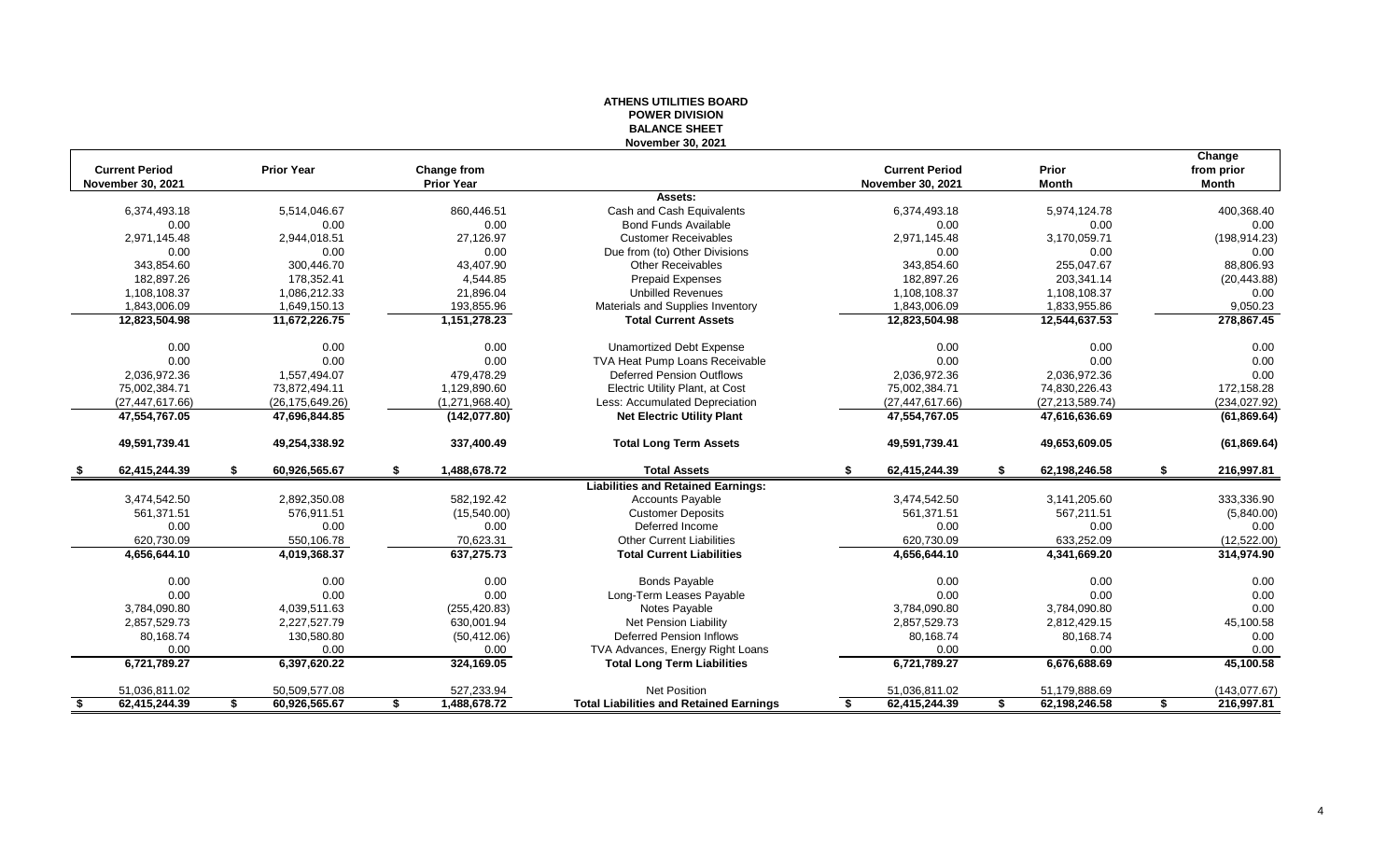|                                   |                                   |                       | <b>November 30, 2021</b>                                       |                         |                          |                       |
|-----------------------------------|-----------------------------------|-----------------------|----------------------------------------------------------------|-------------------------|--------------------------|-----------------------|
| Year-to-Date<br>November 30, 2021 | Year-to-Date<br><b>Prior Year</b> | Variance<br>Favorable | <b>Description</b>                                             | Current<br><b>Month</b> | Current<br>Month         | Variance<br>Favorable |
|                                   |                                   | (Unfavorable)         |                                                                | November 30, 2021       | <b>Prior Year</b>        | (Unfavorable)         |
|                                   |                                   |                       | <b>REVENUE:</b>                                                |                         |                          |                       |
| 6,830,138.32                      | 6,604,513.58                      | 225,624.74            | <b>Residential Sales</b>                                       | 1,064,464.24            | 948,901.52               | 115,562.72            |
| 1,859,277.93                      | 1,744,867.47                      | 114,410.46            | <b>Small Commercial Sales</b>                                  | 308,605.25              | 279,772.37               | 28,832.88             |
| 12,798,149.88                     | 12,067,272.50                     | 730.877.38            | Large Commercial Sales                                         | 2,341,531.75            | 2,192,799.79             | 148.731.96            |
| 184,464.15                        | 168,663.05                        | 15,801.10             | Street and Athletic Lighting                                   | 37,719.82               | 33,119.17                | 4,600.65              |
| 252,467.90                        | 240,619.30                        | 11,848.60             | Outdoor Lighting                                               | 50,740.50               | 47,313.86                | 3,426.64              |
| 299,225.41                        | 297,543.43                        | 1,681.98              | Revenue from Fees                                              | 55,376.09               | 53,850.94                | 1,525.15              |
| 22,223,723.59                     | 21,123,479.33                     | 1,100,244.26          | <b>Total Revenue</b>                                           | 3,858,437.65            | 3,555,757.65             | 302,680.00            |
| 17,787,516.01                     | 16,707,896.66                     | (1,079,619.35)        | <b>Power Costs</b>                                             | 3,335,254.59            | 2,880,884.49             | (454, 370.10)         |
| 4,436,207.58                      | 4,415,582.67                      | 20,624.91             | <b>Contribution Margin</b>                                     | 523,183.06              | 674,873.16               | (151, 690.10)         |
|                                   |                                   |                       | <b>OPERATING EXPENSES:</b>                                     |                         |                          |                       |
| 2,700.00                          | 1,548.63                          | (1, 151.37)           | <b>Transmission Expense</b>                                    | 200.00                  | 200.00                   | 0.00                  |
| 522,710.95                        | 481,693.24                        | (41, 017.71)          | <b>Distribution Expense</b>                                    | 108,732.63              | 88,790.91                | (19, 941.72)          |
| 394,503.46                        | 370,045.85                        | (24, 457.61)          | <b>Customer Service and Customer Acct. Expense</b>             | 65,087.50               | 61,103.54                | (3,983.96)            |
| 912,675.38                        | 929,602.31                        | 16,926.93             | Administrative and General Expenses                            | 191,621.26              | 176,163.42               | (15, 457.84)          |
| 1,832,589.79                      | 1,782,890.03                      | (49, 699.76)          | <b>Total Operating Expenses</b><br><b>Maintenance Expenses</b> | 365,641.39              | 326,257.87               | (39, 383.52)          |
| 0.00                              | 0.00                              | 0.00                  | <b>Transmission Expense</b>                                    | 0.00                    | 0.00                     | 0.00                  |
| 449,661.98                        | 547,119.37                        | 97,457.39             | <b>Distribution Expense</b>                                    | 46,118.28               | 110,559.69               | 64,441.41             |
| 20.410.94                         | 15,699.03                         | (4,711.91)            | Administrative and General Expense                             | 2,257.15                | 4,177.59                 | 1,920.44              |
| 470,072.92                        | 562,818.40                        | 92,745.48             | <b>Total Maintenance Expenses</b>                              | 48,375.43               | 114,737.28               | 66,361.85             |
|                                   |                                   |                       | <b>Other Operating Expense</b>                                 |                         |                          |                       |
| 1,147,619.30                      | 947,955.77                        | (199, 663.53)         | <b>Depreciation Expense</b>                                    | 230,594.38              | 184, 184. 77             | (46, 409.61)          |
| 356,010.50                        | 443,803.45                        | 87,792.95             | <b>Tax Equivalents</b>                                         | 71,202.10               | 88,760.69                | 17,558.59             |
| 1,503,629.80                      | 1,391,759.22                      | (111, 870.58)         | <b>Total Other Operating Expenses</b>                          | 301,796.48              | 272,945.46               | (28, 851.02)          |
| 21,593,808.52                     | 20,445,364.31                     | (1, 148, 444.21)      | <b>Total Operating and Maintenance Expenses</b>                | 4,051,067.89            | 3,594,825.10             | (456, 242.79)         |
| 629,915.07                        | 678.115.02                        | (48, 199.95)          | <b>Operating Income</b>                                        | (192, 630.24)           | (39,067.45)              | (153, 562.79)         |
| 9,340.72                          | 11,039.34                         | (1,698.62)            | Other Income                                                   | 1.485.41                | 1,800.13                 | (314.72)              |
| 639,255.79                        | 689,154.36                        | (49, 898.57)          | <b>Total Income</b>                                            | (191, 144.83)           | (37, 267.32)             | (153, 877.51)         |
| 4,995.02                          | 9,687.05                          | 4,692.03              | Miscellaneous Income Deductions                                | 60.00                   | 280.10                   | 220.10                |
| 634,260.77                        | 679,467.31                        | (45, 206.54)          | Net Income Before Debt Expenses                                | (191, 204.83)           | (37, 547.42)             | (153, 657.41)         |
|                                   |                                   |                       | <b>DEBT RELATED EXPENSES:</b>                                  |                         |                          |                       |
| 0.00                              | 0.00                              | 0.00                  | Amortization of Debt Related Expenses                          | 0.00                    | 0.00                     | 0.00                  |
| 3,039.91<br>3,039.91              | 5,328.98<br>5,328.98              | 2,289.07<br>2,289.07  | Interest Expense<br><b>Total debt related expenses</b>         | 634.51<br>634.51        | 1,058.10<br>1,058.10     | 423.59<br>423.59      |
| 631,220.86                        | 674,138.33                        | (42, 917.47)          | Net Income before Extraordinary Exp.                           | (191, 839.34)           |                          | (153, 233.82)         |
| 72,438.24                         | 20,964.13                         | 51,474.11             | Extraordinary Income (Expense)                                 | 48,761.67               | (38, 605.52)<br>1,745.00 | 47,016.67             |
| 703,659.10                        | 695,102.46                        | 8,556.64              | <b>CHANGE IN NET ASSETS</b>                                    | (143,077.67)            | (36, 860.52)             | (106, 217.15)         |
| - \$                              |                                   | S                     |                                                                |                         |                          |                       |

## **Athens Utilities Board Profit and Loss Statement - Power**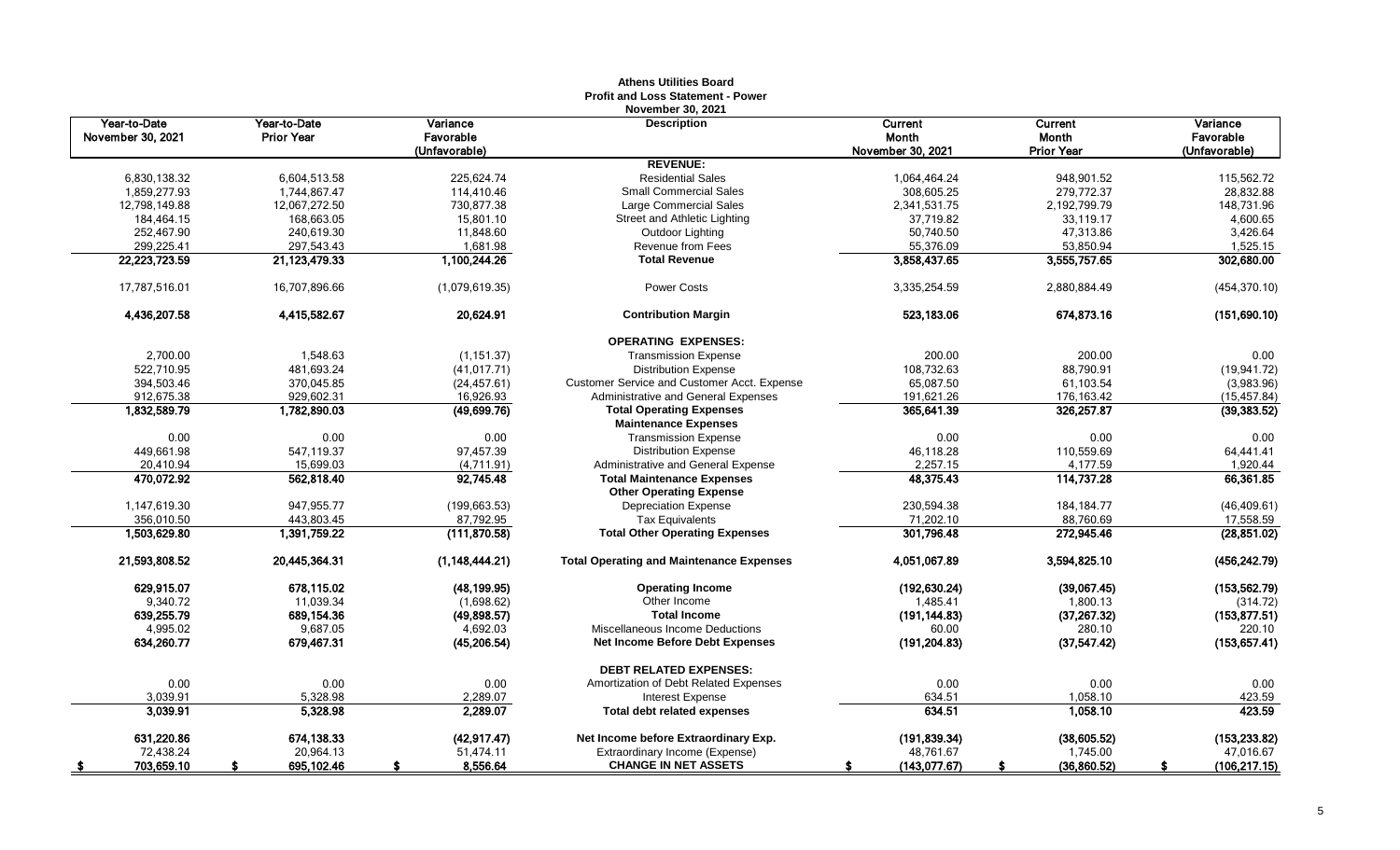|                                   |                               |                     | Athens Utilities Board<br><b>Budget Comparison - Power</b>              |                                           |                                 |                           |
|-----------------------------------|-------------------------------|---------------------|-------------------------------------------------------------------------|-------------------------------------------|---------------------------------|---------------------------|
| Year-to-Date<br>November 30, 2021 | Year-to-Date<br><b>Budget</b> | $Y-T-D$<br>Variance | November 30, 2021<br><b>Description</b>                                 | <b>Current Month</b><br>November 30, 2021 | <b>Monthly</b><br><b>Budget</b> | <b>Budget</b><br>Variance |
|                                   |                               |                     | <b>REVENUE:</b>                                                         |                                           |                                 |                           |
| 6,830,138.32                      | 6,654,421.69                  | 175,716.63          | <b>Residential Sales</b>                                                | 1,064,464.24                              | 1,012,080.36                    | 52,383.88                 |
| 1,859,277.93                      | 1,814,379.20                  | 44,898.73           | <b>Small Commercial Sales</b>                                           | 308,605.25                                | 296,290.30                      | 12,314.95                 |
| 12,798,149.88                     | 12,528,174.65                 | 269,975.23          | Large Commercial Sales                                                  | 2,341,531.75                              | 2,152,820.09                    | 188,711.66                |
| 184,464.15                        | 170,030.42                    | 14,433.73           | Street and Athletic Lighting                                            | 37,719.82                                 | 33,345.93                       | 4,373.89                  |
| 252,467.90                        | 238,998.88                    | 13,469.02           | Outdoor Lighting                                                        | 50,740.50                                 | 47,396.19                       | 3,344.31                  |
| 299,225.41                        | 403,999.85                    | (104, 774.44)       | Revenue from Fees                                                       | 55,376.09                                 | 72,068.09                       | (16,692.00)               |
| 22,223,723.59                     | 21,810,004.68                 | 413,718.91          | <b>Total Revenue</b>                                                    | 3,858,437.65                              | 3,614,000.96                    | 244,436.69                |
| 17,787,516.01                     | 17,377,715.07                 | (409, 800.94)       | <b>Power Costs</b>                                                      | 3,335,254.59                              | 3,006,150.04                    | (329, 104.55)             |
| 4,436,207.58                      | 4,432,289.61                  | 3,917.97            | <b>Contribution Margin</b><br><b>OPERATING EXPENSES:</b>                | 523,183.06                                | 607,850.92                      | (84,667.86)               |
| 2,700.00                          | 2,475.17                      | (224.83)            | <b>Transmission Expense</b>                                             | 200.00                                    | 56.60                           | (143.40)                  |
| 522,710.95                        | 491,099.81                    | (31,611.14)         | <b>Distribution Expense</b>                                             | 108,732.63                                | 90,141.78                       | (18,590.85)               |
| 394,503.46                        | 411.771.76                    | 17,268.30           | <b>Customer Service and Customer Acct. Expense</b>                      | 65.087.50                                 | 74,140.17                       | 9,052.67                  |
| 912,675.38                        | 969,279.56                    | 56,604.18           | Administrative and General Expenses                                     | 191,621.26                                | 197,231.60                      | 5,610.34                  |
| 1,832,589.79                      | 1,874,626.29                  | 42,036.50           | <b>Total Operating Expenses</b>                                         | 365,641.39                                | 361,570.15                      | (4,071.24)                |
|                                   |                               |                     | <b>Maintenance Expenses</b>                                             |                                           |                                 |                           |
| 0.00                              | 7,678.19                      | 7,678.19            | <b>Transmission Expense</b>                                             | 0.00                                      | 0.00                            | 0.00                      |
| 449,661.98                        | 554,531.07                    | 104,869.09          | <b>Distribution Expense</b>                                             | 46,118.28                                 | 105,648.35                      | 59,530.07                 |
| 20,410.94                         | 18,252.02                     | (2, 158.92)         | Administrative and General Expense                                      | 2,257.15                                  | 2,541.19                        | 284.04                    |
| 470,072.92                        | 580,461.28                    | 110,388.36          | <b>Total Maintenance Expenses</b>                                       | 48,375.43                                 | 108,189.54                      | 59,814.11                 |
|                                   |                               |                     | <b>Other Operating Expense</b>                                          |                                           |                                 |                           |
| 1,147,619.30                      | 935,182.94                    | (212, 436.36)       | <b>Depreciation Expense</b>                                             | 230,594.38                                | 193,355.26                      | (37, 239.12)              |
| 356,010.50                        | 396,860.93                    | 40,850.43           | <b>Tax Equivalents</b>                                                  | 71,202.10                                 | 77,330.87                       | 6,128.77                  |
| 1,503,629.80                      | 1,332,043.87                  | (171, 585.93)       | <b>Total Other Operating Expenses</b>                                   | 301,796.48                                | 270,686.13                      | (31, 110.35)              |
| 21,593,808.52                     | 21,164,846.51                 | (428, 962.01)       | <b>Total Operating and Maintenance Expenses</b>                         | 4,051,067.89                              | 3,746,595.85                    | (304, 472.04)             |
| 629,915.07                        | 645,158.17                    | (15, 243.10)        | <b>Operating Income</b>                                                 | (192, 630.24)                             | (132, 594.89)                   | (60, 035.35)              |
| 9,340.72                          | 7,787.89                      | 1,552.83            | Other Income                                                            | 1,485.41                                  | 715.34                          | 770.07                    |
| 639,255.79                        | 652,946.06                    | (13,690.27)         | <b>Total Income</b>                                                     | (191, 144.83)                             | (131, 879.55)                   | (59, 265.28)              |
| 4,995.02                          | 14,217.52                     | 9,222.50            | Miscellaneous Income Deductions                                         | 60.00                                     | 2,635.42                        | 2,575.42                  |
| 634,260.77                        | 638,728.55                    | (4, 467.78)         | <b>Net Income Before Debt Expenses</b><br><b>DEBT RELATED EXPENSES:</b> | (191, 204.83)                             | (134, 514.97)                   | (56,689.86)               |
| 0.00                              | 0.00                          | 0.00                | Amortization of Debt Related Expenses                                   | 0.00                                      | 0.00                            | 0.00                      |
| 3,039.91                          | 11,789.25                     | 8,749.34            | <b>Interest Expense</b>                                                 | 634.51                                    | 2,425.16                        | 1,790.65                  |
| 3,039.91                          | 11,789.25                     | 8.749.34            | <b>Total debt related expenses</b>                                      | 634.51                                    | 2,425.16                        | 1,790.65                  |
| 631,220.86                        | 626,939.30                    | 4,281.56            | Net Income before Extraordinary Exp.                                    | (191, 839.34)                             | (136, 940.12)                   | (54,899.22)               |
| 72,438.24                         | 15,679.92                     | 56,758.32           | <b>Extraordinary Income (Expense)</b>                                   | 48,761.67                                 | 3,135.98                        | 45,625.69                 |
| 703,659.10<br>\$                  | \$<br>642,619.21              | \$<br>61,039.89     | <b>CHANGE IN NET ASSETS</b>                                             | (143,077.67)<br>\$                        | (133, 804.14)<br>\$             | (9, 273.53)<br>\$         |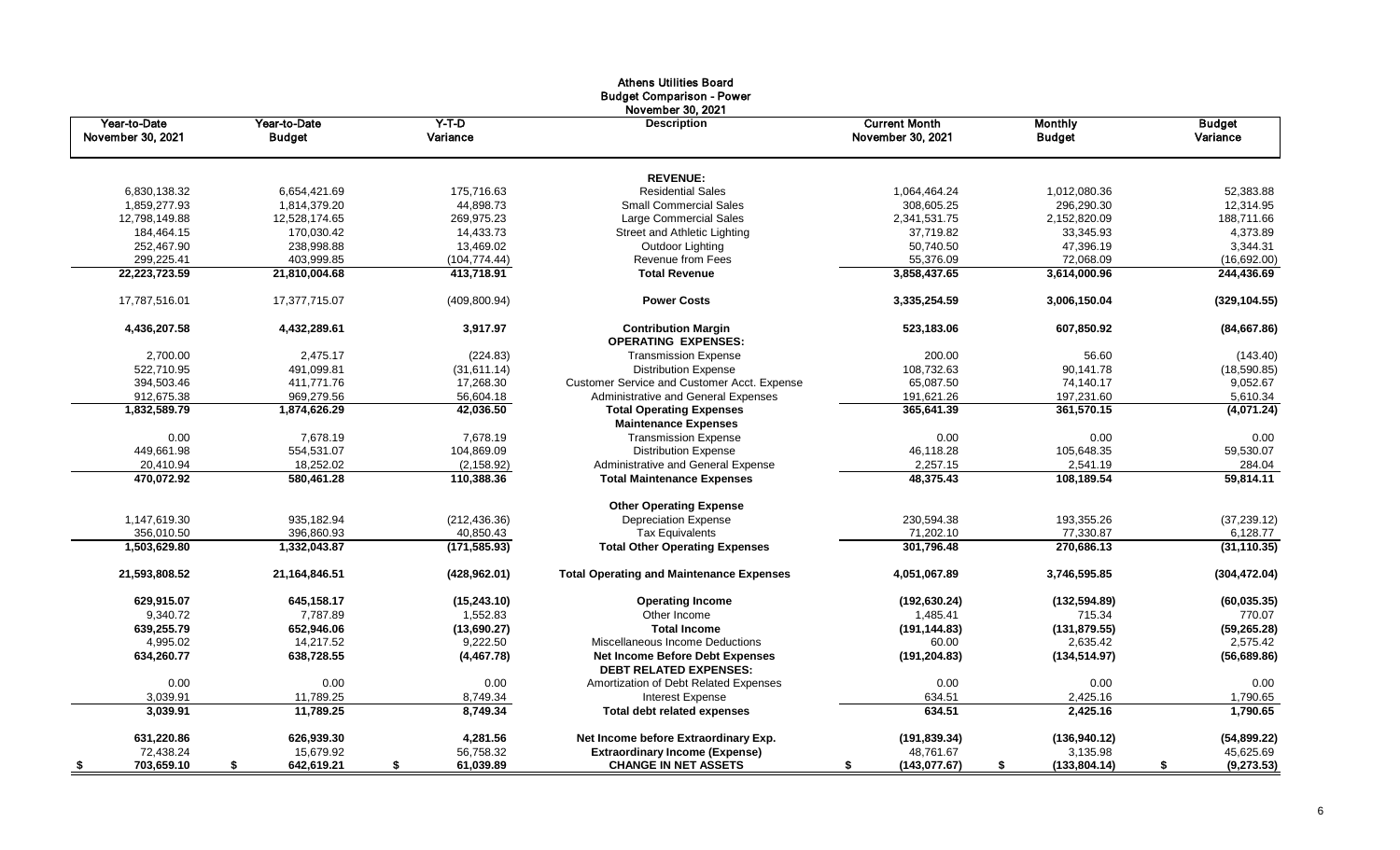#### **Athens Utilities Board Power Division STATEMENTS OF CASH FLOWS November 30, 2021**

|      | Year-to-Date<br>November 30, 2021 | Year-to-Date<br><b>Prior Year</b> |    | Variance      |                                                                                     |    | <b>Month to Date</b><br><b>November 30, 2021</b> | <b>Month to Date</b><br><b>Prior Year</b> | Variance         |
|------|-----------------------------------|-----------------------------------|----|---------------|-------------------------------------------------------------------------------------|----|--------------------------------------------------|-------------------------------------------|------------------|
|      |                                   |                                   |    |               | <b>CASH FLOWS FROM OPERATION ACTIVITIES:</b>                                        |    |                                                  |                                           |                  |
|      | 703,659.10                        | 695,102.46                        |    | 8,556.64      | Net Operating Income                                                                |    | (143, 077.67)                                    | (36,860.52)                               | (106, 217.15)    |
|      |                                   |                                   |    |               | Adjustments to reconcile operating income                                           |    |                                                  |                                           |                  |
|      |                                   |                                   |    |               | to net cash provided by operations:                                                 |    |                                                  |                                           |                  |
|      | 1,147,619.30                      | 947,955.77                        |    | 199,663.53    | Depreciation                                                                        |    | 230,594.38                                       | 184, 184. 77                              | 46,409.61        |
|      |                                   |                                   |    |               | <b>Changes in Assets and Liabilities:</b>                                           |    |                                                  |                                           |                  |
|      | 26,410.41                         | (96, 934.95)                      |    | 123,345.36    | <b>Accounts Receivable</b>                                                          |    | 110,107.30                                       | (3,282.11)                                | 113,389.41       |
|      | 0.00                              | 0.00                              |    | 0.00          | Due from (to) Other Divisions                                                       |    | 0.00                                             | 0.00                                      | 0.00             |
|      | (152, 645.09)                     | (127, 554.73)                     |    | (25,090.36)   | <b>Prepaid Expenses</b>                                                             |    | 20,443.88                                        | 19,454.65                                 | 989.23           |
|      | 17,325.87                         | (104, 683.12)                     |    | 122,008.99    | <b>Deferred Pension Outflows</b>                                                    |    | 0.00                                             | 428,460.06                                | (428, 460.06)    |
|      | 0.00                              | 0.00                              |    | 0.00          | Accrued, Unbilled Revenue                                                           |    | 0.00                                             | 0.00                                      | 0.00             |
|      | 18.417.19                         | (60, 563.22)                      |    | 78,980.41     | <b>Materials and Supplies</b>                                                       |    | (9,050.23)                                       | (63, 854.53)                              | 54,804.30        |
|      | (365, 382.74)                     | (749, 995.55)                     |    | 384,612.81    | <b>Accounts Payable</b>                                                             |    | 333,336.90                                       | 132,105.11                                | 201,231.79       |
|      | (20, 353.82)                      | (62, 192.50)                      |    | 41,838.68     | <b>Other Current Liabilities</b>                                                    |    | (8,900.96)                                       | (15, 448.33)                              | 6,547.37         |
|      | (12,500.00)                       | 1,140.00                          |    | (13,640.00)   | <b>Customer Deposits</b>                                                            |    | (5,840.00)                                       | 480.00                                    | (6,320.00)       |
|      | (333,029.91)                      | (203,070.79)                      |    | (129, 959.12) | <b>Net Pension Liability</b>                                                        |    | 45,100.58                                        | (384, 495.21)                             | 429,595.79       |
|      | 0.00                              | 0.00                              |    | 0.00          | <b>Deferred Pension Inflows</b>                                                     |    | 0.00                                             | 0.00                                      | 0.00             |
|      | 43,706.71                         | 77,626.34                         |    | (33,919.63)   | <b>Retirements and Salvage</b>                                                      |    | 12,949.09                                        | 14,390.59                                 | (1,441.50)       |
|      | 0.00                              | 0.00                              |    | 0.00          | Deferred Income                                                                     |    | 0.00                                             | 0.00                                      | 0.00             |
|      | 1,073,227.02                      | 316,829.71                        |    | 756,397.31    | <b>Net Cash from Operating Activities</b><br><b>CASH FROM NONCAPITAL FINANCING:</b> |    | 585,663.27                                       | 275,134.48                                | 310,528.79       |
|      | 0.00                              | 0.00                              |    | 0.00          | Changes in Long-Term Lease Payable                                                  |    | 0.00                                             | 0.00                                      | 0.00             |
|      | (11, 936.84)                      | (10, 280.60)                      |    | (1,656.24)    | Changes in Notes Payable                                                            |    | (3,621.04)                                       | (2,056.12)                                | (1,564.92)       |
|      | 0.00                              | 0.00                              |    | 0.00          | Changes in Bonds Payable                                                            |    | 0.00                                             | 0.00                                      | 0.00             |
|      | 0.00                              | 0.00                              |    | 0.00          | Changes in TVA Loan Program                                                         |    | 0.00                                             | 0.00                                      | 0.00             |
|      | (11, 936.84)                      | (10, 280.60)                      |    | (1,656.24)    | <b>Net Cash from Noncapital Financing Activities</b>                                |    | (3,621.04)                                       | (2,056.12)                                | (1, 564.92)      |
|      |                                   |                                   |    |               | CASH FLOWS FROM CAPITAL AND RELATED<br><b>INVESTING ACTIVITIES</b>                  |    |                                                  |                                           |                  |
|      | 0.00                              | 0.00                              |    | 0.00          | Adj.Retained Earnings - TVA loss Adjustment                                         |    | 0.00                                             | 0.00                                      | 0.00             |
|      | 0.00                              | 0.00                              |    | 0.00          | <b>Prior Period Adjustment</b>                                                      |    | 0.00                                             | 0.00                                      | 0.00             |
|      | (1, 141, 075, 12)                 | (1, 191, 187.26)                  |    | 50,112.14     | Changes in Electric Plant                                                           |    | (181, 673.83)                                    | (248, 681.31)                             | 67,007.48        |
|      | (1, 141, 075.12)                  | (1, 191, 187.26)                  |    | 50,112.14     | <b>Capital and Related Investing Activities</b>                                     |    | (181, 673.83)                                    | (248, 681.31)                             | 67,007.48        |
|      | (79, 784.94)                      | \$<br>(884, 638.15)               | \$ | 804,853.21    | <b>Net Changes in Cash Position</b>                                                 | \$ | 400,368.40                                       | \$<br>24,397.05                           | \$<br>375,971.35 |
|      |                                   |                                   |    |               |                                                                                     |    |                                                  |                                           |                  |
|      | 6,454,278.12                      | 6,398,684.82                      |    | 55,593.30     | Cash at Beginning of Period                                                         |    | 5,974,124.78                                     | 5,489,649.62                              | 484,475.16       |
|      | 6,374,493.18                      | 5,514,046.67                      |    | 860,446.51    | Cash at end of Period                                                               |    | 6,374,493.18                                     | 5,514,046.67                              | 860,446.51       |
| - \$ | (79, 784.94)                      | \$<br>(884, 638.15)               | s, | 804.853.21    | <b>Changes in Cash and Equivalents</b>                                              | S, | 400.368.40                                       | \$<br>24,397.05                           | \$<br>375,971.35 |

**Long-Term Debt** \$3,784,090.80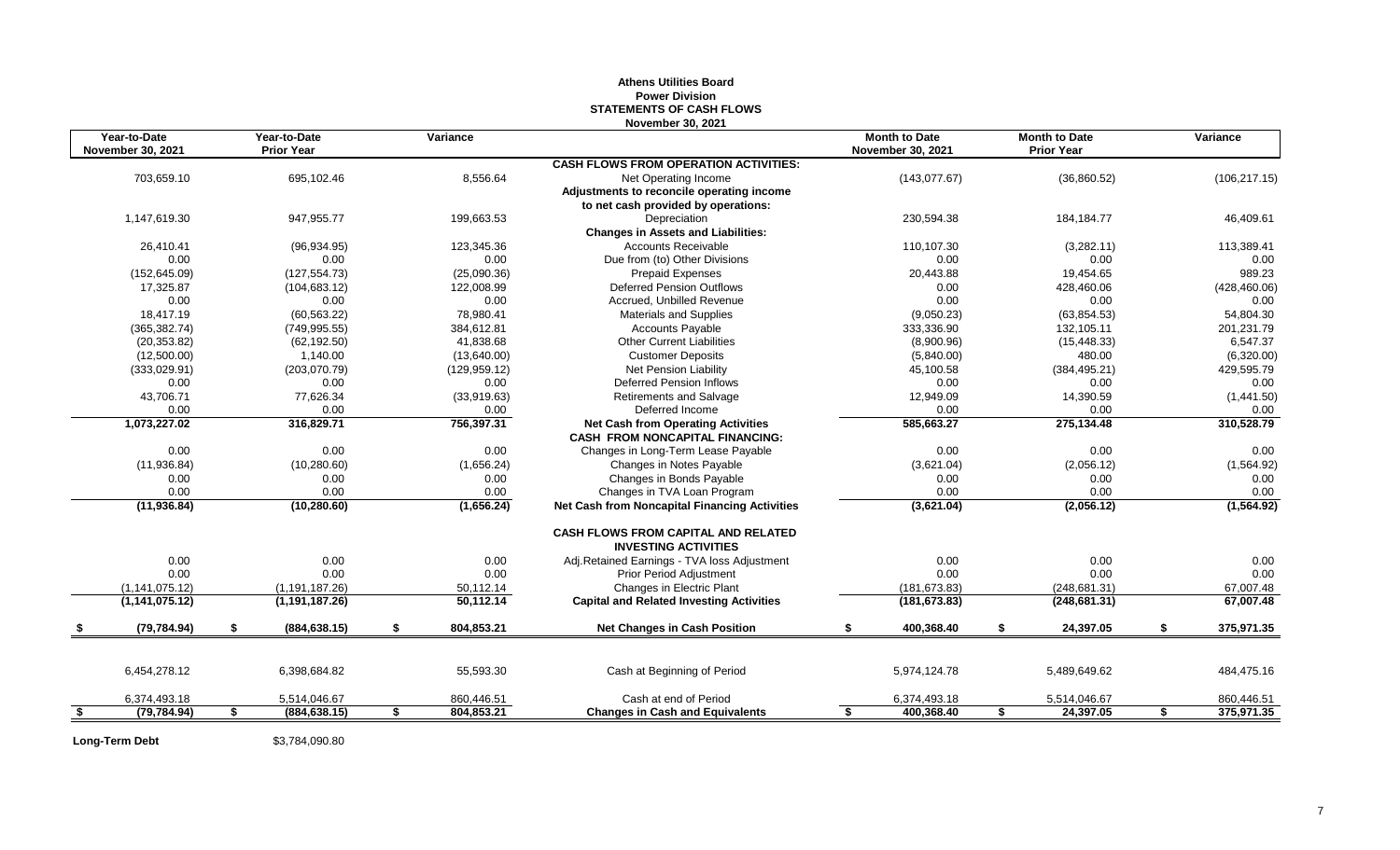## Athens Utilities Board Statistics Report November 30, 2021

| Power:                       |         |        |          |            |
|------------------------------|---------|--------|----------|------------|
|                              | Current | Prior  |          | # Accounts |
| <b>INumber of services:</b>  | Month   | Year   | Change   | Change     |
| Residential                  | 11,221  | 11,114 | 0.96%    | 107        |
| Small Commercial             | 2,061   | 2,023  | 1.88%    | 38         |
| Large Commercial             | 256     | 258    | $-0.78%$ | $-2$       |
| Street and Athletic Lighting | 20      | 19     | 5.26%    |            |
| Outdoor Lighting             | 81      | 78     | 3.85%    | 31         |
| Total Services               | 13,639  | 13,492 | 1.09%    | 147        |

| <b>Sales Volumes:</b>       |            | <b>Current Month</b> |          | Year-to-Date |                   |           |  |
|-----------------------------|------------|----------------------|----------|--------------|-------------------|-----------|--|
| Kwh                         | 11/30/2021 | <b>Prior Year</b>    | Change   | 11/30/2021   | <b>Prior Year</b> | Change    |  |
| Residential                 | 9,635,103  | 9,239,967            | 4.28%    | 64,735,845   | 62,923,193        | 2.88%     |  |
| Small Commercial            | 2,387,061  | 2,297,963            | 3.88%    | 15,110,562   | 14.173.504        | 6.61%     |  |
| Large Commercial            | 35,315,577 | 36,320,610           | $-2.77%$ | 195,739,278  | 177,364,150       | 10.36%    |  |
| <b>IStreet and Athletic</b> | 189.626    | 195.934              | $-3.22%$ | 932.592      | 1.131.196         | $-17.56%$ |  |
| Outdoor Lighting            | 213.333    | 214.125              | $-0.37%$ | 1.066.915    | 1,088,484         | $-1.98%$  |  |
| Total                       | 47.740.700 | 48,268,599           | $-1.09%$ | 277.585.192  | 256,680,527       | 8.14%     |  |

| Employment         |                   |                                        |         |  |  |  |
|--------------------|-------------------|----------------------------------------|---------|--|--|--|
|                    | November 30, 2021 | <b>Same Month</b><br><b>Prior Year</b> |         |  |  |  |
|                    | 57.00             | 58.00                                  | $-1.00$ |  |  |  |
| Employee Headcount | 62.23             | 61.90                                  | 0.33    |  |  |  |
| Y-T-D FTE          | 64.68             | 63.03                                  | 1.65    |  |  |  |

| Heating/Cooling Degree Days (Calendar Month): |                   |                   |                   |
|-----------------------------------------------|-------------------|-------------------|-------------------|
|                                               | November 30, 2021 | <b>Prior Year</b> | <b>Difference</b> |
| Heating Degree Days                           | 568               | 384               | 184               |
| Cooling Degree Days                           |                   |                   | -8                |
|                                               |                   |                   |                   |

| Heating/Cooling Degree Days (Billing Period): |                   |                   |                   |
|-----------------------------------------------|-------------------|-------------------|-------------------|
|                                               | November 30, 2021 | <b>Prior Year</b> | <b>Difference</b> |
| Heating Degree Days                           | 398               | 200               | 198               |
| Cooling Degree Days                           |                   | 32                | -32               |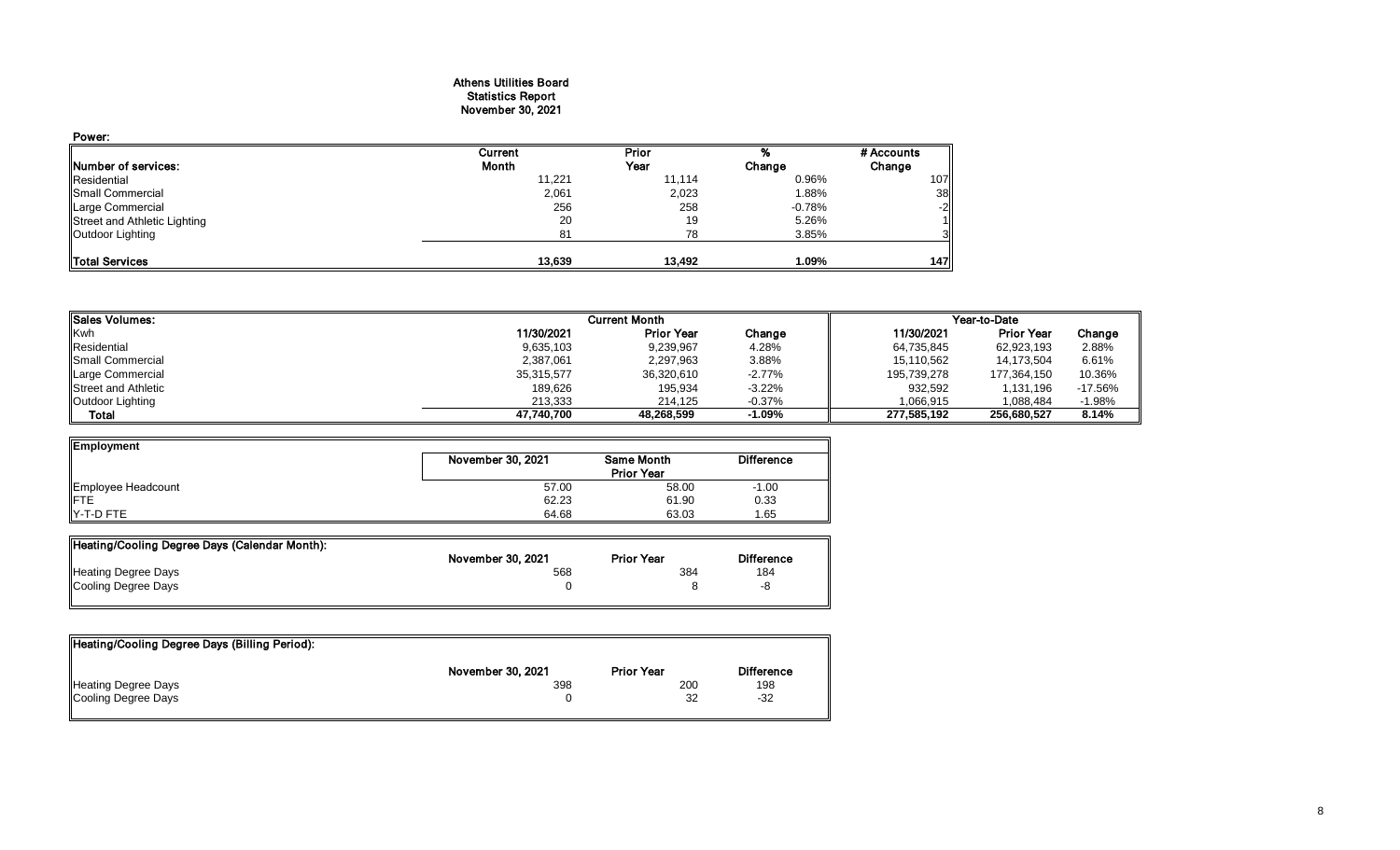#### **Athens Utilities Board Power Division Capital Budget Month Ending as of November 30, 2021**

|                                            | <b>Budget</b> | Actual       | Variance to date<br>Favorable | <b>Estimated</b><br>% Project | % of Budget<br><b>Expended</b> |
|--------------------------------------------|---------------|--------------|-------------------------------|-------------------------------|--------------------------------|
| <b>Planned Capital Improvements:</b>       |               |              | (Unfavorable)                 | <b>Completion</b>             |                                |
| Replace Truck 8                            | 220,000       |              | 220,000                       |                               |                                |
| Replace Truck 60 (CNG)                     | 53,000        |              | 53,000                        |                               |                                |
| Replace Truck 35 (CNG)                     | 53,000        |              | 53,000                        |                               |                                |
| <b>LED Purchases</b>                       | 300,000       | 99,417       | 200,583                       | 33.14%                        | 33.14%                         |
| Distribution automation 2-6 and 7-1        | 200,000       |              | 200,000                       |                               |                                |
| West Athens Sub Controls                   | 100,000       |              | 100,000                       |                               |                                |
| Fiber Path Englewood to Airport            | 75,000        | 2,692        | 72,308                        | 5.00%                         | 3.59%                          |
| SCADA (Add Vipers and Cyber Security)      | 60,000        |              | 60,000                        |                               |                                |
| Fiber GIS build plan for system(ECC)       | 50,000        | 2,673        | 47,327                        | 90.00%                        | 5.35%                          |
| Central Athens Sub 9 Switches              | 35,000        |              | 35,000                        |                               |                                |
| Vision Meters Upgrade                      | 25,000        | 3,993        | 21,007                        | 15.97%                        | 15.97%                         |
| Diversified Fiber Exit Path                | 25,000        |              | 25,000                        |                               |                                |
| mPower Improvements                        | 25,000        | 21,300       | 3,700                         | 85.20%                        | 85.20%                         |
| Radio GPS integration                      | 20,000        |              | 20,000                        |                               |                                |
| <b>Building Improvements</b>               | 15,000        |              | 15,000                        |                               |                                |
| Other System Improvements                  | 390,000       | 80,309       | 309,691                       |                               | 20.59% Continuous              |
| Poles                                      | 300,000       | 79,049       | 220,951                       |                               | 26.35% Continuous              |
| Primary Wire and Underground               | 500,000       | 302,975      | 197,025                       |                               | 60.60% Continuous              |
| Transformers                               | 400,000       | 105,473      | 294,527                       |                               | 26.37% Continuous              |
| Services                                   | 400,000       | 228,592      | 171,408                       |                               | 57.15% Continuous              |
| IT Core (Servers, mainframe, etc.)         | 25,000        | 7,888        | 17,112                        |                               | 31.55% Continuous              |
| <b>Total Planned Capital Improvements:</b> | 3,271,000     | 934,361      | 2,336,639                     |                               |                                |
| <b>Other Assets:</b>                       |               |              |                               |                               |                                |
| Substation Signage (FY 2021)               | 40,000        | 6,736        | 33,264                        |                               |                                |
| Englewood Sub Voltage Reduction (FY 2021)  | 180,000       | 18,600       | 161,400                       |                               |                                |
| #6 Change out - CR250 (FY 2021)            | 250,000       | 104,150      | 145,850                       |                               |                                |
| Truck 1 Repair                             |               | 4,623        | (4,623)                       |                               |                                |
| Replace Truck 6 (FY 2021)                  | 300,000       | 221,991      | 78,009                        |                               |                                |
| Truck 60 Repair                            |               | 1,000        | (1,000)                       |                               |                                |
| Truck 11 Repair                            |               | 2,806        | (2,806)                       |                               |                                |
| Other                                      |               | 3,806        | (3,806)                       |                               |                                |
| <b>Total Other Assets:</b>                 | 770,000       | 363,712      | 406,288                       |                               |                                |
| Totals:                                    | 4,041,000 \$  | 1,298,073 \$ | 2,742,927                     |                               |                                |
|                                            |               |              |                               |                               |                                |

Percentage of Budget Spent Year-to-date **32.12%** Fiscal Year **41.67%**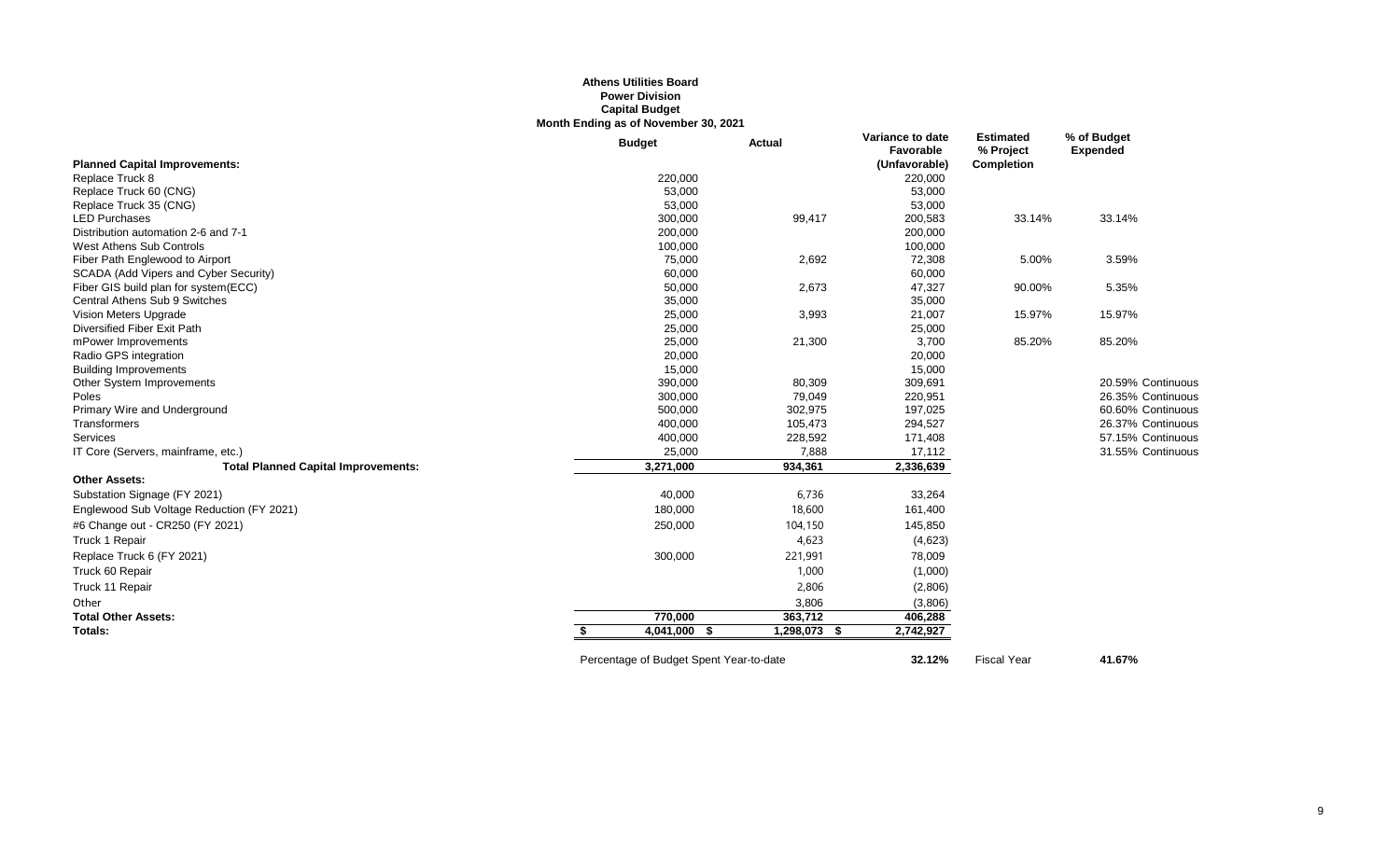#### **ATHENS UTILITIES BOARD WATER DIVISION BALANCE SHEET November 30, 2021**

| <b>Current Period</b><br><b>November 30, 2021</b> |    | <b>Prior Year</b> | Change from<br><b>Prior Year</b> |                                                |    | <b>Current Period</b><br><b>November 30, 2021</b> |      | Prior<br><b>Month</b> |    | Change<br>from prior<br><b>Month</b> |
|---------------------------------------------------|----|-------------------|----------------------------------|------------------------------------------------|----|---------------------------------------------------|------|-----------------------|----|--------------------------------------|
|                                                   |    |                   |                                  | Assets:                                        |    |                                                   |      |                       |    |                                      |
| 6,648,439.61                                      |    | 6,608,480.07      | 39.959.54                        | Cash and Cash Equivalents                      |    | 6,648,439.61                                      |      | 6,546,603.69          |    | 101,835.92                           |
| 358,539.82                                        |    | 272,800.40        | 85,739.42                        | <b>Customer Receivables</b>                    |    | 358,539.82                                        |      | 368,631.29            |    | (10,091.47)                          |
| 0.00                                              |    | 0.00              | 0.00                             | Due to/from Other Divisions                    |    | 0.00                                              |      | 0.00                  |    | 0.00                                 |
| 15.833.54                                         |    | 14.099.68         | 1.733.86                         | <b>Other Receivables</b>                       |    | 15.833.54                                         |      | 15,377.31             |    | 456.23                               |
| 89,610.55                                         |    | 164,655.47        | (75,044.92)                      | <b>Prepaid Expenses</b>                        |    | 89,610.55                                         |      | 98,864.11             |    | (9,253.56)                           |
| 254,190.33                                        |    | 241,158.65        | 13,031.68                        | Materials and Supplies Inventory               |    | 254,190.33                                        |      | 248,294.03            |    | 5,896.30                             |
| 7,366,613.85                                      |    | 7,301,194.27      | 65,419.58                        | <b>Total Current Assets</b>                    |    | 7,366,613.85                                      |      | 7,277,770.43          |    | 88,843.42                            |
| 0.00                                              |    | 0.00              | 0.00                             | Reserve and Other                              |    | 0.00                                              |      | 0.00                  |    | 0.00                                 |
| 0.00                                              |    | 0.00              | 0.00                             | <b>Total Restricted Assets</b>                 |    | 0.00                                              |      | 0.00                  |    | 0.00                                 |
| 0.00                                              |    | 0.00              | 0.00                             | Debt Issue Costs, Net of Amortization          |    | 0.00                                              |      | 0.00                  |    | 0.00                                 |
| 597,452.89                                        |    | 458,333.96        | 139,118.93                       | <b>Deferred Pension Outflows</b>               |    | 597,452.89                                        |      | 597,452.89            |    | 0.00                                 |
| 33,935,692.90                                     |    | 33,578,644.99     | 357,047.91                       | Water Utility Plant, at cost                   |    | 33,935,692.90                                     |      | 33,904,618.48         |    | 31,074.42                            |
| (15, 428, 584.23)                                 |    | (14, 835, 153.25) | (593, 430.98)                    | Less: Accumulated Depreciation                 |    | (15, 428, 584.23)                                 |      | (15,327,061.96)       |    | (101, 522.27)                        |
| 18,507,108.67                                     |    | 18,743,491.74     | (236, 383.07)                    | <b>Net Water Utility Plant</b>                 |    | 18,507,108.67                                     |      | 18,577,556.52         |    | (70, 447.85)                         |
| 19,104,561.56                                     |    | 19,201,825.70     | (97, 264.14)                     | <b>Total Long Term Assets</b>                  |    | 19,104,561.56                                     |      | 19,175,009.41         |    | (70, 447.85)                         |
| 26,471,175.41                                     | S  | 26,503,019.97     | (31, 844.56)                     | <b>Total Assets</b>                            | s. | 26,471,175.41                                     | - 55 | 26,452,779.84         | -S | 18,395.57                            |
|                                                   |    |                   |                                  | <b>Liabilities and Retained Earnings:</b>      |    |                                                   |      |                       |    |                                      |
| 75,506.36                                         |    | 25,410.53         | 50,095.83                        | <b>Accounts Payable</b>                        |    | 75,506.36                                         |      | 72,569.37             |    | 2,936.99                             |
| 88,555.14                                         |    | 88,325.14         | 230.00                           | <b>Customer Deposits</b>                       |    | 88,555.14                                         |      | 89,250.14             |    | (695.00)                             |
| 119,868.37                                        |    | 104,721.24        | 15,147.13                        | <b>Other Current Liabilities</b>               |    | 119,868.37                                        |      | 119,658.03            |    | 210.34                               |
| 283,929.87                                        |    | 218,456.91        | 65,472.96                        | <b>Total Current Liabilities</b>               |    | 283,929.87                                        |      | 281,477.54            |    | 2,452.33                             |
| 813,098.79                                        |    | 656,204.02        | 156,894.77                       | Net Pension Liability                          |    | 813,098.79                                        |      | 797,974.82            |    | 15,123.97                            |
| 22.684.35                                         |    | 37,985.70         | (15, 301.35)                     | <b>Deferred Pension Inflows</b>                |    | 22,684.35                                         |      | 22,684.35             |    | 0.00                                 |
| 0.00                                              |    | 0.00              | 0.00                             | <b>Bonds Payable</b>                           |    | 0.00                                              |      | 0.00                  |    | 0.00                                 |
| 3,932,054.68                                      |    | 4,114,258.55      | (182, 203.87)                    | Note Payable                                   |    | 3,932,054.68                                      |      | 3,948,406.68          |    | (16, 352.00)                         |
| 4,767,837.82                                      |    | 4,808,448.27      | (40,610.45)                      | <b>Total Long Term Liabilities</b>             |    | 4,767,837.82                                      |      | 4,769,065.85          |    | (1, 228.03)                          |
| 21,419,407.72                                     |    | 21,476,114.79     | (56,707.07)                      | <b>Net Position</b>                            |    | 21,419,407.72                                     |      | 21,402,236.45         |    | 17,171.27                            |
| \$<br>26,471,175.41                               | \$ | 26.503.019.97     | \$<br>(31, 844.56)               | <b>Total Liabilities and Retained Earnings</b> | \$ | 26,471,175.41                                     | \$   | 26,452,779.84         | \$ | 18,395.57                            |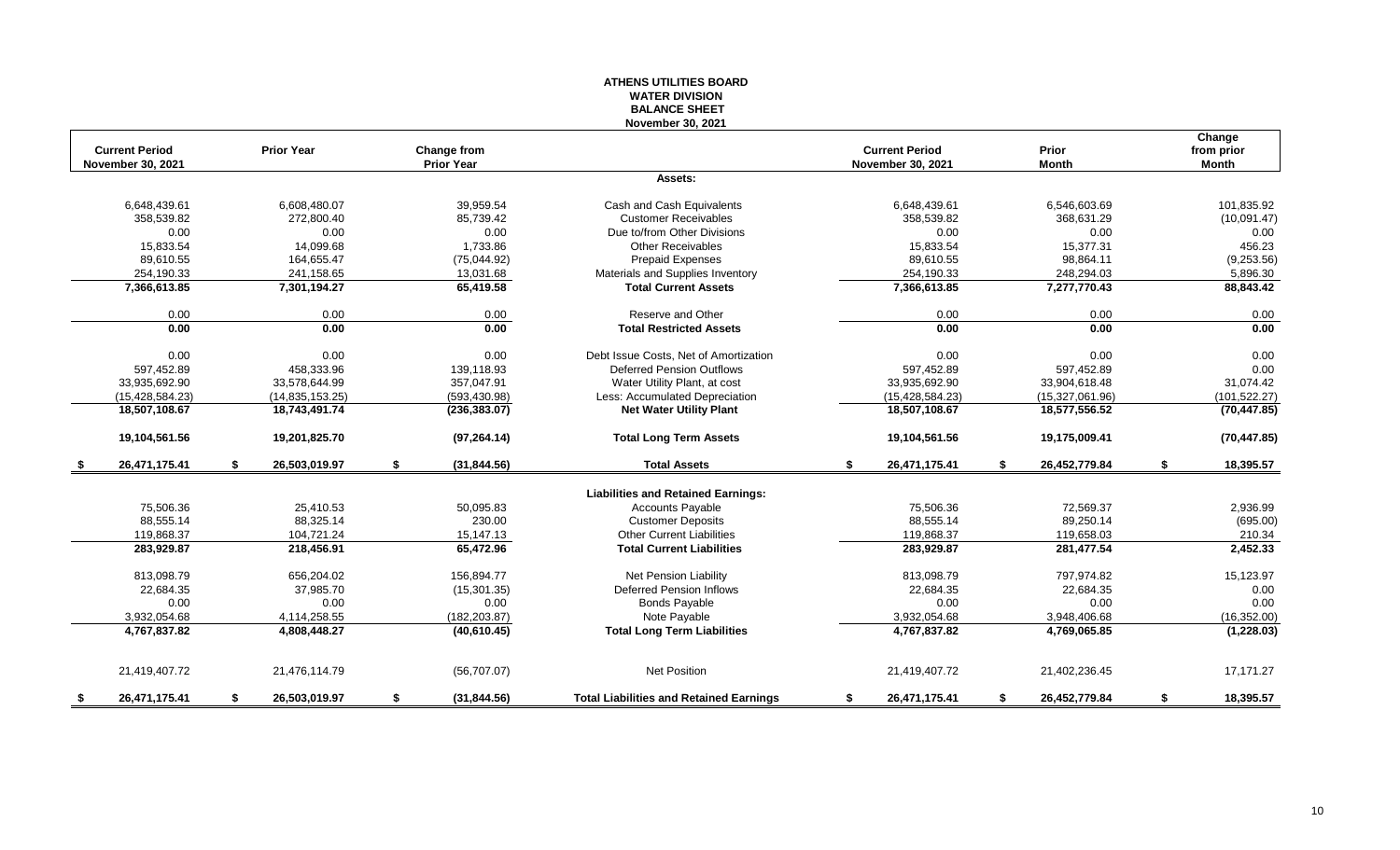|                   |                   |                       | Aultiis Vulluts Dvalu<br><b>Profit and Loss Statement - Water</b> |                   |                   |                       |
|-------------------|-------------------|-----------------------|-------------------------------------------------------------------|-------------------|-------------------|-----------------------|
| Year-to-Date      | Year-to-Date      | Variance<br>Favorable | November 30, 2021<br><b>Description</b>                           | Current<br>Month  | Current<br>Month  | Variance<br>Favorable |
| November 30, 2021 | <b>Prior Year</b> | (Unfavorable)         |                                                                   | November 30, 2021 | <b>Prior Year</b> | (Unfavorable)         |
|                   |                   |                       | <b>REVENUE:</b>                                                   |                   |                   |                       |
| 816,111.58        | 796,293.06        | 19,818.52             | Residential                                                       | 165, 152. 12      | 149,984.80        | 15,167.32             |
| 873,212.44        | 798,650.16        | 74,562.28             | Small Commercial                                                  | 166,394.74        | 148,413.05        | 17,981.69             |
| 210,715.56        | 210,293.20        | 422.36                | Large Commercial                                                  | 43,494.12         | 42,935.33         | 558.79                |
| 67,899.83         | 72,430.76         | (4,530.93)            | Other                                                             | 17,685.65         | 10,776.95         | 6,908.70              |
| 1,967,939.41      | 1,877,667.18      | 90,272.23             | <b>Total Revenue</b>                                              | 392,726.63        | 352,110.13        | 40,616.50             |
| 277,304.71        | 286,012.27        | 8,707.56              | <b>Purchased Supply</b>                                           | 55,046.68         | 48,235.01         | (6, 811.67)           |
| 1,690,634.70      | 1,591,654.91      | 98,979.79             | <b>Contribution Margin</b>                                        | 337,679.95        | 303,875.12        | 33,804.83             |
|                   |                   |                       | <b>OPERATING EXPENSES:</b>                                        |                   |                   |                       |
| 181,481.71        | 163,515.86        | (17, 965.85)          | Source and Pump Expense                                           | 30,129.47         | 30,702.85         | 573.38                |
| 125,100.44        | 97,763.39         | (27, 337.05)          | <b>Distribution Expense</b>                                       | 19,740.82         | 17,350.87         | (2,389.95)            |
| 198,544.74        | 202,464.69        | 3,919.95              | Customer Service and Customer Acct. Expense                       | 32,676.75         | 32,277.39         | (399.36)              |
| 399,117.15        | 417,248.75        | 18,131.60             | Administrative and General Expense                                | 82,577.41         | 76,911.72         | (5,665.69)            |
| 904,244.04        | 880,992.69        | (23, 251.35)          | <b>Total operating expenses</b>                                   | 165, 124.45       | 157,242.83        | (7,881.62)            |
|                   |                   |                       | <b>Maintenance Expenses</b>                                       |                   |                   |                       |
| 41,421.98         | 32,050.42         | (9,371.56)            | Source and Pump Expense                                           | 9,032.97          | 6,347.40          | (2,685.57)            |
| 184,364.89        | 210,185.17        | 25,820.28             | <b>Distribution Expense</b>                                       | 40,309.19         | 45,371.27         | 5,062.08              |
| 1,093.60          | 2,527.27          | 1,433.67              | Administrative and General Expense                                | 166.87            | 175.98            | 9.11                  |
| 226,880.47        | 244,762.86        | 17,882.39             | <b>Total Maintenance Expense</b>                                  | 49,509.03         | 51,894.65         | 2,385.62              |
|                   |                   |                       | <b>Other Operating Expenses</b>                                   |                   |                   |                       |
| 512,693.75        | 415,548.68        | (97, 145.07)          | <b>Depreciation Expense</b>                                       | 98,953.98         | 83,583.31         | (15, 370.67)          |
| 512,693.75        | 415,548.68        | (97, 145.07)          | <b>Total Other Operating Expenses</b>                             | 98,953.98         | 83,583.31         | (15,370.67)           |
| 1,921,122.97      | 1,827,316.50      | (93,806.47)           | <b>Total Operating and Maintenance Expense</b>                    | 368,634.14        | 340,955.80        | (27, 678.34)          |
| 46,816.44         | 50,350.68         | (3,534.24)            | <b>Operating Income</b>                                           | 24,092.49         | 11,154.33         | 12,938.16             |
| 6.081.82          | 11.741.99         | (5,660.17)            | Other Income                                                      | 1,059.81          | 2,202.84          | (1, 143.03)           |
| 52,898.26         | 62,092.67         | (9, 194.41)           | <b>Total Income</b>                                               | 25, 152.30        | 13,357.17         | 11,795.13             |
| 4,621.89          | 4.838.31          | 216.42                | Other Expense                                                     | 37.50             | 87.50             | 50.00                 |
| 48,276.37         | 57,254.36         | (8,977.99)            | Net Income Before Debt Expense                                    | 25,114.80         | 13,269.67         | 11,845.13             |
|                   |                   |                       | <b>DEBT RELATED EXPENSES:</b>                                     |                   |                   |                       |
| 0.00              | 0.00              | 0.00                  | Amortization of Debt Discount                                     | 0.00              | 0.00              | 0.00                  |
| 39,915.45         | 41,815.82         | 1,900.37              | Interest on Long Term Debt                                        | 7,943.53          | 8,327.69          | 384.16                |
| 39,915.45         | 41,815.82         | 1,900.37              | <b>Total debt related expenses</b>                                | 7,943.53          | 8,327.69          | 384.16                |
| 8,360.92          | 15,438.54         | (7,077.62)            | Net Income Before Extraordinary Income                            | 17,171.27         | 4,941.98          | 12,229.29             |
| 12,259.17         | 0.00              | 12,259.17             | Grants, Contributions, Extraordinary                              | 0.00              | 0.00              | 0.00                  |
|                   |                   |                       |                                                                   |                   |                   |                       |
| 20,620.09<br>- \$ | 15,438.54         | 5,181.55              | <b>CHANGE IN NET ASSETS</b>                                       | 17,171.27<br>-S   | 4,941.98          | 12,229.29             |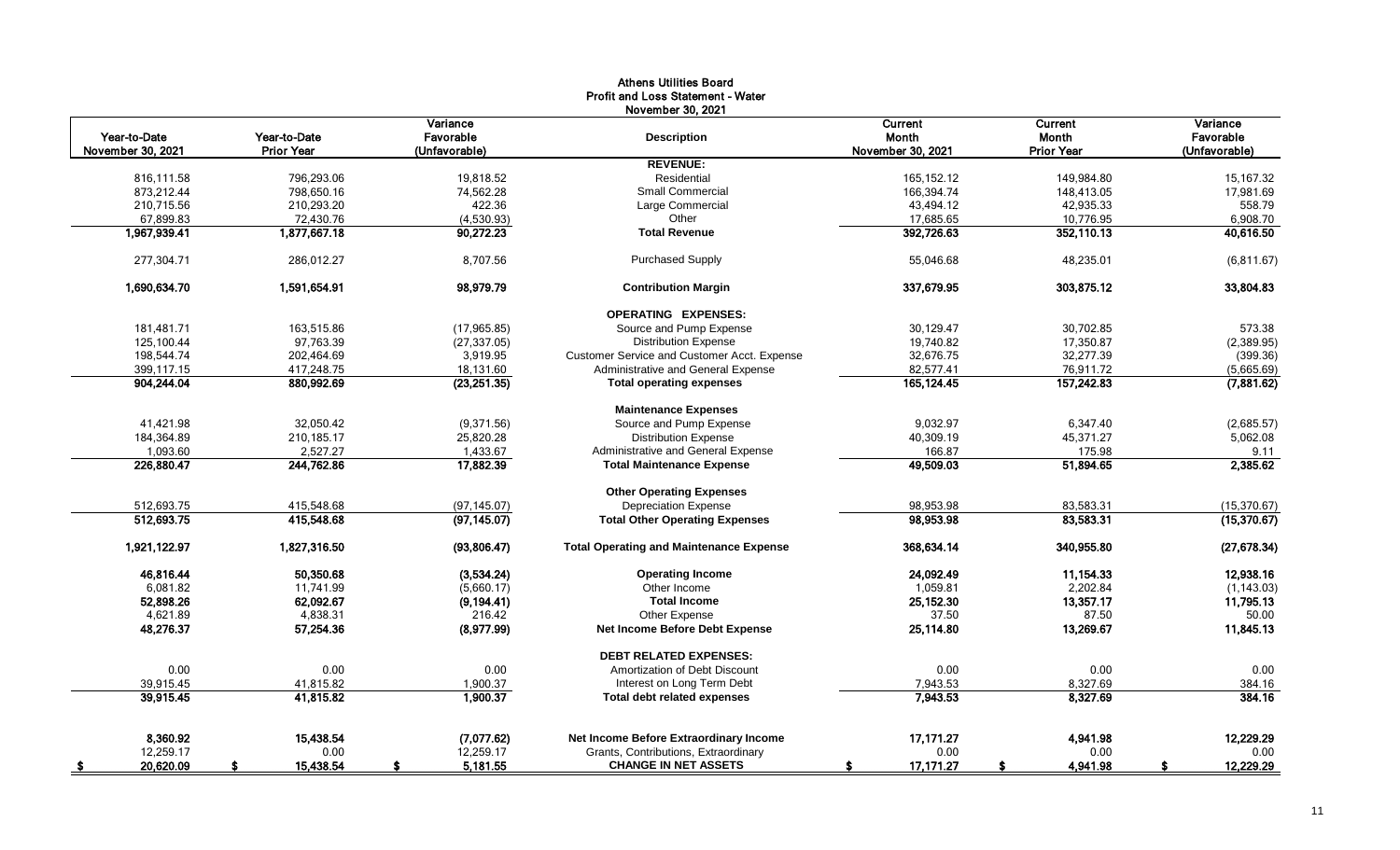|                   |                 |                | <b>Athens Utilities Board</b><br><b>Budget Comparison - Water</b><br>November 30, 2021 |                      |                   |                 |
|-------------------|-----------------|----------------|----------------------------------------------------------------------------------------|----------------------|-------------------|-----------------|
| Year-to-Date      | Year-to-Date    | $Y-T-D$        | <b>Description</b>                                                                     | <b>Current Month</b> | <b>Monthly</b>    | <b>Budget</b>   |
| November 30, 2021 | <b>Budget</b>   | Variance       |                                                                                        | November 30, 2021    | <b>Budget</b>     | Variance        |
|                   |                 |                | <b>REVENUE:</b>                                                                        |                      |                   |                 |
| 816,111.58        | 778,552.85      | 37,558.73      | Residential                                                                            | 165,152.12           | 150,427.64        | 14,724.48       |
| 873,212.44        | 817,615.67      | 55,596.77      | Small Commercial                                                                       | 166,394.74           | 158,579.68        | 7,815.06        |
| 210,715.56        | 209,674.48      | 1,041.08       | Large Commercial                                                                       | 43,494.12            | 41,646.04         | 1,848.08        |
| 67,899.83         | 71,415.51       | (3,515.68)     | Other                                                                                  | 17,685.65            | 12,997.23         | 4,688.42        |
| 1,967,939.41      | 1,877,258.52    | 90,680.89      | <b>Total Revenue</b>                                                                   | 392,726.63           | 363,650.59        | 29,076.04       |
|                   |                 |                |                                                                                        |                      |                   |                 |
| 277,304.71        | 276,390.02      | (914.69)       | <b>Purchased Supply</b>                                                                | 55,046.68            | 52,507.49         | (2,539.19)      |
| 1,690,634.70      | 1,600,868.51    | 89,766.19      | <b>Contribution Margin</b>                                                             | 337,679.95           | 311,143.10        | 26,536.85       |
|                   |                 |                | <b>OPERATING EXPENSES:</b>                                                             |                      |                   |                 |
| 181,481.71        | 173,150.04      | (8,331.67)     | Source and Pump Expense                                                                | 30,129.47            | 31,808.03         | 1,678.56        |
| 125,100.44        | 95,080.75       | (30,019.69)    | <b>Distribution Expense</b>                                                            | 19,740.82            | 19,425.54         | (315.28)        |
| 198,544.74        | 216,550.92      | 18,006.18      | <b>Customer Service and Customer Acct. Expense</b>                                     | 32,676.75            | 40,796.40         | 8,119.65        |
| 399,117.15        | 421,322.15      | 22,205.00      | Administrative and General Expense                                                     | 82,577.41            | 79,802.24         | (2,775.17)      |
| 904,244.04        | 906,103.86      | 1,859.82       | <b>Total operating expenses</b>                                                        | 165,124.45           | 171,832.20        | 6,707.75        |
|                   |                 |                | <b>Maintenance Expenses</b>                                                            |                      |                   |                 |
| 41,421.98         | 36,677.39       | (4,744.59)     | Source and Pump Expense                                                                | 9,032.97             | 6,705.69          | (2,327.28)      |
| 184,364.89        | 201,739.42      | 17,374.53      | <b>Distribution Expense</b>                                                            | 40,309.19            | 41,218.13         | 908.94          |
| 1,093.60          | 2,121.92        | 1,028.32       | Administrative and General Expense                                                     | 166.87               | 431.06            | 264.19          |
| 226,880.47        | 240,538.73      | 13,658.26      | <b>Total Maintenance Expense</b>                                                       | 49,509.03            | 48,354.88         | (1, 154.15)     |
|                   |                 |                | <b>Other Operating Expenses</b>                                                        |                      |                   |                 |
| 512,693.75        | 406,161.55      | (106, 532.20)  | <b>Depreciation Expense</b>                                                            | 98,953.98            | 92,557.47         | (6,396.51)      |
| 512,693.75        | 406,161.55      | (106, 532.20)  | <b>Total Other Operating Expenses</b>                                                  | 98,953.98            | 92,557.47         | (6, 396.51)     |
| 1,921,122.97      | 1,829,194.16    | (91, 928.81)   | <b>Total Operating and Maintenance Expenses</b>                                        | 368,634.14           | 365,252.04        | (3,382.10)      |
| 46,816.44         | 48,064.37       | (1, 247.93)    | <b>Operating Income</b>                                                                | 24,092.49            | (1,601.44)        | 25,693.93       |
| 6,081.82          | 12,120.32       | (6,038.50)     | Other Income                                                                           | 1,059.81             | 2,796.89          | (1,737.08)      |
| 52,898.26         | 60,184.69       | (7, 286.43)    | <b>Total Income</b>                                                                    | 25,152.30            | 1,195.45          | 23,956.85       |
| 4,621.89          | 5,553.60        | 931.71         | Other Expense                                                                          | 37.50                | 52.94             | 15.44           |
| 48,276.37         | 54,631.09       | (6, 354.72)    | <b>Net Income Before Debt Expense</b>                                                  | 25,114.80            | 1,142.51          | 23,972.29       |
|                   |                 |                | <b>DEBT RELATED EXPENSES:</b>                                                          |                      |                   |                 |
| 0.00              | 0.00            | 0.00           | Amortization of Debt Discount                                                          | 0.00                 | 0.00              | 0.00            |
| 39,915.45         | 43,412.73       | 3,497.28       | Interest on Long Term Debt                                                             | 7,943.53             | 9,083.09          | 1,139.56        |
| 39,915.45         | 43,412.73       | 3,497.28       | <b>Total debt related expenses</b>                                                     | 7,943.53             | 9,083.09          | 1,139.56        |
|                   |                 |                |                                                                                        |                      |                   |                 |
| 8,360.92          | 11,218.36       | (2,857.44)     | Net Income Before Extraordinary Income                                                 | 17,171.27            | (7,940.59)        | 25,111.86       |
| 12,259.17         | 2,312.50        | 9,946.67       | Grants, Contributions, Extraordinary                                                   | 0.00                 | 462.50            | (462.50)        |
| 20,620.09<br>- \$ | 13,530.85<br>\$ | 7,089.24<br>\$ | <b>CHANGE IN NET ASSETS</b>                                                            | \$<br>17,171.27      | \$<br>(7, 478.09) | 24,649.36<br>\$ |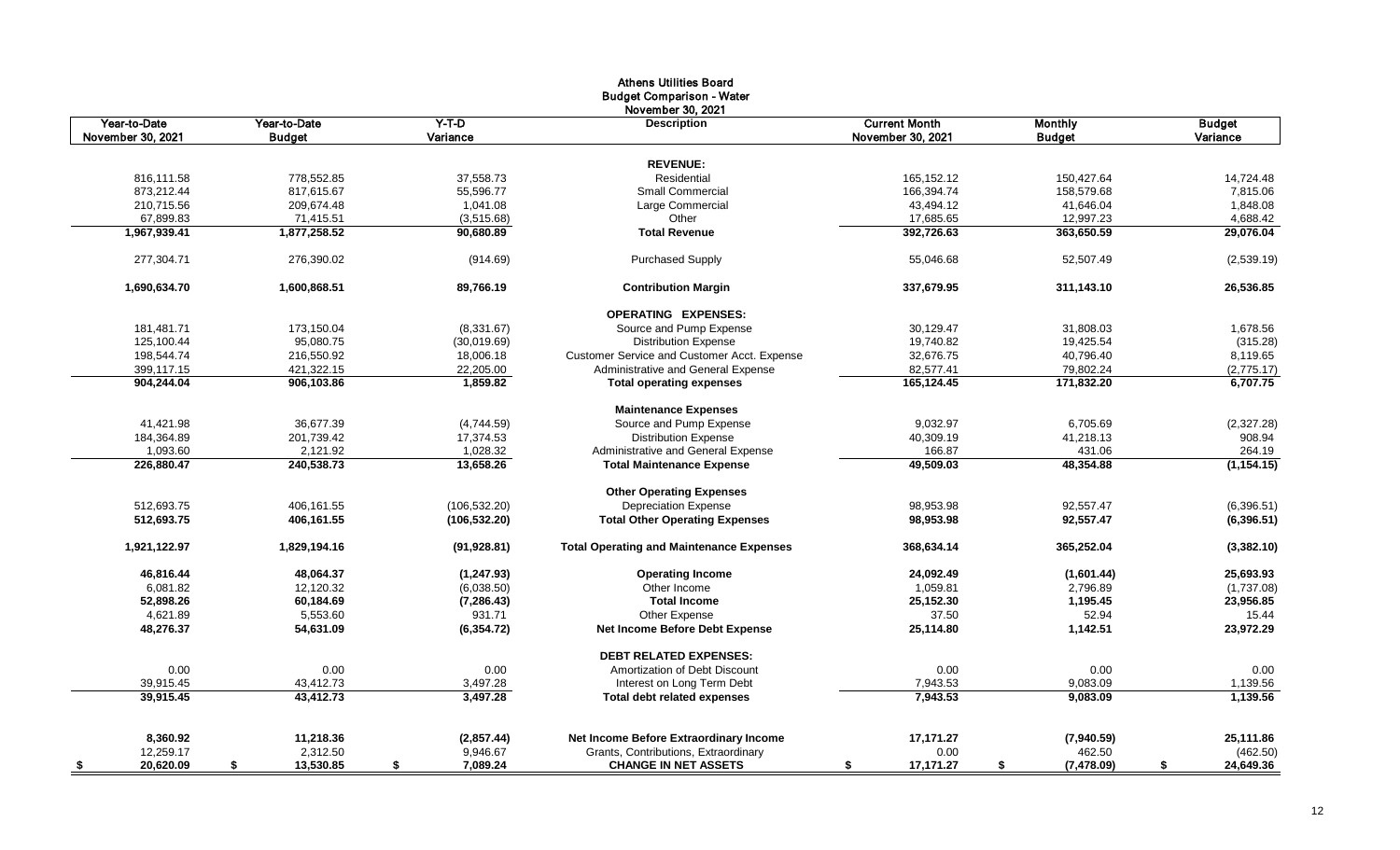## **Athens Utilities Board Water Division STATEMENTS OF CASH FLOWS November 30, 2021**

| Year-to-Date<br><b>November 30, 2021</b> | Year-to-Date<br><b>Prior Year</b> | Variance         |                                                                                                      |    | <b>Month to Date</b><br>November 30, 2021 | <b>Month to Date</b><br><b>Prior Year</b> | Variance             |
|------------------------------------------|-----------------------------------|------------------|------------------------------------------------------------------------------------------------------|----|-------------------------------------------|-------------------------------------------|----------------------|
|                                          |                                   |                  | <b>CASH FLOWS FROM OPERATING ACTIVITIES:</b>                                                         |    |                                           |                                           |                      |
| 8,360.92                                 | 15,438.54                         | (7,077.62)       | Net Operating Income                                                                                 |    | 17,171.27                                 | 4,941.98                                  | 12,229.29            |
|                                          |                                   |                  | <b>Adjustments to Reconcile Operating Income</b><br>to Net Cash Provided by Operations               |    |                                           |                                           |                      |
| 512,693.75                               | 415,548.68                        | 97,145.07        | Depreciation                                                                                         |    | 98,953.98                                 | 83,583.31                                 | 15,370.67            |
|                                          |                                   |                  | <b>Changes in Assets and Liabilities:</b>                                                            |    |                                           |                                           |                      |
| (3,672.56)                               | 8,713.27                          | (12, 385.83)     | <b>Receivables</b>                                                                                   |    | 9,635.24                                  | (1,207.98)                                | 10,843.22            |
| 0.00                                     | 0.00                              | 0.00             | Due from (to) Other Divisions                                                                        |    | 0.00                                      | 0.00                                      | 0.00                 |
| (70, 322.55)                             | (54, 463.82)                      | (15, 858.73)     | <b>Prepaid Expenses</b>                                                                              |    | 9,253.56                                  | 8,155.83                                  | 1,097.73             |
| (16, 173.73)                             | (35,709.22)                       | 19,535.49        | <b>Deferred Pension Outflows</b>                                                                     |    | 0.00                                      | 115,147.66                                | (115, 147.66)        |
| (33,894.69)                              | (2,660.40)                        | (31, 234.29)     | <b>Materials and Supplies</b>                                                                        |    | (5,896.30)                                | 1.953.11                                  | (7,849.41)           |
| (1,079.31)                               | (68, 139.65)                      | 67,060.34        | Accounts Payable                                                                                     |    | 2,936.99                                  | (16, 297.54)                              | 19,234.53            |
| (3,473.20)                               | (27, 110.48)                      | 23,637.28        | <b>Other Current Liabilities</b>                                                                     |    | 210.34                                    | (22,609.06)                               | 22,819.40            |
| (89,694.09)                              | (50, 852.40)                      | (38, 841.69)     | <b>Net Pension Liability</b>                                                                         |    | 15,123.97                                 | (102, 781.72)                             | 117,905.69           |
| 0.00                                     | 0.00                              | 0.00             | <b>Deferred Pension Inflows</b>                                                                      |    | 0.00                                      | 0.00                                      |                      |
|                                          |                                   | (181, 074.38)    | <b>Retirements and Salvage</b>                                                                       |    | 2,568.29                                  | 46,346.26                                 | 0.00<br>(43, 777.97) |
| (287, 311.23)                            | (106, 236.85)                     |                  |                                                                                                      |    |                                           |                                           |                      |
| (2,340.00)                               | 895.00                            | (3,235.00)       | <b>Customer Deposits</b>                                                                             |    | (695.00)                                  | 70.00                                     | (765.00)             |
| 13,093.31                                | 95,422.67                         | (82, 329.36)     | <b>Net Cash from Operating Activities</b><br><b>CASH FLOWS FROM NONCAPITAL FINANCING ACTIVITIES:</b> |    | 149,262.34                                | 117,301.85                                | 31,960.49            |
| 0.00                                     | 0.00                              | 0.00             | Changes in Bonds Payable                                                                             |    | 0.00                                      | 0.00                                      | 0.00                 |
| (81, 556.84)                             | (79, 721.20)                      | (1,835.64)       | Changes in Notes Payable                                                                             |    | (16, 352.00)                              | (15,983.75)                               | (368.25)             |
| (81, 556.84)                             | (79, 721.20)                      | (1,835.64)       | <b>Net Cash from Financing Activities</b>                                                            |    | (16, 352.00)                              | (15,983.75)                               | (368.25)             |
|                                          |                                   |                  | <b>CASH FLOW FROM CAPITAL AND INVESTING ACTIVITIES:</b>                                              |    |                                           |                                           |                      |
| 0.00                                     | 0.00                              | 0.00             | Adjust Net Pension Obligation                                                                        |    | 0.00                                      | 0.00                                      | 0.00                 |
| 0.00                                     | 0.00                              | 0.00             | <b>Prior Period Adjustment</b>                                                                       |    | 0.00                                      | 0.00                                      | 0.00                 |
| 12,259.17                                | 0.00                              | 12,259.17        | Grants, Contributions & Other Extraordinary                                                          |    | 0.00                                      | 0.00                                      | 0.00                 |
| 148,029.02                               | (223, 728.82)                     | 371,757.84       | <b>Water Utility Plant</b>                                                                           |    | (31,074.42)                               | (143, 642.79)                             | 112,568.37           |
| 160,288.19                               | (223, 728.82)                     | 384,017.01       | Net from Capital and Investing Activities                                                            |    | (31,074.42)                               | (143, 642.79)                             | 112,568.37           |
|                                          |                                   |                  |                                                                                                      |    |                                           |                                           |                      |
| 91,824.66                                | \$<br>(208, 027.35)               | \$<br>299,852.01 | <b>Net Changes in Cash Position</b>                                                                  | \$ | 101,835.92                                | \$<br>(42, 324.69)                        | \$<br>144,160.61     |
|                                          |                                   |                  |                                                                                                      |    |                                           |                                           |                      |
| 6,556,614.95                             | 6,816,507.42                      | (259, 892.47)    | Cash at Beginning of Period                                                                          |    | 6,546,603.69                              | 6,650,804.76                              | (104, 201.07)        |
| 6,648,439.61                             | 6,608,480.07                      | 39,959.54        | Cash at End of Period                                                                                |    | 6,648,439.61                              | 6,608,480.07                              | 39,959.54            |
| \$<br>91,824.66                          | \$<br>(208, 027.35)               | \$<br>299.852.01 | <b>Changes in Cash and Equivalents</b>                                                               | S  | 101,835.92                                | \$<br>(42, 324.69)                        | \$<br>144,160.61     |

**Long-Term Debt** 3,932,054.68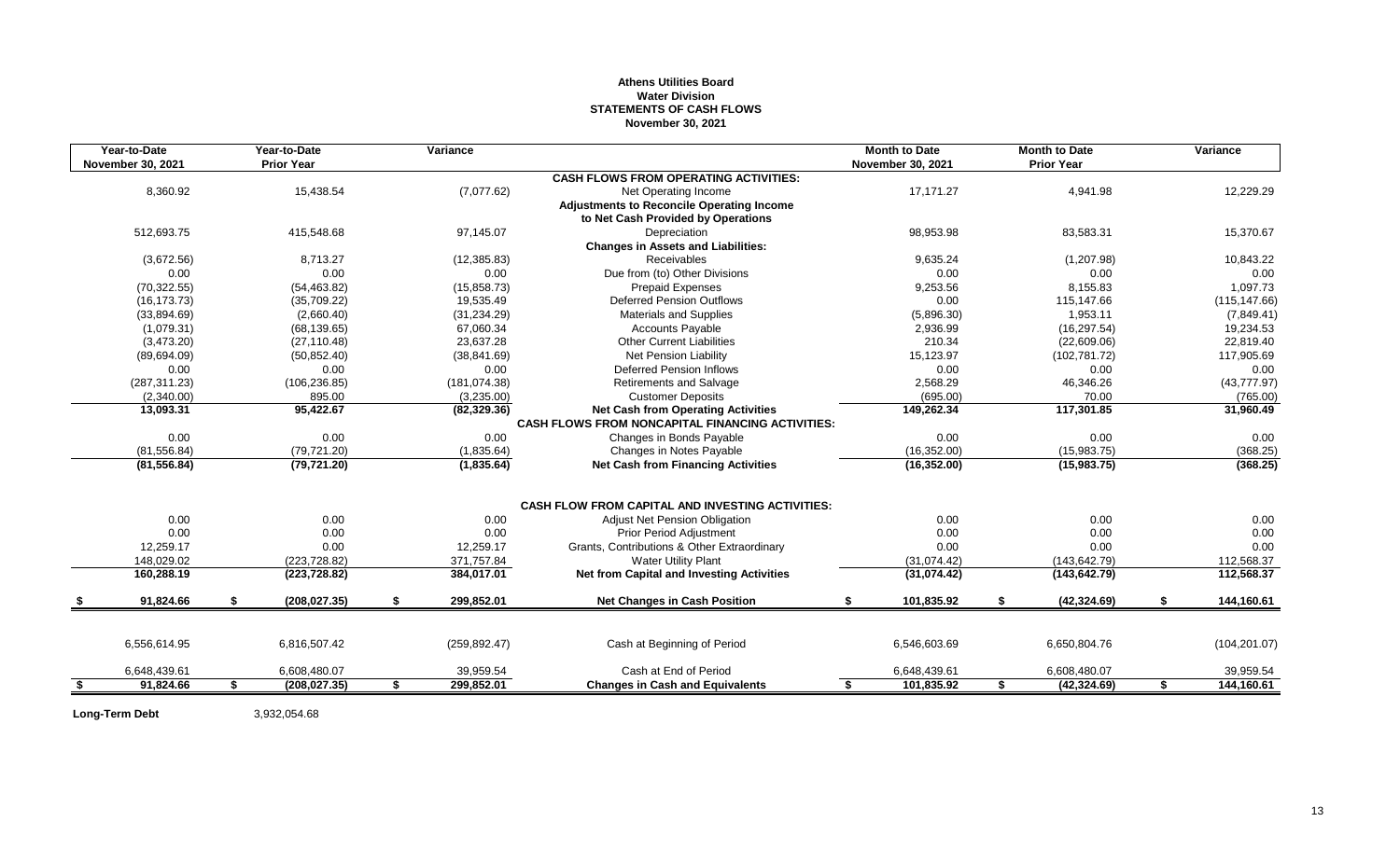# Athens Utilities Board Statistics Report November 30, 2021

| Water:              |         |              |        |                  |
|---------------------|---------|--------------|--------|------------------|
|                     | Current | <b>Prior</b> | 70     | # Accounts       |
| Number of services: | Month   | Year         | Change | Change           |
| Residential         | 7,198   | 7,083        | 1.62%  | 115 <sub>1</sub> |
| Small Commercial    | 271,    | 1,265        | 0.47%  | 6 I              |
| Large Commercial    | 37      | 37           | 0.00%  | $\overline{0}$   |
|                     |         |              |        |                  |
|                     | 8,506   | 8,385        | 1.44%  | 121 h            |

| <b>ISales Volumes:</b>   |                   | Current Month     | Year-to-Date |            |                   |          |
|--------------------------|-------------------|-------------------|--------------|------------|-------------------|----------|
| Gallonsx100              | November 30, 2021 | <b>Prior Year</b> | Change       | 11/30/2021 | <b>Prior Year</b> | Change   |
| Residential              | 268,513           | 265,594           | .10%         | 1,420,964  | 1,428,604         | $-0.53%$ |
| <b>ISmall Commercial</b> | 404,626           | 382,815           | 5.70%        | 2,211,872  | 2,025,979         | 9.18%    |
| Large Commercial         | 108,306           | 110,686           | $-2.15\%$    | 530.531    | 566,954           | $-6.42%$ |
|                          | 781,445           | 759,095           | 2.94%        | 1,163,367  | 4,021,537         | 3.53%    |

| Employment         |                   |                   |                   |
|--------------------|-------------------|-------------------|-------------------|
|                    | November 30, 2021 | <b>Prior Year</b> | <b>Difference</b> |
| Employee Headcount | 14.00             | 14.00             | 0.00              |
| <b>IFTE</b>        | 14.41             | 14.54             | $-0.13$           |
| IY-T-D FTE         | 14.55             | 14.72             | $-0.17$           |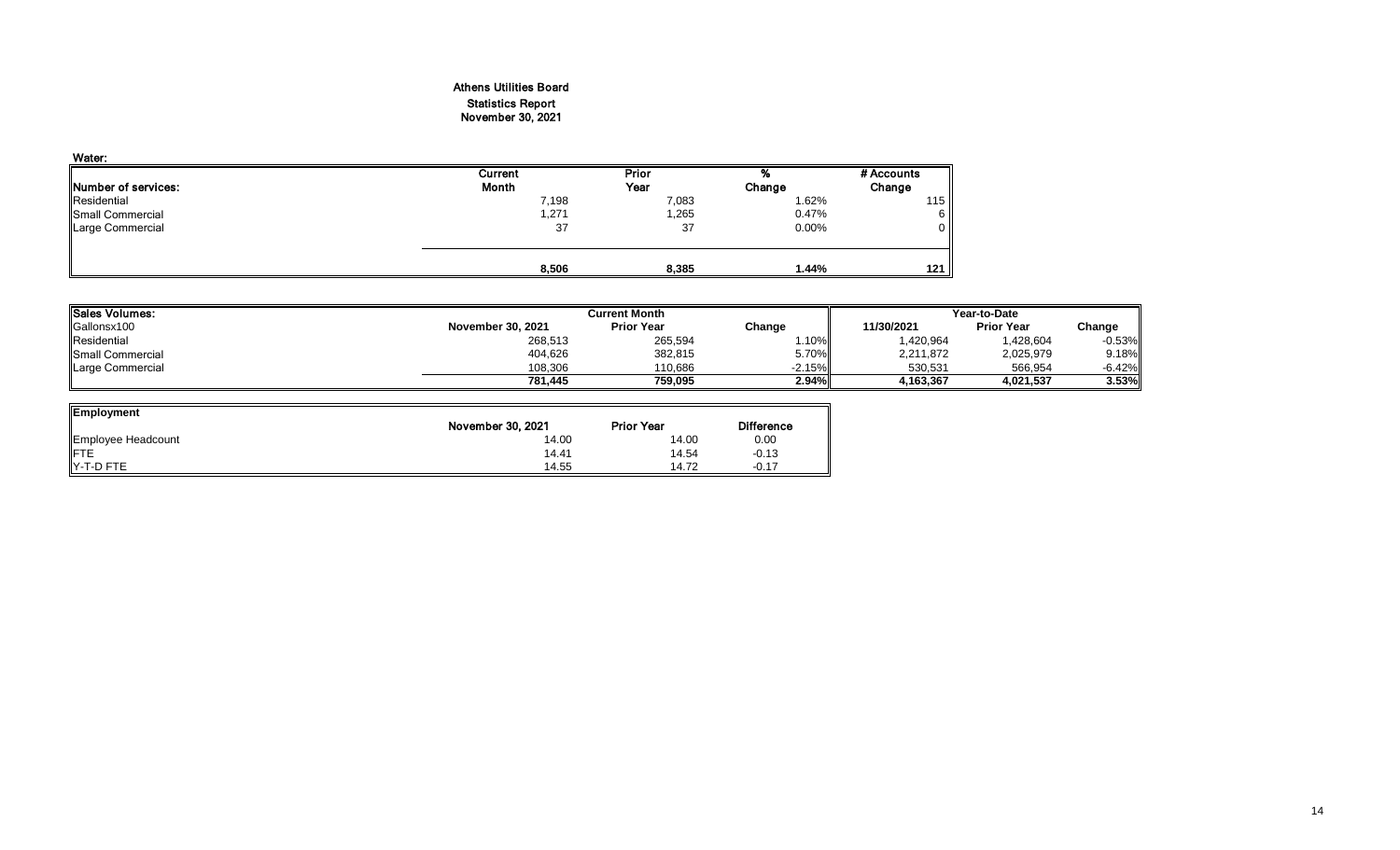|                                                         |                                         | <b>Athens Utilities Board</b><br><b>Water Division</b><br><b>Capital Budget</b> |                                                |                                                    |                                          |
|---------------------------------------------------------|-----------------------------------------|---------------------------------------------------------------------------------|------------------------------------------------|----------------------------------------------------|------------------------------------------|
|                                                         |                                         | Month Ending as of November 30, 2021                                            |                                                |                                                    |                                          |
|                                                         | <b>Budget</b>                           | Actual                                                                          | Variance to date<br>Favorable<br>(Unfavorable) | <b>Estimated</b><br>% Project<br><b>Completion</b> | <b>Percent Budget</b><br><b>Expended</b> |
| <b>Planned Capital Improvements:</b>                    |                                         |                                                                                 |                                                |                                                    |                                          |
| Replace Truck 24 (2009 F150)                            | 40,000                                  |                                                                                 | 40,000                                         |                                                    |                                          |
| Replace Truck 33 (Meter Reading)                        | 53,000                                  |                                                                                 | 53,000                                         |                                                    |                                          |
| Replace Truck 29 (Meter Reading)                        | 53,000                                  |                                                                                 | 53,000                                         |                                                    |                                          |
| Congress Pkwy - Phase 2 (Rocky Mount Rd. to Dennis St.) | 446,000                                 |                                                                                 | 446,000                                        |                                                    |                                          |
| New Water Well Development                              | 100,000                                 |                                                                                 | 100,000                                        |                                                    |                                          |
| Replace recovery pump at WTP                            | 35,000                                  |                                                                                 | 35,000                                         |                                                    |                                          |
| Water Plant Building Maint and Lab Equipment            | 50,000                                  |                                                                                 | 50,000                                         |                                                    | Continuous                               |
| Meter Change Out (Large, Small and Testing)             | 30,000                                  | 8,814                                                                           | 21,186                                         |                                                    | Continuous                               |
| Reservoir and Pump Maintenance                          | 10,000                                  |                                                                                 | 10,000                                         |                                                    | Continuous                               |
| <b>Water Line Extensions</b>                            | 200,000                                 | 25,775                                                                          | 174,225                                        |                                                    | Continuous                               |
| <b>Distribution Rehabilitation</b>                      | 125,000                                 | 46,541                                                                          | 78,459                                         |                                                    | Continuous                               |
| Field and Safety Equipment                              | 25,000                                  |                                                                                 | 25,000                                         |                                                    | Continuous                               |
| <b>Water Services</b>                                   | 160,000                                 | 63,428                                                                          | 96,572                                         |                                                    | Continuous                               |
| Technology (SCADA, Computers)                           | 35,000                                  | 14,140                                                                          | 20,860                                         |                                                    | Continuous                               |
| IT Core (Servers, mainframe, etc.)                      | 20,000                                  |                                                                                 | 20,000                                         |                                                    | Continuous                               |
| <b>Total Planned Capital Improvements:</b>              | \$<br>1,382,000 \$                      | 158,698 \$                                                                      | 1,223,302                                      |                                                    |                                          |
| <b>Other Assets:</b>                                    |                                         |                                                                                 |                                                |                                                    |                                          |
| State Route Highway 30 (FY 2020)                        |                                         | 80,910                                                                          | (80, 910)                                      |                                                    |                                          |
| Other                                                   |                                         |                                                                                 |                                                |                                                    |                                          |
| <b>Total Other Assets:</b>                              |                                         | 80,910                                                                          | (80, 910)                                      |                                                    |                                          |
| Totals:                                                 | 1,382,000<br>- 56                       | 239,608 \$                                                                      | 1,142,392                                      |                                                    |                                          |
|                                                         | Percentage of Budget Spent Year-to-date |                                                                                 | 17.34%                                         | <b>Fiscal Year</b>                                 | 41.67%                                   |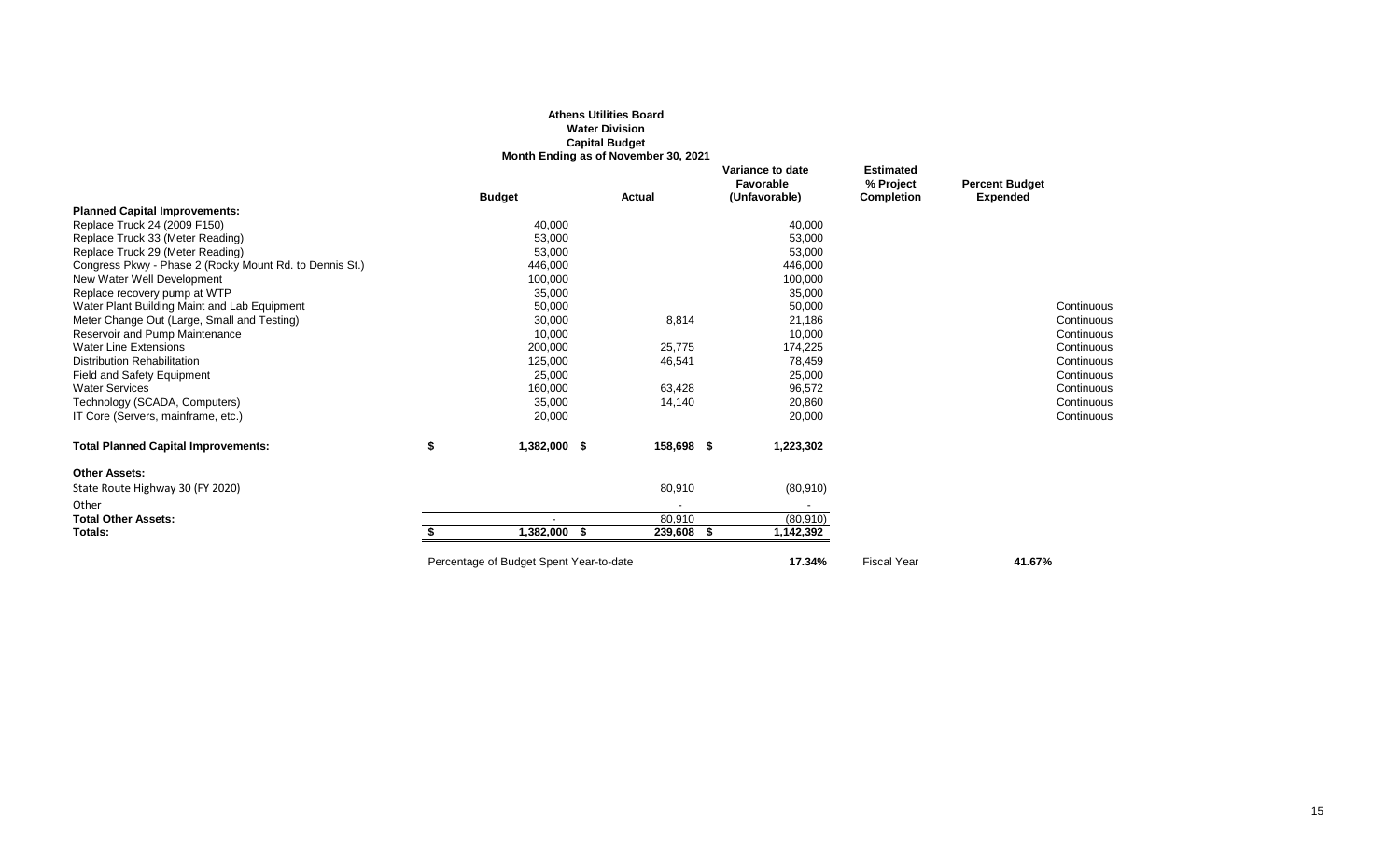#### **ATHENS UTILITIES BOARD GAS DIVISION BALANCE SHEET November 30, 2021**

|                          |                 |                     |    |                   |                                                |    |                       |      |                 |    | Change        |
|--------------------------|-----------------|---------------------|----|-------------------|------------------------------------------------|----|-----------------------|------|-----------------|----|---------------|
| <b>Current Period</b>    |                 | <b>Prior Year</b>   |    | Change from       |                                                |    | <b>Current Period</b> |      | Prior           |    | from prior    |
| <b>November 30, 2021</b> |                 |                     |    | <b>Prior Year</b> |                                                |    | November 30, 2021     |      | <b>Month</b>    |    | <b>Month</b>  |
|                          |                 |                     |    |                   | Assets:                                        |    |                       |      |                 |    |               |
|                          | 5,593,721.41    | 5,655,583.83        |    | (61, 862.42)      | Cash and Cash Equivalents                      |    | 5,593,721.41          |      | 5,886,588.01    |    | (292, 866.60) |
|                          | 686,436.55      | 193,507.70          |    | 492.928.85        | Receivables                                    |    | 686,436.55            |      | 392,138.69      |    | 294,297.86    |
|                          | 522,493.23      | 365,825.14          |    | 156,668.09        | <b>Prepaid Expenses</b>                        |    | 522,493.23            |      | 654,551.34      |    | (132,058.11)  |
|                          | 0.00            | 0.00                |    | 0.00              | <b>Gas Unit Loans</b>                          |    | 0.00                  |      | 0.00            |    | 0.00          |
|                          | 142.379.86      | 125.446.86          |    | 16,933.00         | Materials and Supplies Inventory               |    | 142.379.86            |      | 137.627.81      |    | 4,752.05      |
|                          | 6,945,031.05    | 6,340,363.53        |    | 604,667.52        | <b>Total Current Assets</b>                    |    | 6,945,031.05          |      | 7,070,905.85    |    | (125, 874.80) |
|                          | 24,669,678.27   | 24.245.972.99       |    | 423,705.28        | Gas Utility Plant, at Cost                     |    | 24,669,678.27         |      | 24,636,159.66   |    | 33,518.61     |
|                          | (10,683,386.78) | (10, 116, 241.40)   |    | (567, 145.38)     | Less: Accumulated Depreciation                 |    | (10,683,386.78)       |      | (10,623,923.12) |    | (59, 463.66)  |
|                          | 13,986,291.49   | 14,129,731.59       |    | (143, 440.10)     | <b>Net Gas Utility Plant</b>                   |    | 13,986,291.49         |      | 14,012,236.54   |    | (25,945.05)   |
|                          | 402,400.73      | 322,364.59          |    | 80,036.14         | <b>Deferred Pension Outflows</b>               |    | 402,400.73            |      | 402,400.73      |    | 0.00          |
|                          | 21,333,723.27   | \$<br>20,792,459.71 | \$ | 541,263.56        | <b>Total Assets</b>                            | \$ | 21,333,723.27         | - \$ | 21,485,543.12   | S. | (151, 819.85) |
|                          |                 |                     |    |                   |                                                |    |                       |      |                 |    |               |
|                          |                 |                     |    |                   | <b>Liabilities and Retained Earnings:</b>      |    |                       |      |                 |    |               |
|                          | 0.00            | 0.00                |    | 0.00              | Short Term Notes Payable                       |    | 0.00                  |      | 0.00            |    | 0.00          |
|                          | 543,950.85      | 316,851.69          |    | 227,099.16        | <b>Accounts Payable</b>                        |    | 543,950.85            |      | 542,482.81      |    | 1,468.04      |
|                          | 114.662.98      | 113,277.98          |    | 1.385.00          | <b>Customer Deposits</b>                       |    | 114,662.98            |      | 115,097.98      |    | (435.00)      |
|                          | 127,011.95      | 59,543.38           |    | 67,468.57         | <b>Accrued Liabilities</b>                     |    | 127,011.95            |      | 127,602.91      |    | (590.96)      |
|                          | 785,625.78      | 489,673.05          |    | 295,952.73        | <b>Total Current Liabilities</b>               |    | 785,625.78            |      | 785,183.70      |    | 442.08        |
|                          | 577,159.11      | 464,241.82          |    | 112,917.29        | <b>Net Pension Liability</b>                   |    | 577,159.11            |      | 569,214.31      |    | 7,944.80      |
|                          | 16,253.86       | 27,708.77           |    | (11, 454.91)      | <b>Deferred Pension Inflows</b>                |    | 16,253.86             |      | 16,253.86       |    | 0.00          |
|                          | 19,954,684.52   | 19,810,836.07       |    | 143,848.45        | <b>Net Position</b>                            |    | 19,954,684.52         |      | 20,114,891.25   |    | (160, 206.73) |
|                          | 21,333,723.27   | 20,792,459.71       | S  | 541,263.56        | <b>Total Liabilities and Retained Earnings</b> | S  | 21,333,723.27         |      | 21,485,543.12   | -S | (151, 819.85) |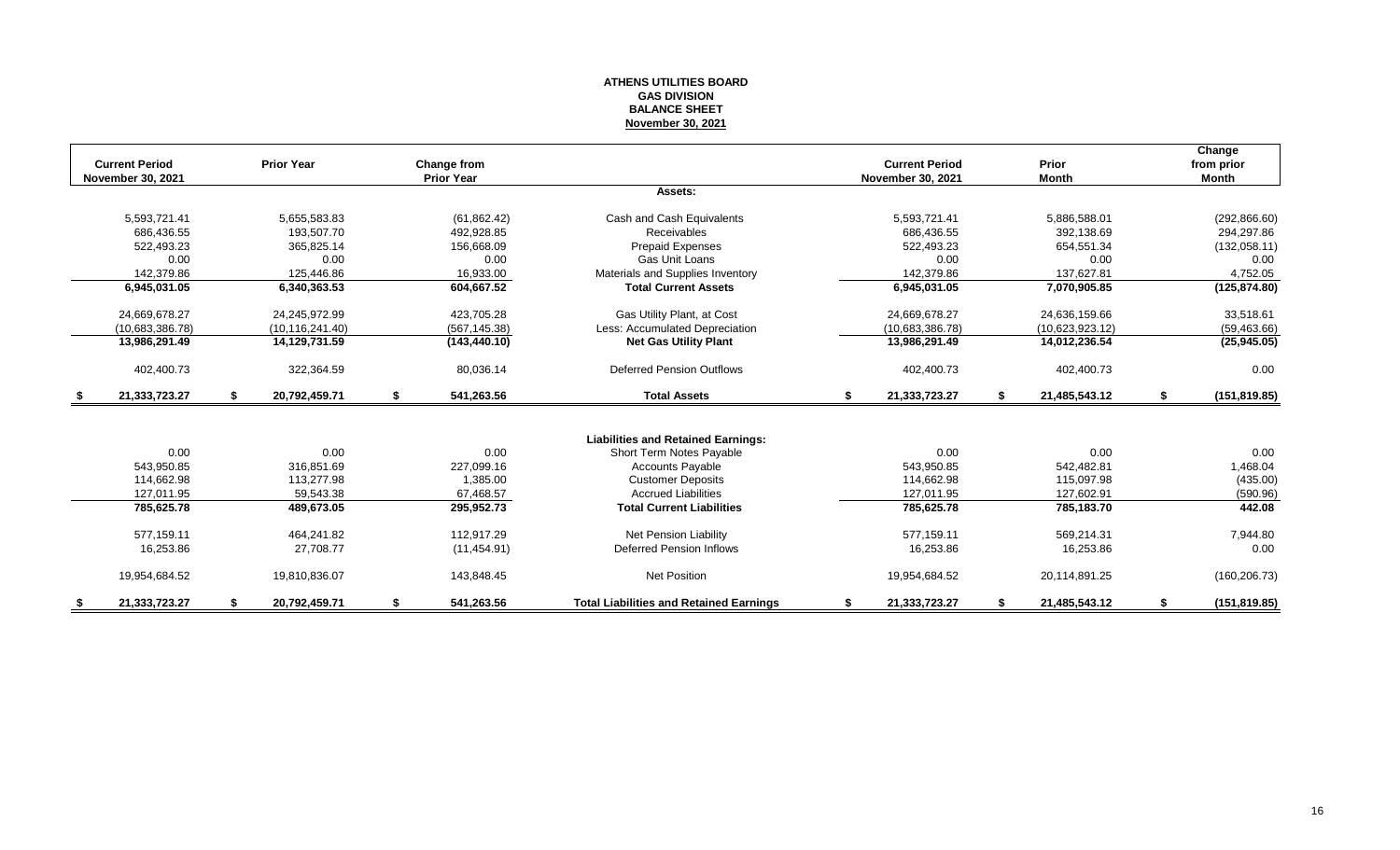## Athens Utilities Board Profit and Loss Statement - Gas November 30, 2021

| Year to-Date<br>November 30, 2021 | Year-to-Date<br><b>Prior Year</b> | Variance<br>Favorable<br>(Unfavorable) |                                           | Current<br>Month<br>November 30, 2021 | Current<br>Month<br><b>Prior Year</b> | Variance<br>Favorable<br>(Unfavorable) |
|-----------------------------------|-----------------------------------|----------------------------------------|-------------------------------------------|---------------------------------------|---------------------------------------|----------------------------------------|
|                                   |                                   |                                        | <b>REVENUE:</b>                           |                                       |                                       |                                        |
| 427,870.87                        | 334, 123.11                       | 93.747.76                              | Residential                               | 180,859.34                            | 111,239.20                            | 69,620.14                              |
| 439.942.21                        | 292.017.37                        | 147,924.84                             | <b>Small Commercial</b>                   | 161,970.51                            | 84,627.74                             | 77,342.77                              |
| 371.111.33                        | 283,876.89                        | 87,234.44                              | Large Commercial                          | 121,004.56                            | 73,213.86                             | 47,790.70                              |
| 786,775.62                        | 419,268.75                        | 367,506.87                             | Interruptible                             | 243,156.81                            | 110,369.73                            | 132,787.08                             |
| 7,416.13                          | 2,750.03                          | 4,666.10                               | <b>CNG</b>                                | 2,007.26                              | 501.78                                | 1,505.48                               |
| 20,420.88                         | 22,134.62                         | (1,713.74)                             | Fees and Other Gas Revenues               | 4,258.15                              | 4,380.27                              | (122.12)                               |
| 2,053,537.04                      | 1,354,170.77                      | 699,366.27                             | <b>Total Revenue</b>                      | 713,256.63                            | 384,332.58                            | 328,924.05                             |
| 1,805,830.81                      | 962,973.38                        | (842, 857.43)                          | Purchased supply                          | 653,097.72                            | 339,593.62                            | (313,504.10)                           |
| 247,706.23                        | 391,197.39                        | (143, 491.16)                          | <b>Contribution Margin</b>                | 60,158.91                             | 44,738.96                             | 15,419.95                              |
|                                   |                                   |                                        | <b>OPERATING EXPENSES:</b>                |                                       |                                       |                                        |
| 157,451.13                        | 136,098.50                        | (21, 352.63)                           | <b>Distribution Expense</b>               | 34,427.52                             | 28,089.89                             | (6,337.63)                             |
| 144,661.14                        | 155.081.75                        | 10,420.61                              | Customer Service and Customer Acct. Exp.  | 23,311.03                             | 24,373.81                             | 1,062.78                               |
| 291,010.57                        | 346,493.90                        | 55,483.33                              | Administrative and General Expense        | 57,842.28                             | 53,852.55                             | (3,989.73)                             |
| 593,122.84                        | 637,674.15                        | 44,551.31                              | <b>Total operating expenses</b>           | 115,580.83                            | 106,316.25                            | (9,264.58)                             |
|                                   |                                   |                                        | <b>Maintenance Expense</b>                |                                       |                                       |                                        |
| 123,051.32                        | 115,446.70                        | (7,604.62)                             | <b>Distribution Expense</b>               | 24,113.23                             | 16,065.45                             | (8,047.78)                             |
| 5,411.52                          | 6,404.90                          | 993.38                                 | Administrative and General Expense        | 366.36                                | 2,849.16                              | 2,482.80                               |
| 128,462.84                        | 121,851.60                        | (6,611.24)                             | <b>Total Maintenance Expense</b>          | 24,479.59                             | 18,914.61                             | (5, 564.98)                            |
|                                   |                                   |                                        | <b>Other Operating Expenses</b>           |                                       |                                       |                                        |
| 316,875.28                        | 274,113.46                        | (42,761.82)                            | Depreciation                              | 61,478.11                             | 55,084.61                             | (6, 393.50)                            |
| 98,142.10                         | 94,727.25                         | (3,414.85)                             | <b>Tax Equivalents</b>                    | 19,628.42                             | 18,945.45                             | (682.97)                               |
| 415.017.38                        | 368,840.71                        | (46, 176.67)                           | <b>Total Other Operating Expenses</b>     | 81.106.53                             | 74,030.06                             | (7,076.47)                             |
| 2,942,433.87                      | 2,091,339.84                      | (851,094.03)                           | <b>Operating and Maintenance Expenses</b> | 874,264.67                            | 538,854.54                            | (335, 410.13)                          |
| (888, 896.83)                     | (737, 169.07)                     | (151, 727.76)                          | <b>Operating Income</b>                   | (161,008.04)                          | (154, 521.96)                         | (6,486.08)                             |
| 5,238.21                          | 10,543.68                         | (5,305.47)                             | Other Income                              | 837.89                                | 1,982.93                              | (1, 145.04)                            |
| (883, 658.62)                     | (726, 625.39)                     | (157,033.23)                           | <b>Total Income</b>                       | (160, 170.15)                         | (152, 539.03)                         | (7,631.12)                             |
| 4,495.36                          | 4,744.66                          | 249.30                                 | Miscellaneous Income Deductions           | 36.58                                 | 91.68                                 | 55.10                                  |
| (888, 153.98)                     | (731, 370.05)                     | (156, 783.93)                          | <b>Net Income Before Extraordinary</b>    | (160, 206.73)                         | (152, 630.71)                         | (7,576.02)                             |
| 0.00                              | 15,500.00                         | (15,500.00)                            | Grants, Contributions, Extraordinary      | 0.00                                  | 0.00                                  | 0.00                                   |
| (888, 153.98)<br>S                | (715, 870.05)                     | (172, 283.93)                          | <b>Change in Net Assets</b>               | (160, 206.73)<br>£.                   | (152, 630.71)                         | (7,576.02)<br>\$                       |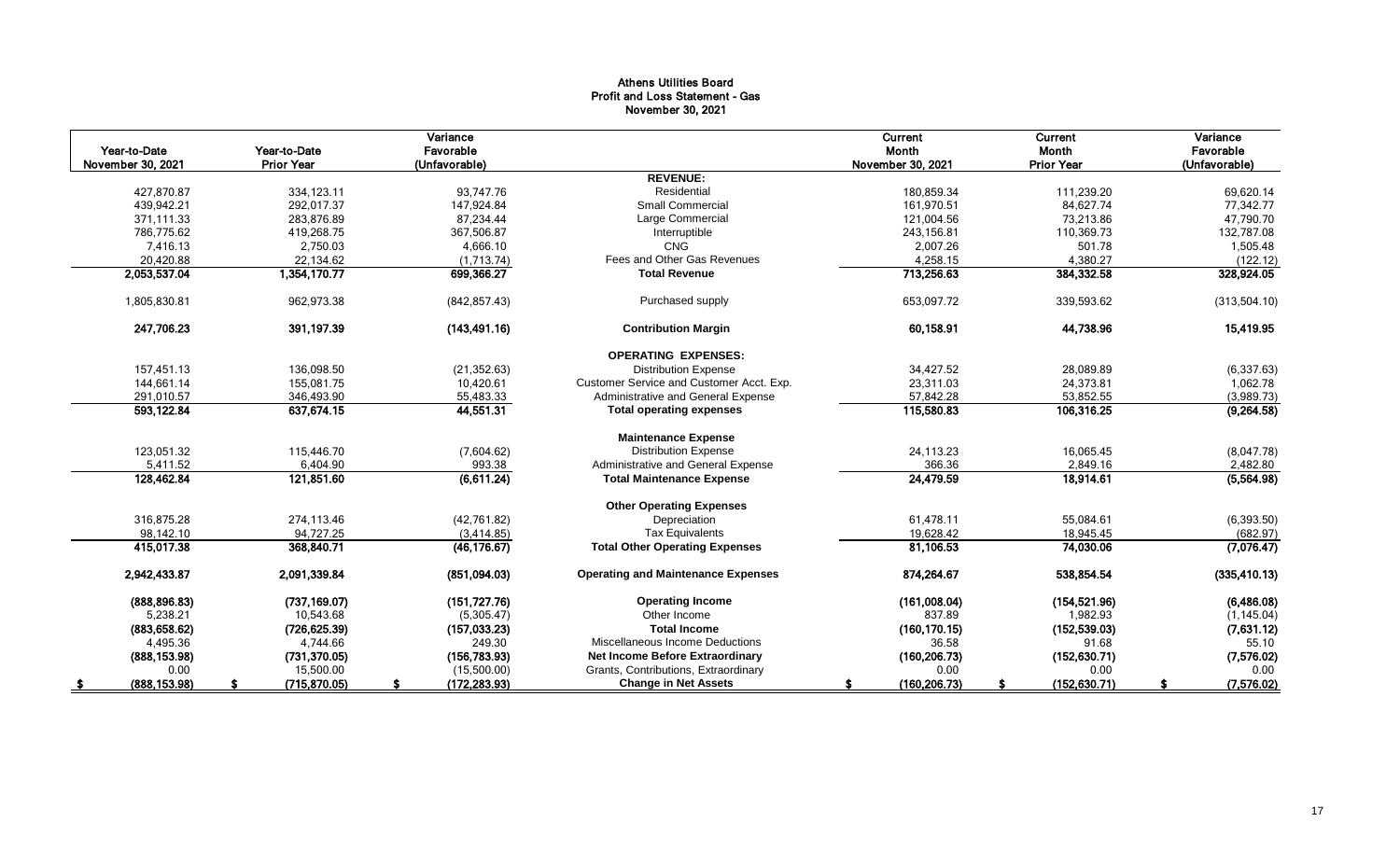# Athens Utilities Board Budget Comparison - Gas November 30, 2021

| Year-to-Date        | $Y-T-D$<br>Year-to-Date |                    | <b>Description</b>                        | <b>Current Month</b> | <b>Monthly</b>      | <b>Budget</b>   |  |
|---------------------|-------------------------|--------------------|-------------------------------------------|----------------------|---------------------|-----------------|--|
| November 30, 2021   | <b>Budget</b>           | Variance           |                                           | November 30, 2021    | <b>Budget</b>       | Variance        |  |
|                     |                         |                    | <b>REVENUE:</b>                           |                      |                     |                 |  |
| 427,870.87          | 326,582.76              | 101,288.11         | Residential                               | 180,859.34           | 118,608.04          | 62,251.30       |  |
| 439,942.21          | 317,957.19              | 121,985.02         | <b>Small Commercial</b>                   | 161,970.51           | 98,219.09           | 63,751.42       |  |
| 371,111.33          | 269,077.36              | 102,033.97         | Large Commercial                          | 121,004.56           | 74,786.29           | 46,218.27       |  |
| 786.775.62          | 343.568.40              | 443.207.22         | Interruptible                             | 243,156.81           | 81,105.04           | 162,051.77      |  |
| 7,416.13            | 4,186.29                | 3,229.84           | <b>CNG</b>                                | 2,007.26             | 837.26              | 1,170.00        |  |
| 20,420.88           | 27.046.11               | (6,625.23)         | Fees and Other Gas Revenues               | 4,258.15             | 5.611.82            | (1,353.67)      |  |
| 2,053,537.04        | 1,288,418.11            | 765,118.93         | <b>Total Revenue</b>                      | 713,256.63           | 379,167.52          | 334,089.11      |  |
| 1,805,830.81        | 1,016,769.94            | (789,060.87)       | Purchased supply                          | 653,097.72           | 346,951.76          | (306, 145.96)   |  |
| 247,706.23          | 271,648.18              | (23,941.95)        | <b>Contribution Margin</b>                | 60,158.91            | 32,215.77           | 27,943.14       |  |
|                     |                         |                    | <b>OPERATING EXPENSES:</b>                |                      |                     |                 |  |
| 157,451.13          | 169,538.84              | 12,087.71          | <b>Distribution Expense</b>               | 34,427.52            | 40,590.23           | 6,162.71        |  |
| 144,661.14          | 159,359.55              | 14,698.41          | Cust. Service and Cust. Acct. Expense     | 23,311.03            | 28,422.55           | 5,111.52        |  |
| 291,010.57          | 341,354.65              | 50,344.08          | Administrative and General Expense        | 57,842.28            | 61,646.20           | 3,803.92        |  |
| 593,122.84          | 670,253.04              | 77,130.20          | <b>Total operating expenses</b>           | 115,580.83           | 130,658.99          | 15,078.16       |  |
|                     |                         |                    | <b>Maintenance Expense</b>                |                      |                     |                 |  |
| 123,051.32          | 115,308.20              | (7,743.12)         | <b>Distribution Expense</b>               | 24,113.23            | 20,901.34           | (3,211.89)      |  |
| 5,411.52            | 3,986.10                | (1, 425.42)        | Administrative and General Expense        | 366.36               | 857.60              | 491.24          |  |
| 128,462.84          | 119,294.31              | (9, 168.53)        | <b>Total Maintenance Expense</b>          | 24,479.59            | 21,758.94           | (2,720.65)      |  |
|                     |                         |                    | <b>Other Operating Expenses</b>           |                      |                     |                 |  |
| 316,875.28          | 268,151.92              | (48, 723.36)       | Depreciation                              | 61,478.11            | 54,246.42           | (7,231.69)      |  |
| 98.142.10           | 90,749.48               | (7, 392.62)        | <b>Tax Equivalents</b>                    | 19.628.42            | 18.149.90           | (1,478.52)      |  |
| 415,017.38          | 358,901.41              | (56, 115.97)       | <b>Total Other Operating Expenses</b>     | 81,106.53            | 72,396.31           | (8,710.22)      |  |
| 2,942,433.87        | 2,165,218.69            | (777, 215.18)      | <b>Operating and Maintenance Expenses</b> | 874,264.67           | 571,766.00          | (302, 498.67)   |  |
| (888, 896.83)       | (876, 800.57)           | (12,096.26)        | <b>Operating Income</b>                   | (161,008.04)         | (192, 598.47)       | 31,590.43       |  |
| 5,238.21            | 9,058.30                | (3,820.09)         | Other Income                              | 837.89               | 537.32              | 300.57          |  |
| (883, 658.62)       | (867, 742.27)           | (15, 916.35)       | <b>Total Income</b>                       | (160, 170.15)        | (192,061.15)        | 31,891.00       |  |
| 4,495.36            | 6,239.89                | 1,744.53           | Miscellaneous Income Deductions           | 36.58                | 1,066.87            | 1,030.29        |  |
| (888, 153.98)       | (873, 982.16)           | (14, 171.82)       | <b>Net Before Extraordinary</b>           | (160, 206.73)        | (193, 128.02)       | 32,921.29       |  |
| 0.00                | 6,458.33                | (6,458.33)         | Grants, Contributions, Extraordinary      | 0.00                 | 1,291.67            | (1,291.67)      |  |
| (888, 153.98)<br>\$ | (867, 523.83)<br>\$     | (20, 630.15)<br>\$ | <b>Change in Net Assets</b>               | (160, 206.73)<br>\$  | \$<br>(191, 836.35) | 31,629.62<br>\$ |  |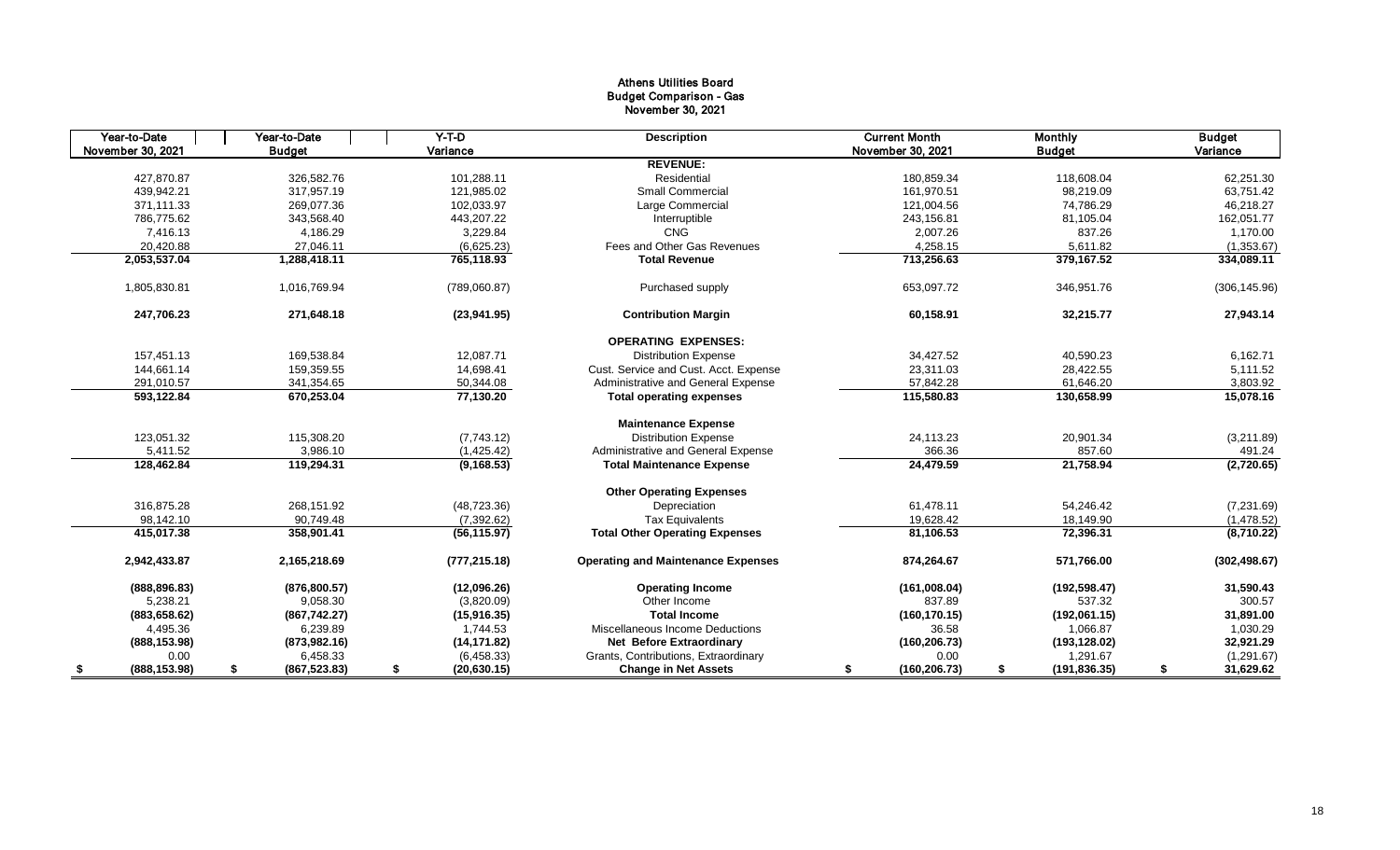## **Athens Utilities Board Gas Division STATEMENTS OF CASH FLOWS November 30, 2021**

|      | Year-to-Date<br>November 30, 2021 | Year-to-Date<br><b>Prior Year</b> | Variance            |                                                              | <b>Month to Date</b><br><b>November 30, 2021</b> |               | <b>Month to Date</b><br><b>Prior Year</b> | Variance            |
|------|-----------------------------------|-----------------------------------|---------------------|--------------------------------------------------------------|--------------------------------------------------|---------------|-------------------------------------------|---------------------|
|      |                                   |                                   |                     | <b>CASH FLOWS FROM OPERATING ACTIVITIES:</b>                 |                                                  |               |                                           |                     |
|      | (888, 153.98)                     | (731, 370.05)                     | (156, 783.93)       | Net Operating Income                                         |                                                  | (160, 206.73) | (152, 630.71)                             | (7, 576.02)         |
|      |                                   |                                   |                     | <b>Adjustments to Reconcile Operating Income</b>             |                                                  |               |                                           |                     |
|      |                                   |                                   |                     | to Net Cash Provided by Operations:                          |                                                  |               |                                           |                     |
|      | 316,875.28                        | 274,113.46                        | 42,761.82           | Depreciation                                                 |                                                  | 61,478.11     | 55,084.61                                 | 6,393.50            |
|      |                                   |                                   |                     | <b>Changes in Assets and Liabilities:</b>                    |                                                  |               |                                           |                     |
|      | (411, 831.14)                     | 57,273.26                         | (469, 104.40)       | Receivables                                                  |                                                  | (294, 297.86) | 18,347.34                                 | (312, 645.20)       |
|      | 0.00                              | 0.00                              | 0.00                | Due from (to) Other Divisions                                |                                                  | 0.00          | 0.00                                      | 0.00                |
|      | (313, 720.06)                     | (153, 577.11)                     | (160, 142.95)       | Prepaid Expenses                                             |                                                  | 132,058.11    | 41,753.33                                 | 90,304.78           |
|      | 14,099.18                         | (11, 449.81)                      | 25,548.99           | <b>Deferred Pension Outflows</b>                             |                                                  | 0.00          | 96,642.62                                 | (96, 642.62)        |
|      | 190.99                            | (1,360.58)                        | 1,551.57            | <b>Materials and Supplies</b>                                |                                                  | (4,752.05)    | (4,776.34)                                | 24.29               |
|      | 265,397.71                        | 136,216.40                        | 129,181.31          | <b>Accounts Payable</b>                                      |                                                  | 1,468.04      | 98,847.42                                 | (97, 379.38)        |
|      | 56,397.73                         | (8,334.83)                        | 64,732.56           | <b>Other Current Liabilities</b>                             |                                                  | (590.96)      | (6, 146.29)                               | 5,555.33            |
|      | 120.00                            | 2,220.00                          | (2,100.00)          | <b>Customer Deposits</b>                                     |                                                  | (435.00)      | 3,060.00                                  | (3,495.00)          |
|      | (69, 712.79)                      | (51, 522.31)                      | (18, 190.48)        | Net Pension Liabilities                                      |                                                  | 7,944.80      | (87, 646.61)                              | 95,591.41           |
|      | 0.00                              | 0.00                              | 0.00                | <b>Deferred Pension Inflows</b>                              |                                                  | 0.00          | 0.00                                      | 0.00                |
|      | 8,373.72                          | (40, 617.77)                      | 48,991.49           | <b>Retirements and Salvage</b>                               |                                                  | 360.98        | 168,800.25                                | (168, 439.27)       |
|      | 0.00                              | 0.00                              | 0.00                | <b>Gas Unit Loans</b>                                        |                                                  | 0.00          | 0.00                                      | 0.00                |
|      | (1,021,963.36)                    | (528, 409.34)                     | (493, 554.02)       | <b>Net Cash from Operating Activities</b>                    |                                                  | (256, 972.56) | 231,335.62                                | (488, 308.18)       |
|      |                                   |                                   |                     |                                                              |                                                  |               |                                           |                     |
|      |                                   |                                   |                     | <b>CASH FROM CAPITAL AND INVESTING ACTIVITIES:</b>           |                                                  |               |                                           |                     |
|      | 0.00                              | 0.00                              | 0.00                | <b>Adjust Net Pension Obligation</b>                         |                                                  | 0.00          | 0.00                                      | 0.00                |
|      | 0.00                              | 0.00                              | 0.00                | <b>Prior Period Adjustment</b>                               |                                                  | 0.00          | 0.00                                      | 0.00                |
|      | 0.00                              | 15,500.00                         | (15,500.00)         | Grants, Contributions & Other Extraordinary Income (Expense) |                                                  | 0.00          | 0.00                                      | 0.00                |
|      | (229, 115.82)                     | (76, 868.28)                      | (152, 247.54)       | Changes in Gas Utility Plant                                 |                                                  | (35,894.04)   | (195, 332.83)                             | 159,438.79          |
|      | (229, 115.82)                     | (61, 368.28)                      | (167, 747.54)       | Net Cash from Capital and Related Investing Activities       |                                                  | (35,894.04)   | (195, 332.83)                             | 159,438.79          |
|      |                                   |                                   |                     | <b>Cash from Financing Activities</b>                        |                                                  |               |                                           |                     |
|      | 0.00                              | 0.00                              | 0.00                | Short Term Notes Payable                                     |                                                  | 0.00          | 0.00                                      | 0.00                |
| - \$ | (1, 251, 079.18)                  | \$<br>(589, 777.62)               | \$<br>(661, 301.56) | <b>Net Changes in Cash Position</b>                          | \$                                               | (292, 866.60) | \$<br>36,002.79                           | \$<br>(328, 869.39) |
|      |                                   |                                   |                     |                                                              |                                                  |               |                                           |                     |
|      | 6,844,800.59                      | 6,245,361.45                      | 599,439.14          | Cash at Beginning of Period                                  |                                                  | 5,886,588.01  | 5,619,581.04                              | 267,006.97          |
|      | 5,593,721.41                      | 5,655,583.83                      | (61, 862.42)        | Cash at End of Period                                        |                                                  | 5,593,721.41  | 5,655,583.83                              | (61, 862.42)        |
| \$   | (1, 251, 079.18)                  | \$<br>(589, 777.62)               | \$<br>(661, 301.56) | <b>Changes in Cash and Equivalents</b>                       | \$                                               | (292, 866.60) | \$<br>36,002.79                           | \$<br>(328, 869.39) |
|      |                                   |                                   |                     |                                                              |                                                  |               |                                           |                     |

**Long-Term Debt** \$0.00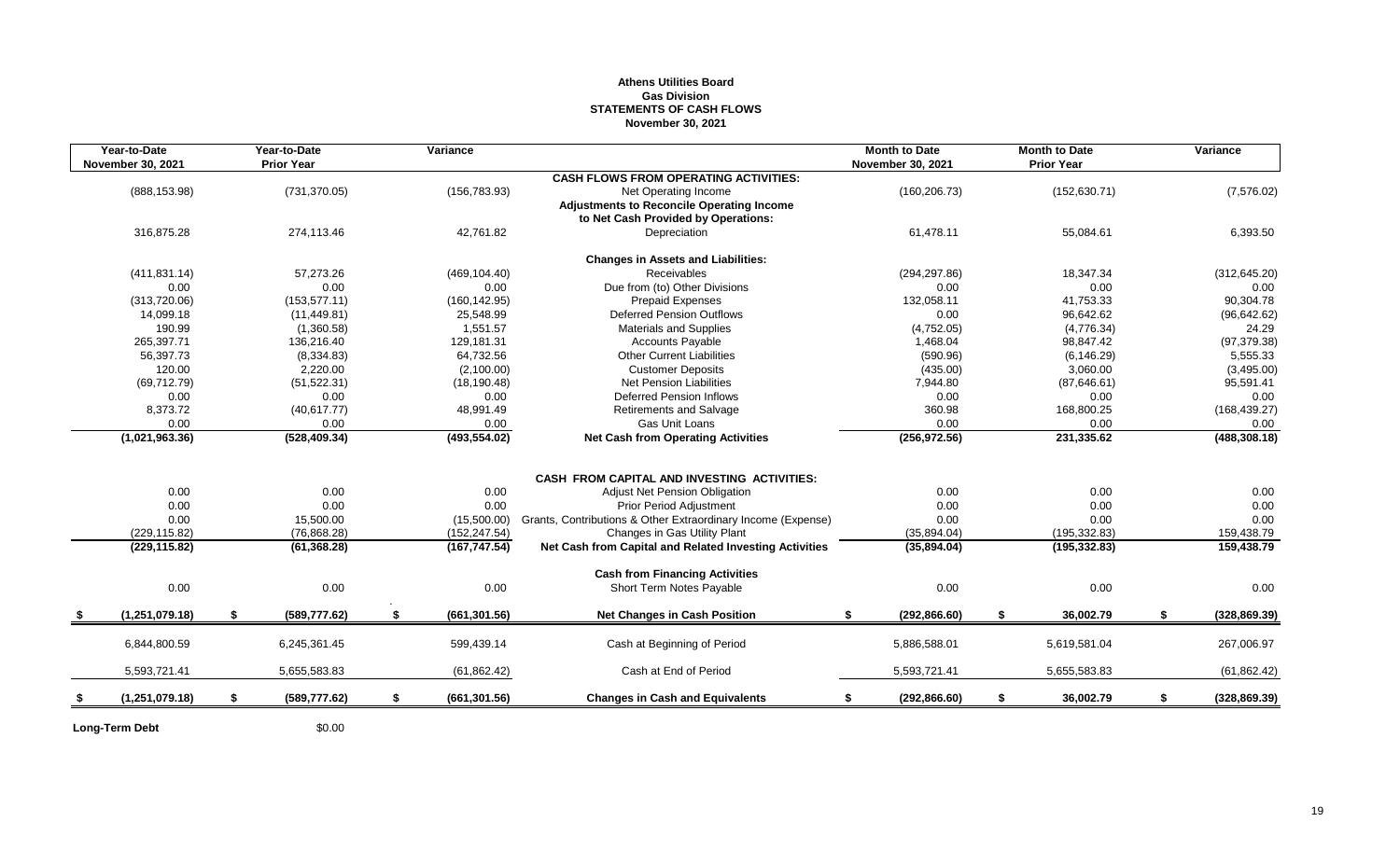## Athens Utilities Board Statistics Report November 30, 2021

| Gas:                       |         |       |          |            |
|----------------------------|---------|-------|----------|------------|
|                            | Current | Prior |          | # Accounts |
| <b>Number of services:</b> | Month   | Year  | Change   | Change     |
| Residential                | 5,563   | 5,484 | 1.44%    | 79         |
| Small Commercial           | 948     | 930   | 1.94%    | 18         |
| Large Commercial           | 10      | 10    | $0.00\%$ | Οl         |
| Interruptible              |         |       | 0.00%    | ΟI         |
| <b>CNG</b>                 |         |       | 0.00%    | Οl         |
| Total Services             | 6,528   | 6,431 | 1.51%    | 97         |

| Sales Volumes:    |            | <b>Current Month</b> |           | Year-to-Date |                   |            |  |
|-------------------|------------|----------------------|-----------|--------------|-------------------|------------|--|
| <b>Units Sold</b> | 11/30/2021 | <b>Prior Year</b>    | Change    | 11/30/2021   | <b>Prior Year</b> | Change     |  |
| Residential       | 118,802    | 92,397               | 28.58%    | 230,936      | 246,650           | $-6.37\%$  |  |
| Small Commercial  | 138,234    | 106,753              | 29.49%    | 404,242      | 367,461           | 10.01%     |  |
| Large Commercial  | 115,100    | 112,430              | 2.37%     | 406.790      | 443,965           | $-8.37\%$  |  |
| Interruptible     | 304,052    | 246,587              | 23.30%    | 1,173,070    | 902,613           | 29.96%     |  |
| <b>ICNG</b>       | 1.714      | 1.970                | $-12.99%$ | 8,069        | 11.837            | $-31.83\%$ |  |
|                   | 677.902    | 560.137              | 21.02%    | 2,223,107    | 1,972,526         | 12.70%     |  |

| Employment         |                   |                   |                   |
|--------------------|-------------------|-------------------|-------------------|
|                    | November 30, 2021 | <b>Prior Year</b> | <b>Difference</b> |
| Employee Headcount | 8.00              | 9.00              | $-1.00$           |
| <b>IFTE</b>        | 8.52              | 9.48              | $-0.96$           |
| IY-T-D FTE         | 8.56              | 10.1              | $-1.54$           |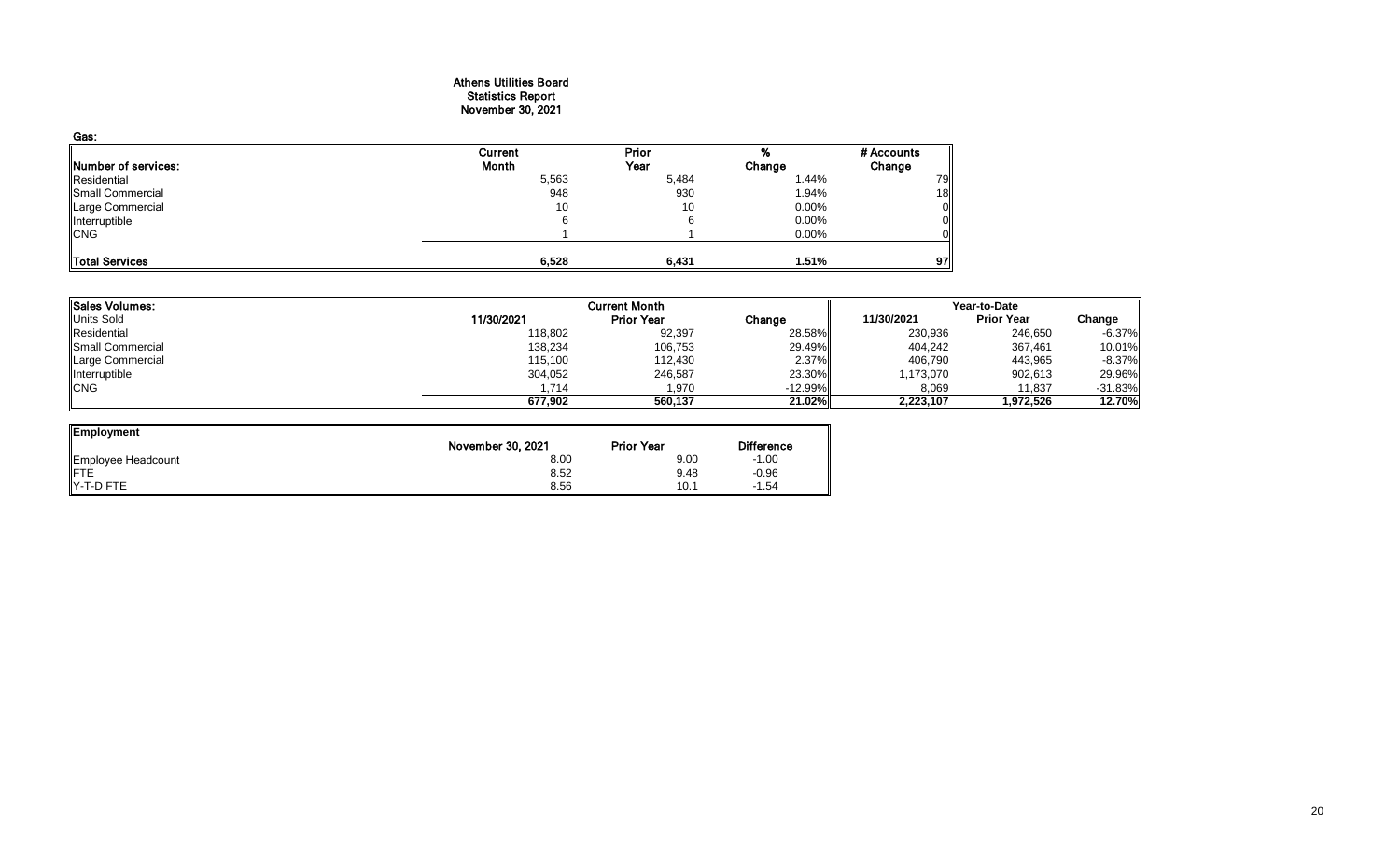|                                             |                                         | <b>Athens Utilities Board</b><br><b>Gas Division</b><br><b>Capital Budget</b><br>Month Ending as of November 30, 2021 |                                                |                                                    |                                          |
|---------------------------------------------|-----------------------------------------|-----------------------------------------------------------------------------------------------------------------------|------------------------------------------------|----------------------------------------------------|------------------------------------------|
|                                             | <b>Budget</b>                           | Actual                                                                                                                | Variance to date<br>Favorable<br>(Unfavorable) | <b>Estimated</b><br>% Project<br><b>Completion</b> | <b>Percent Budget</b><br><b>Expended</b> |
| <b>Planned Capital Improvements:</b>        |                                         |                                                                                                                       |                                                |                                                    |                                          |
| Upgrading Cathodic Protection Field -       | 35,000                                  |                                                                                                                       | 35,000                                         |                                                    |                                          |
| <b>Replace Mechanical Correctors</b>        | 10,000                                  |                                                                                                                       | 10,000                                         |                                                    |                                          |
| Replace Pressue Charts                      | 6,500                                   |                                                                                                                       | 6,500                                          |                                                    |                                          |
| Replace Leak Machines                       | 10,000                                  |                                                                                                                       | 10,000                                         |                                                    |                                          |
| Replace Locating Equipment - Digital        | 5,000                                   |                                                                                                                       | 5,000                                          |                                                    |                                          |
| Replace Locating Equipment - Pipe Horn      | 1,000                                   |                                                                                                                       | 1,000                                          |                                                    |                                          |
| 20% of 5 Year Leak Survey                   | 30,000                                  |                                                                                                                       | 30,000                                         |                                                    |                                          |
| Replace Odorant System - Athens / Riceville | 65,000                                  |                                                                                                                       | 65,000                                         |                                                    |                                          |
| Renovate Cashiering Area                    | 10,000                                  |                                                                                                                       | 10,000                                         |                                                    |                                          |
| System Improvement                          | 60,000                                  | 12,208                                                                                                                | 47,792                                         |                                                    | 20.35% Continuous                        |
| Main                                        | 100,000                                 | 3,541                                                                                                                 | 96,459                                         |                                                    | 3.54% Continuous                         |
| Services                                    | 130,000                                 | 93,643                                                                                                                | 36,357                                         |                                                    | 72.03% Continuous                        |
| IT Core (Servers, mainframe, etc.)          | 20,000                                  | 5,059                                                                                                                 | 14,941                                         |                                                    | 25.29% Continuous                        |
| <b>Total Planned Capital Improvements:</b>  | \$<br>482,500                           | 114,451<br>\$                                                                                                         | - \$<br>368,049                                |                                                    |                                          |
| <b>Other Assets:</b>                        |                                         |                                                                                                                       |                                                |                                                    |                                          |
| <b>Denso Metering Station</b>               |                                         | 24,025                                                                                                                | (24, 025)                                      |                                                    |                                          |
| Replace Truck 30 (FY2020)                   | 40,000                                  | 29,201                                                                                                                | 10,799                                         |                                                    |                                          |
| Trencher (FY 2021)                          | 102,000                                 | 91,345                                                                                                                | 10,655                                         |                                                    |                                          |
| <b>CNG Station Replacement</b><br>Other     |                                         | 10,213                                                                                                                | (10, 213)                                      |                                                    |                                          |
| <b>Total Other Assets:</b>                  | $\sim$                                  | $154,783$ \$<br>\$                                                                                                    | (12, 783)                                      |                                                    |                                          |
| Totals:                                     | 482,500                                 | $269,234$ \$<br>- \$                                                                                                  | 355,266                                        |                                                    |                                          |
|                                             | Percentage of Budget Spent Year-to-date |                                                                                                                       | 55.80%                                         | <b>Fiscal Year</b>                                 | 41.67%                                   |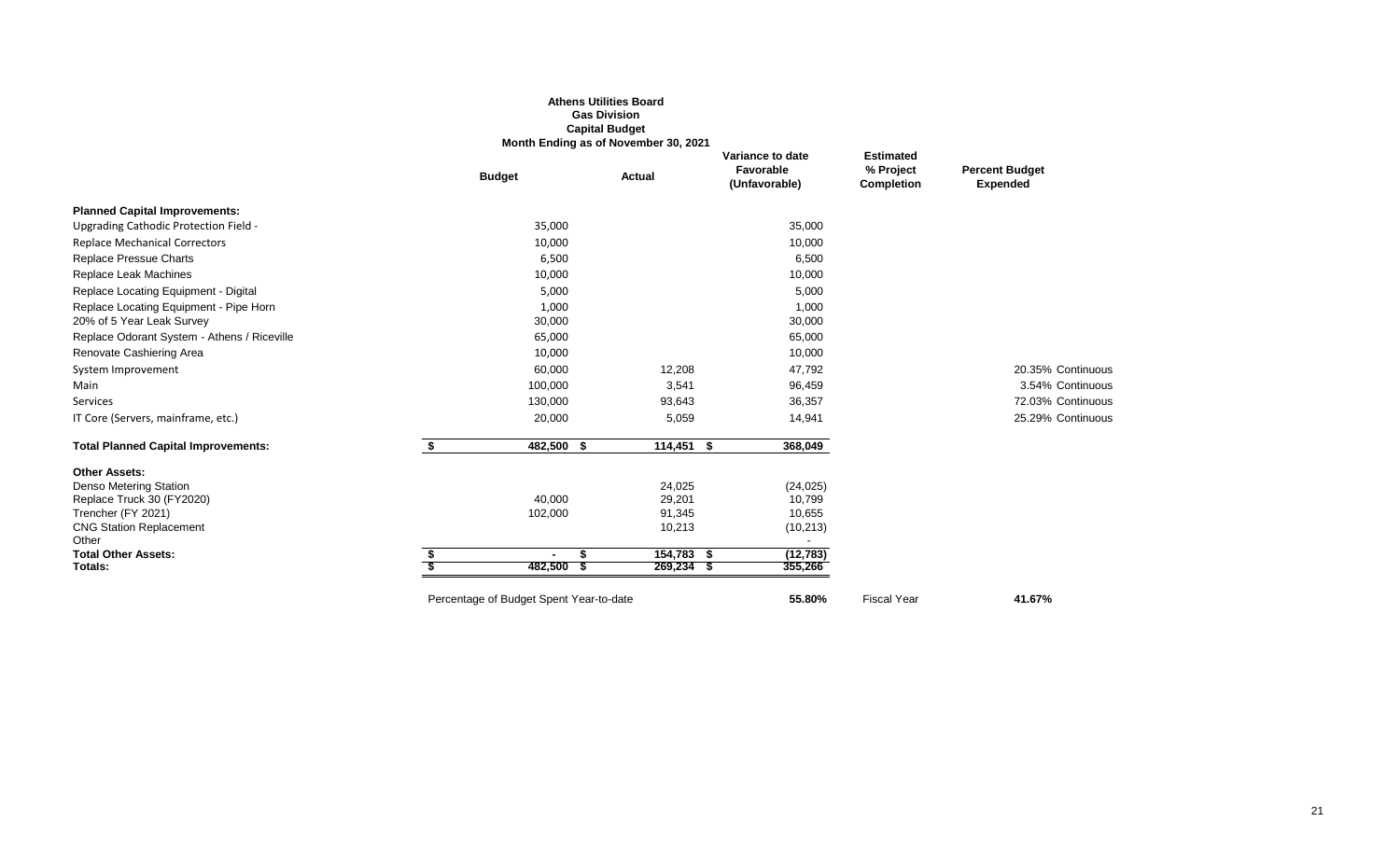#### **ATHENS UTILITIES BOARD WASTEWATER DIVISION BALANCE SHEET November 30, 2021**

|     | <b>Current Period</b>    | <b>Prior Year</b>   | Change from         |                                            | <b>Current Period</b>    | Prior               | Change<br>from prior |
|-----|--------------------------|---------------------|---------------------|--------------------------------------------|--------------------------|---------------------|----------------------|
|     | <b>November 30, 2021</b> |                     | <b>Prior Year</b>   |                                            | <b>November 30, 2021</b> | <b>Month</b>        | <b>Month</b>         |
|     |                          |                     |                     | Assets:                                    |                          |                     |                      |
|     | 4.784.211.92             | 4.479.989.07        | 304.222.85          | Cash and Cash Equivalents                  | 4,784,211.92             | 4,588,611.29        | 195.600.63           |
|     | 499,146.83               | 437,295.91          | 61,850.92           | <b>Receivables</b>                         | 499,146.83               | 460,314.18          | 38,832.65            |
|     | 0.00                     | 0.00                | 0.00                | Short Term Balances Due from Other Div.    | 0.00                     | 0.00                | 0.00                 |
|     | 112,188.55               | 118,729.77          | (6, 541.22)         | <b>Prepaid Expenses</b>                    | 112,188.55               | 126,559.78          | (14, 371.23)         |
|     | 152.332.99               | 234.850.32          | (82, 517.33)        | Materials and Supplies Inventory           | 152.332.99               | 148,102.32          | 4,230.67             |
|     | 5,547,880.29             | 5,270,865.07        | 277,015.22          | <b>Total Current Assets</b>                | 5,547,880.29             | 5,323,587.57        | 224,292.72           |
|     | 0.00                     | 0.00                | 0.00                | Bond and Interest Sinking Fund and Reserve | 0.00                     | 0.00                | 0.00                 |
|     | 0.00                     | 0.00                | 0.00                | Reserve and Other                          | 0.00                     | 0.00                | 0.00                 |
|     | 0.00                     | 0.00                | 0.00                | <b>Total Restricted Assets</b>             | 0.00                     | 0.00                | 0.00                 |
|     | 0.00                     | 487.035.37          | (487, 035.37)       | Debt Issue Costs. Net of Amortization      | 0.00                     | 0.00                | 0.00                 |
|     | 816,357.01               | 0.00                | 816,357.01          | <b>Deferred Pension Outflows</b>           | 816,357.01               | 816,357.01          | 0.00                 |
|     | 58,282,841.34            | 57.848.050.78       | 434,790.56          | Sewer Utility Plant, at Cost               | 58,282,841.34            | 58,232,197.71       | 50,643.63            |
|     | (24, 310, 577, 76)       | (22, 567, 411.33)   | (1,743,166.43)      | Less: Accumulated Depreciation             | (24, 310, 577.76)        | (24, 101, 334.62)   | (209, 243.14)        |
|     | 33,972,263.58            | 35,280,639.45       | (1,308,375.87)      | <b>Net Sewer Utility Plant</b>             | 33,972,263.58            | 34,130,863.09       | (158, 599.51)        |
|     | 34,788,620.59            | 35,767,674.82       | (979, 054.23)       | <b>Total Long Term Assets</b>              | 34,788,620.59            | 34,947,220.10       | (158, 599.51)        |
| - 5 | 40,336,500.88            | \$<br>41,038,539.89 | \$<br>(702, 039.01) | <b>Total Assets</b>                        | \$<br>40,336,500.88      | \$<br>40,270,807.67 | \$<br>65,693.21      |
|     |                          |                     |                     | <b>Liabilities and Retained Earnings:</b>  |                          |                     |                      |
|     | 32,758.32                | 85,326.92           | (52, 568.60)        | <b>Accounts Payable</b>                    | 32.758.32                | 30.497.31           | 2,261.01             |
|     | 258,940.37               | 262,560.37          | (3,620.00)          | <b>Customer Deposits</b>                   | 258,940.37               | 259,310.37          | (370.00)             |
|     | 213.697.24               | 173.618.29          | 40,078.95           | <b>Other Current Liabilities</b>           | 213,697.24               | 213.701.76          | (4.52)               |
|     | 505,395.93               | 521,505.58          | (16, 109.65)        | <b>Total Current Liabilities</b>           | 505,395.93               | 503,509.44          | 1,886.49             |
|     | 0.00                     | 0.00                | 0.00                | <b>Bonds Payable</b>                       | 0.00                     | 0.00                | 0.00                 |
|     | 1.532.086.08             | 1.672.682.96        | (140, 596.88)       | Notes Payable - State of Tennessee         | 1.532.086.08             | 1.543.931.13        | (11, 845.05)         |
|     | 11,497,481.72            | 12,544,060.89       | (1,046,579.17)      | Notes Payable - Other                      | 11,497,481.72            | 11,497,481.72       | 0.00                 |
|     | 1,120,904.61             | 648,974.03          | 471,930.58          | Net Pension Liability                      | 1,120,904.61             | 1,101,111.00        | 19,793.61            |
|     | 31,263.05                | 39,049.73           | (7,786.68)          | <b>Deferred Pension Inflows</b>            | 31,263.05                | 31,263.05           | 0.00                 |
|     | 14, 181, 735. 46         | 14,904,767.61       | (723, 032.15)       | <b>Total Long Term Liabilities</b>         | 14, 181, 735. 46         | 14,173,786.90       | 7,948.56             |
|     | 25,649,369.49            | 25,612,266.70       | 37,102.79           | <b>Net Position</b>                        | 25,649,369.49            | 25,593,511.33       | 55,858.16            |
| \$  | 40,336,500.88            | \$<br>41,038,539.89 | \$<br>(702, 039.01) | <b>Total Liabilities and Net Assets</b>    | \$<br>40,336,500.88      | \$<br>40,270,807.67 | \$<br>65,693.21      |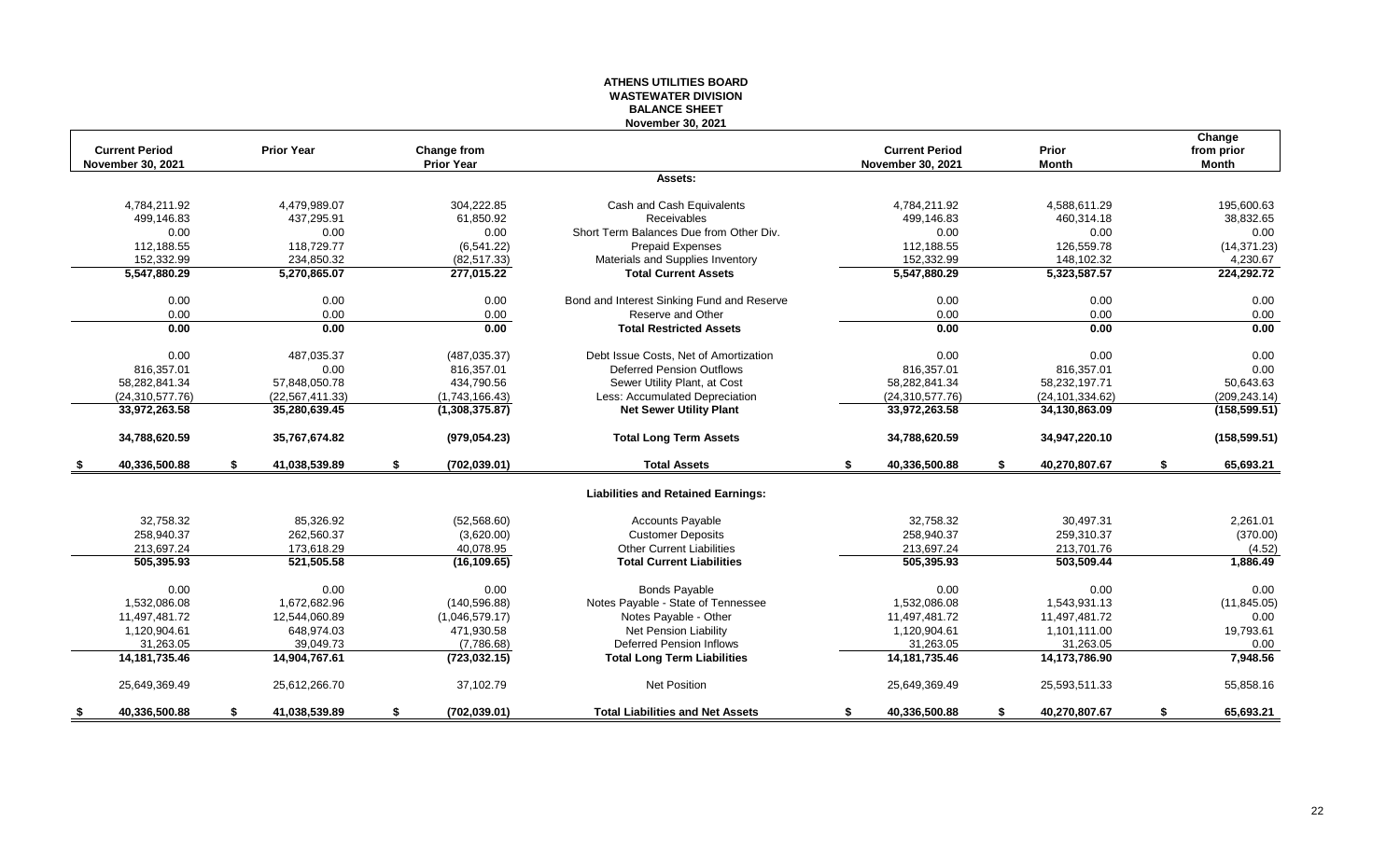# Athens Utilities Board Profit and Loss Statement - Wastewater November 30, 2021

| Year-to-Date<br>November 30, 2021 | Year-to-Date<br><b>Prior Year</b> | Variance<br>Favorable<br>(Unfavorable) |                                            | Current<br>Month<br>November 30, 2021 | Current<br>Month<br><b>Prior Year</b> | Variance<br>Favorable<br>(Unfavorable) |
|-----------------------------------|-----------------------------------|----------------------------------------|--------------------------------------------|---------------------------------------|---------------------------------------|----------------------------------------|
|                                   |                                   |                                        | <b>REVENUE:</b>                            |                                       |                                       |                                        |
| 896,706.97                        | 908,033.81                        | (11, 326.84)                           | Residential                                | 173,886.30                            | 176,469.98                            | (2,583.68)                             |
| 819,088.23                        | 734,571.23                        | 84,517.00                              | <b>Small Commercial</b>                    | 155,635.13                            | 149,478.95                            | 6,156.18                               |
| 833,780.03                        | 1,113,090.55                      | (279, 310.52)                          | Large Commercial                           | 209,779.06                            | 158,060.00                            | 51,719.06                              |
| 111,351.33                        | 109,788.09                        | 1,563.24                               | Other                                      | 13,173.24                             | 17,429.04                             | (4,255.80)                             |
| 2,660,926.56                      | 2,865,483.68                      | (204, 557.12)                          | <b>Total Revenue</b>                       | 552,473.73                            | 501,437.97                            | 51,035.76                              |
|                                   |                                   |                                        | <b>OPERATING AND MAINTENANCE EXPENSES:</b> |                                       |                                       |                                        |
| 612,960.18                        | 540,035.25                        | (72, 924.93)                           | Sewer Treatment Plant Expense              | 117,309.67                            | 96,431.61                             | (20, 878.06)                           |
| 29,469.84                         | 29,378.90                         | (90.94)                                | <b>Pumping Station Expense</b>             | 5,641.07                              | 7,155.89                              | 1,514.82                               |
| 103,895.92                        | 124,528.05                        | 20,632.13                              | <b>General Expense</b>                     | 16,264.71                             | 31,050.81                             | 14,786.10                              |
| 62,760.11                         | 65,181.29                         | 2,421.18                               | Cust. Service and Cust. Acct. Expense      | 11,795.60                             | 9,879.15                              | (1,916.45)                             |
| 393, 155.74                       | 430,275.46                        | 37,119.72                              | Administrative and General Expense         | 77,361.57                             | 83,051.20                             | 5,689.63                               |
| 1,202,241.79                      | 1,189,398.95                      | (12, 842.84)                           | <b>Total Operating Expenses</b>            | 228,372.62                            | 227,568.66                            | (803.96)                               |
|                                   |                                   |                                        | <b>Maintenance Expense</b>                 |                                       |                                       |                                        |
| 81,395.08                         | 79,539.06                         | (1,856.02)                             | Sewer Treatment Plant Expense              | 16,115.33                             | 18,335.54                             | 2,220.21                               |
| 76,323.15                         | 31,460.78                         | (44, 862.37)                           | <b>Pumping Station Expense</b>             | 14,950.33                             | 4,690.85                              | (10, 259.48)                           |
| 118,762.37                        | 114,226.38                        | (4,535.99)                             | <b>General Expense</b>                     | 29,780.53                             | 24,266.47                             | (5,514.06)                             |
| 1,376.17                          | 3,053.62                          | 1,677.45                               | Administrative and General Expense         | 278.08                                | 271.61                                | (6.47)                                 |
| 277,856.77                        | 228,279.84                        | (49, 576.93)                           | <b>Total Maintenance Expense</b>           | 61,124.27                             | 47,564.47                             | (13,559.80)                            |
|                                   |                                   |                                        | <b>Other Operating Expenses</b>            |                                       |                                       |                                        |
| 1,015,612.44                      | 944,214.84                        | (71, 397.60)                           | Depreciation                               | 203,181.30                            | 189,136.40                            | (14,044.90)                            |
| 1,015,612.44                      | 944,214.84                        | (71, 397.60)                           | <b>Total Other Operating Expenses</b>      | 203, 181.30                           | 189,136.40                            | (14,044.90)                            |
| 2,495,711.00                      | 2,361,893.63                      | (133, 817.37)                          | <b>Operating and Maintenance Expenses</b>  | 492,678.19                            | 464,269.53                            | (28, 408.66)                           |
| 165,215.56                        | 503,590.05                        | (338, 374.49)                          | <b>Operating Income</b>                    | 59,795.54                             | 37,168.44                             | 22,627.10                              |
| 4,278.61                          | (28, 103.58)                      | 32,382.19                              | Other Income                               | 962.14                                | 1,505.52                              | (543.38)                               |
| 169,494.17                        | 475,486.47                        | (305, 992.30)                          | <b>Total Income</b>                        | 60,757.68                             | 38,673.96                             | 22,083.72                              |
| 4,398.01                          | 4,536.50                          | 138.49                                 | Other Expense                              | 24.00                                 | 56.00                                 | 32.00                                  |
| 165.096.16                        | 470.949.97                        | (305, 853.81)                          | Net Income Before Debt Expense             | 60.733.68                             | 38,617.96                             | 22,115.72                              |
|                                   |                                   |                                        | <b>DEBT RELATED EXPENSES:</b>              |                                       |                                       |                                        |
| 0.00                              | 0.00                              | 0.00                                   | Amortization of Debt Discount              | 0.00                                  | 0.00                                  | 0.00                                   |
| 0.00                              | 0.00                              | 0.00                                   | <b>Bond Interest</b>                       | 0.00                                  | 0.00                                  | 0.00                                   |
| 24,403.28                         | 31,608.90                         | 7,205.62                               | <b>Other Debt Interest</b>                 | 4,875.52                              | 6,155.19                              | 1,279.67                               |
| 24,403.28                         | 31,608.90                         | 7,205.62                               | <b>Total debt related expenses</b>         | 4,875.52                              | 6,155.19                              | 1,279.67                               |
| 140,692.88                        | 439,341.07                        | (298, 648.19)                          | <b>Net Before Extraordinary</b>            | 55,858.16                             | 32,462.77                             | 23,395.39                              |
| (6,693.14)                        | 26.710.10                         | (33, 403.24)                           | Grants, Contributions, Extraordinary       | 0.00                                  | 0.00                                  | 0.00                                   |
| 133,999.74<br>- \$                | 466,051.17                        | (332,051.43)<br>s.                     | <b>Change in Net Assets</b>                | 55,858.16<br>s                        | 32,462.77<br>\$                       | 23,395.39<br>S.                        |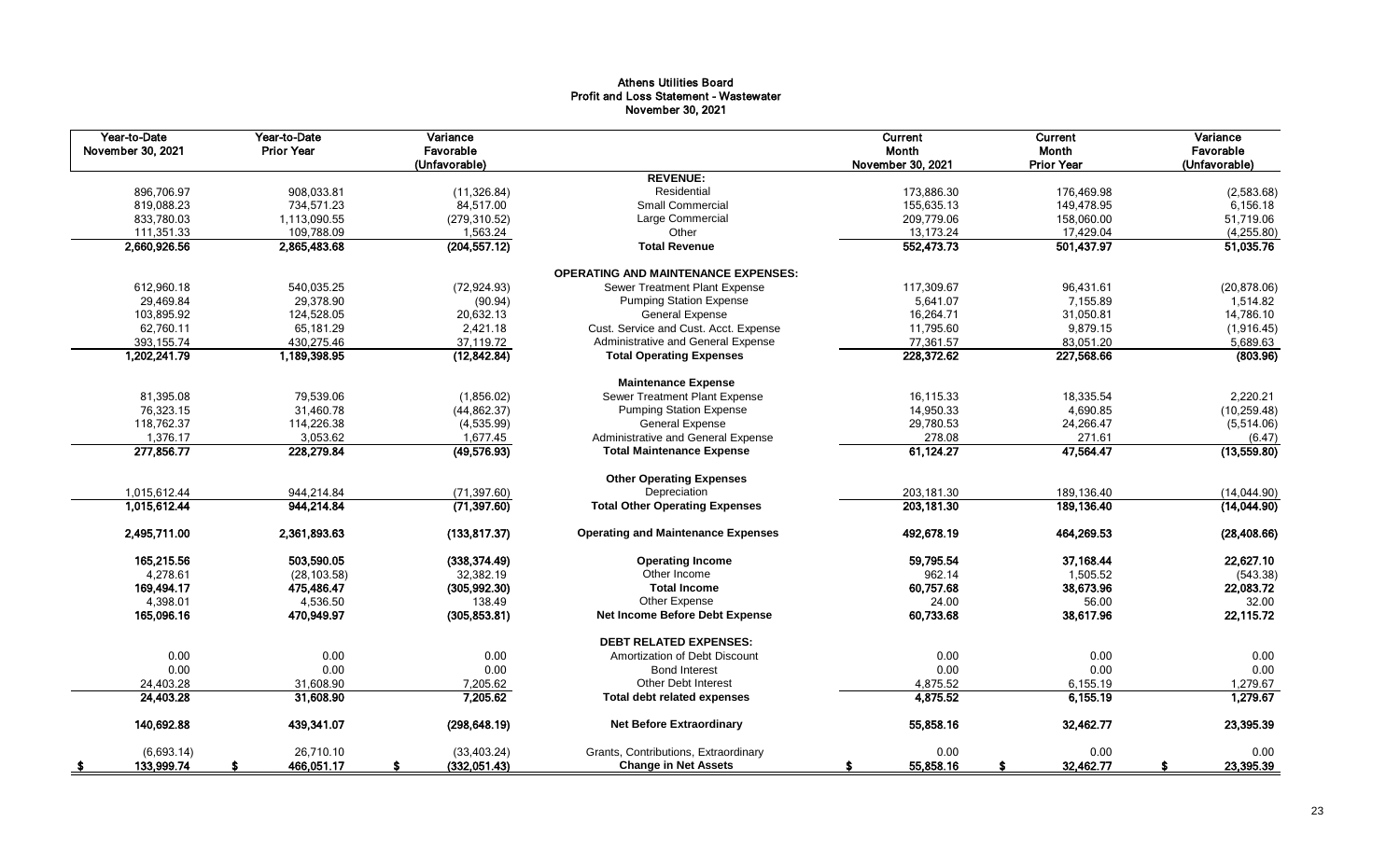## Athens Utilities Board Budget Comparison - Wastewater November 30, 2021

| Year-to-Date<br>November 30, 2021 | Year-to-Date<br><b>Budget</b> | $Y-T-D$<br>Variance     | <b>Description</b>                          | <b>Current Month</b><br>November 30, 2021 | <b>Monthly</b><br><b>Budget</b> | <b>Budget</b><br>Variance |
|-----------------------------------|-------------------------------|-------------------------|---------------------------------------------|-------------------------------------------|---------------------------------|---------------------------|
|                                   |                               |                         |                                             |                                           |                                 |                           |
|                                   |                               |                         | <b>REVENUE:</b>                             |                                           |                                 |                           |
| 896,706.97<br>819,088.23          | 891,557.34<br>742,417.38      | 5,149.63<br>76,670.85   | Residential<br>Small Commercial             | 173,886.30<br>155,635.13                  | 174,753.97<br>150,506.59        | (867.67)<br>5,128.54      |
| 833,780.03                        | 966,028.30                    |                         | Large Commercial                            | 209,779.06                                | 202,189.47                      | 7,589.59                  |
| 111,351.33                        |                               | (132, 248.27)           | Other                                       | 13,173.24                                 | 16,630.78                       | (3, 457.54)               |
| 2,660,926.56                      | 106,514.12<br>2,706,517.14    | 4,837.21<br>(45,590.58) | <b>Total Revenue</b>                        | 552,473.73                                | 544,080.80                      | 8,392.93                  |
|                                   |                               |                         |                                             |                                           |                                 |                           |
|                                   |                               |                         | <b>OPERATING AND MAINTENANCE EXPENSES:</b>  |                                           |                                 |                           |
| 612,960.18                        | 591,427.62                    | (21, 532.56)            | Sewer Treatment Plant Expense               | 117,309.67                                | 108,398.06                      | (8,911.61)                |
| 29,469.84                         | 37,348.23                     | 7,878.39                | <b>Pumping Station Expense</b>              | 5,641.07                                  | 7,554.66                        | 1,913.59                  |
| 103,895.92                        | 132,748.82                    | 28,852.90               | <b>General Expense</b>                      | 16,264.71                                 | 24,785.76                       | 8,521.05                  |
| 62,760.11                         | 60,507.85                     | (2,252.26)              | Customer Service and Customer Acct. Expense | 11,795.60                                 | 12,123.04                       | 327.44                    |
| 393, 155.74                       | 452,532.87                    | 59,377.13               | Administrative and General Expense          | 77,361.57                                 | 95,120.07                       | 17,758.50                 |
| 1,202,241.79                      | 1,274,565.39                  | 72,323.60               | <b>Total Operating Expenses</b>             | 228,372.62                                | 247,981.58                      | 19,608.96                 |
|                                   |                               |                         | <b>Maintenance Expense</b>                  |                                           |                                 |                           |
| 81,395.08                         | 81,695.34                     | 300.26                  | Sewer Treatment Plant Expense               | 16,115.33                                 | 16,702.40                       | 587.07                    |
| 76,323.15                         | 34,407.97                     | (41, 915.18)            | <b>Pumping Station Expense</b>              | 14,950.33                                 | 6,496.61                        | (8,453.72)                |
| 118,762.37                        | 129,193.72                    | 10,431.35               | <b>General Expense</b>                      | 29,780.53                                 | 25,736.14                       | (4,044.39)                |
| 1,376.17                          | 2,048.89                      | 672.72                  | Administrative and General Expense          | 278.08                                    | 410.50                          | 132.42                    |
| 277,856.77                        | 247,345.92                    | (30, 510.85)            | <b>Total Maintenance Expense</b>            | 61,124.27                                 | 49,345.64                       | (11, 778.63)              |
|                                   |                               |                         |                                             |                                           |                                 |                           |
|                                   |                               |                         | <b>Other Operating Expenses</b>             |                                           |                                 |                           |
| 1,015,612.44                      | 874,041.73                    | (141, 570.71)           | Depreciation                                | 203,181.30                                | 176,797.80                      | (26, 383.50)              |
| 1,015,612.44                      | 874,041.73                    | (141, 570.71)           | <b>Total Other Operating Expenses</b>       | 203,181.30                                | 176,797.80                      | (26, 383.50)              |
| 2,495,711.00                      | 2,395,953.04                  | (99, 757.96)            | <b>Operating and Maintenance Expenses</b>   | 492,678.19                                | 474,125.02                      | (18, 553.17)              |
| 165,215.56                        | 310,564.10                    | (145, 348.54)           | <b>Operating Income</b>                     | 59,795.54                                 | 69,955.78                       | (10, 160.24)              |
| 4,278.61                          | (8,011.14)                    | 12,289.75               | Other Income                                | 962.14                                    | (950.91)                        | 1,913.05                  |
| 169,494.17                        | 302,552.96                    | (133,058.79)            | <b>Total Income</b>                         | 60,757.68                                 | 69,004.88                       | (8, 247.20)               |
| 4,398.01                          | 5,222.34                      | 824.33                  | Other Expense                               | 24.00                                     | 35.00                           | 11.00                     |
| 165,096.16                        | 297,330.62                    | (132, 234.46)           | Net Income Before Debt Expense              | 60,733.68                                 | 68,969.87                       | (8, 236.19)               |
|                                   |                               |                         | <b>DEBT RELATED EXPENSES:</b>               |                                           |                                 |                           |
|                                   |                               |                         |                                             |                                           |                                 |                           |
| 0.00                              | 0.00                          | 0.00                    | Amortization of Debt Discount               | 0.00                                      | 0.00                            | 0.00                      |
| 0.00                              | 0.00                          | 0.00                    | <b>Bond Interest</b>                        | 0.00                                      | 0.00                            | 0.00                      |
| 24,403.28                         | 54,840.17                     | 30,436.89               | Other Debt Interest                         | 4,875.52                                  | 11,368.54                       | 6,493.02                  |
| 24,403.28                         | 54,840.17                     | 30,436.89               | <b>Total debt related expenses</b>          | 4,875.52                                  | 11,368.54                       | 6,493.02                  |
| 140,692.88                        | 242,490.46                    | (101, 797.58)           | <b>Net Before Extraordinary</b>             | 55,858.16                                 | 57,601.33                       | (1,743.17)                |
| (6,693.14)                        | 250,155.21                    | (256, 848.35)           | Grants, Contributions, Extraordinary        | 0.00                                      | 50,031.04                       | (50,031.04)               |
| 133,999.74<br>\$                  | \$<br>492,645.67              | \$<br>(358, 645.93)     | <b>Change in Net Assets</b>                 | 55,858.16<br>\$                           | \$<br>107,632.37                | \$<br>(51, 774.21)        |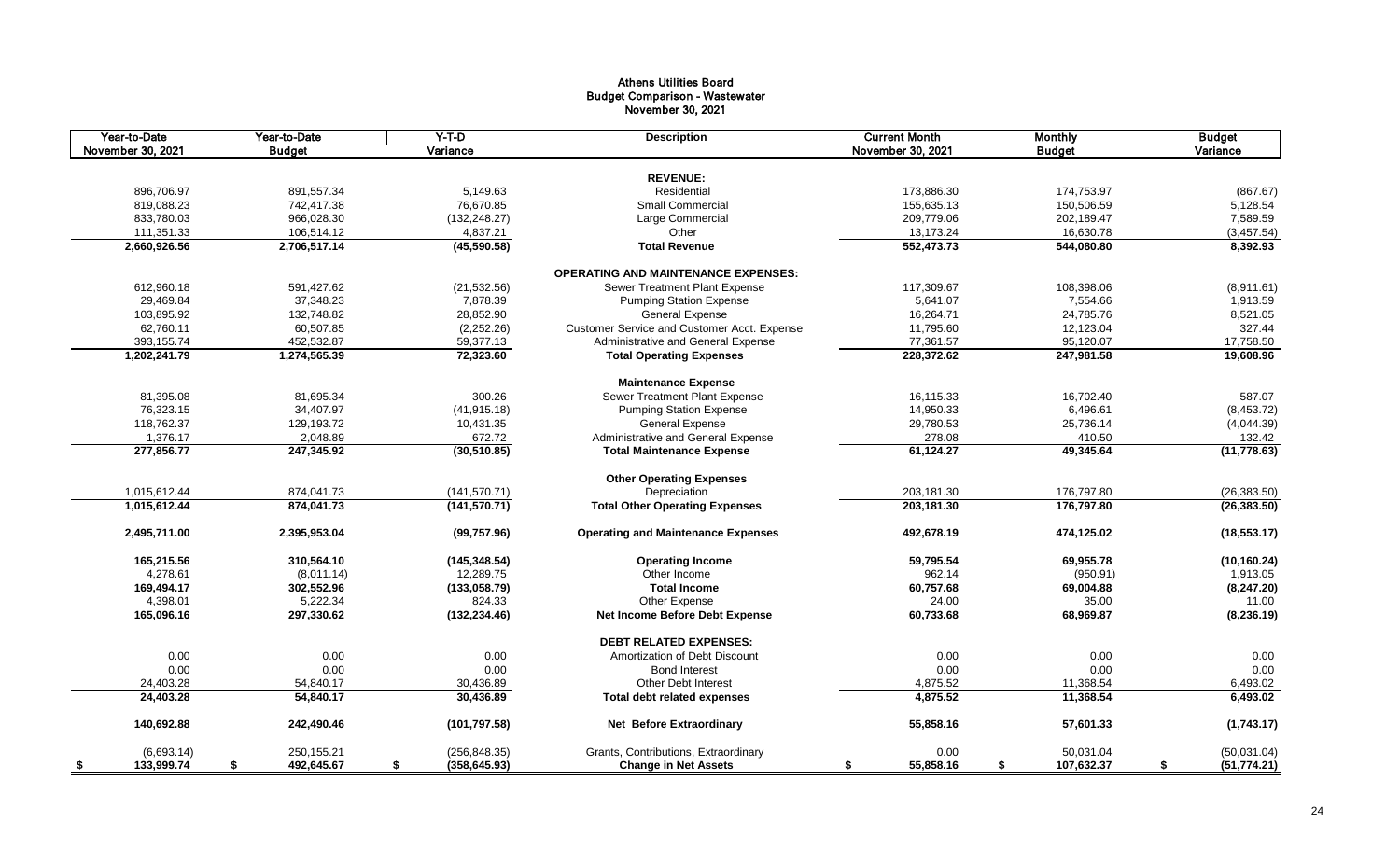## **Athens Utilities Board Wastewater Division STATEMENTS OF CASH FLOWS November 30, 2021**

|      | Year-to-Date<br><b>November 30, 2021</b> | Year-to-Date<br><b>Prior Year</b> | Variance         | NUVUNDU JU. LUL                                                 | <b>Month to Date</b><br><b>November 30, 2021</b> | <b>Month to Date</b><br><b>Prior Year</b> |    | Variance      |
|------|------------------------------------------|-----------------------------------|------------------|-----------------------------------------------------------------|--------------------------------------------------|-------------------------------------------|----|---------------|
|      |                                          |                                   |                  | <b>CASH FLOWS FROM OPERATING ACTIVITIES:</b>                    |                                                  |                                           |    |               |
|      | 140,692.88                               | 439,341.07                        | (298, 648.19)    | Net Operating Income                                            | 55,858.16                                        | 32,462.77                                 |    | 23,395.39     |
|      |                                          |                                   |                  | <b>Adjustments to Reconcile Operating Income</b>                |                                                  |                                           |    |               |
|      |                                          |                                   |                  | to Net Cash Provided by Operations:                             |                                                  |                                           |    |               |
|      | 1,015,612.44                             | 944,214.84                        | 71,397.60        | Depreciation                                                    | 203,181.30                                       | 189,136.40                                |    | 14,044.90     |
|      |                                          |                                   |                  | <b>Changes in Assets and Liabilities:</b>                       |                                                  |                                           |    |               |
|      | (59,695.30)                              | 110.080.12                        | (169, 775.42)    | <b>Accounts Receivable</b>                                      | (38, 832.65)                                     | 10.427.85                                 |    | (49, 260.50)  |
|      | 371.70                                   | 0.00                              | 371.70           | Due from (to) Other Divisions                                   | 0.00                                             | 0.00                                      |    | 0.00          |
|      | 0.00                                     | 0.00                              | 0.00             | Short Term Notes to Other Divisions                             | 0.00                                             | 0.00                                      |    | 0.00          |
|      | (103, 371.34)                            | (101, 741.59)                     | (1,629.75)       | <b>Prepaid Expenses</b>                                         | 14,371.23                                        | 15,034.54                                 |    | (663.31)      |
|      | (15, 251.32)                             | (48, 157.85)                      | 32,906.53        | <b>Deferred Pension Outflows</b>                                | 0.00                                             | 159.749.66                                |    | (159, 749.66) |
|      | 51,611.63                                | 9,289.51                          | 42,322.12        | Materials and Supplies                                          | (4,230.67)                                       | (821.87)                                  |    | (3,408.80)    |
|      | (13,621.52)                              | 6.830.29                          | (20, 451.81)     | <b>Accounts Payable</b>                                         | 2,261.01                                         | 49.859.14                                 |    | (47,598.13)   |
|      | (2,553.66)                               | (2,975.24)                        | 421.58           | <b>Accrued Liabilities</b>                                      | (4.52)                                           | (127.24)                                  |    | 122.72        |
|      | 34,756.17                                | (228, 854.09)                     | 263,610.26       | <b>Retirements and Salvage</b>                                  | 6,061.84                                         | (174, 347.60)                             |    | 180,409.44    |
|      | (2,455.00)                               | (60.00)                           | (2,395.00)       | <b>Customer Deposits</b>                                        | (370.00)                                         | (115.00)                                  |    | (255.00)      |
|      | (123, 303.97)                            | (77, 887.85)                      | (45, 416.12)     | <b>Net Pension Liability</b>                                    | 19,793.61                                        | (141, 743.13)                             |    | 161,536.74    |
|      | 0.00                                     | 0.00                              | 0.00             | <b>Deferred Pension Inflows</b>                                 | 0.00                                             | 0.00                                      |    | 0.00          |
|      | 922,792.71                               | 1,050,079.21                      | (127, 286.50)    | <b>Total Cash from Operating Activities</b>                     | 258,089.31                                       | 139,515.52                                |    | 118,573.79    |
|      |                                          |                                   |                  |                                                                 |                                                  |                                           |    |               |
|      |                                          |                                   |                  | <b>CASH FLOWS FROM NONCAPITAL FINANCING ACTIVITIES:</b>         |                                                  |                                           |    |               |
|      | 0.00                                     | 0.00                              | 0.00             | Changes in Bonds payable                                        | 0.00                                             | 0.00                                      |    | 0.00          |
|      | (58,990.25)                              | (57, 598.48)                      | (1,391.77)       | Changes in Notes Payable                                        | (11, 845.05)                                     | (11, 565.58)                              |    | (279.47)      |
|      | (58,990.25)                              | (57, 598.48)                      | (1,391.77)       | <b>Total Cash from Noncapital Financing Activities</b>          | (11, 845.05)                                     | (11, 565.58)                              |    | (279.47)      |
|      |                                          |                                   |                  | <b>CASH FROM INVESTING ACTIVITIES:</b>                          |                                                  |                                           |    |               |
|      | 0.00                                     | 0.00                              | 0.00             | <b>Prior Period Adjustment</b>                                  | 0.00                                             | 0.00                                      |    | 0.00          |
|      | (6,693.14)                               | 26,710.10                         | (33, 403.24)     | Grants Contributions & Other Extraordinary                      | 0.00                                             | 0.00                                      |    | 0.00          |
|      | 0.00                                     | 0.00                              | 0.00             | <b>Adjust Net Pension Obligation</b>                            | 0.00                                             | 0.00                                      |    | 0.00          |
|      | (507, 132.25)                            | (1,058,642.51)                    | 551,510.26       | Changes in Sewer Utility Plant                                  | (50, 643.63)                                     | (43,320.78)                               |    | (7,322.85)    |
|      | (513, 825.39)                            | (1,031,932.41)                    | 518,107.02       | <b>Total Cash from Capital and Related Investing Activities</b> | (50, 643.63)                                     | (43, 320.78)                              |    | (7,322.85)    |
|      | 349,977.07                               | \$<br>(39, 451.68)                | \$<br>389,428.75 | <b>Net Changes in Cash Position</b>                             | 195,600.63                                       | \$<br>84,629.16                           | \$ | 110,971.47    |
|      |                                          |                                   |                  |                                                                 |                                                  |                                           |    |               |
|      | 4,434,234.85                             | 4,519,440.75                      | (85, 205.90)     | Cash at Beginning of Period                                     | 4,588,611.29                                     | 4,395,359.91                              |    | 193,251.38    |
|      | 4,784,211.92                             | 4,479,989.07                      | 304,222.85       | Cash at End of Period                                           | 4,784,211.92                                     | 4,479,989.07                              |    | 304,222.85    |
| - \$ | 349,977.07                               | \$<br>(39, 451.68)                | \$<br>389,428.75 | <b>Changes in Cash and Equivalents</b>                          | 195,600.63                                       | \$<br>84,629.16                           | S  | 110,971.47    |

**Long-Term Debt** \$13,029,567.80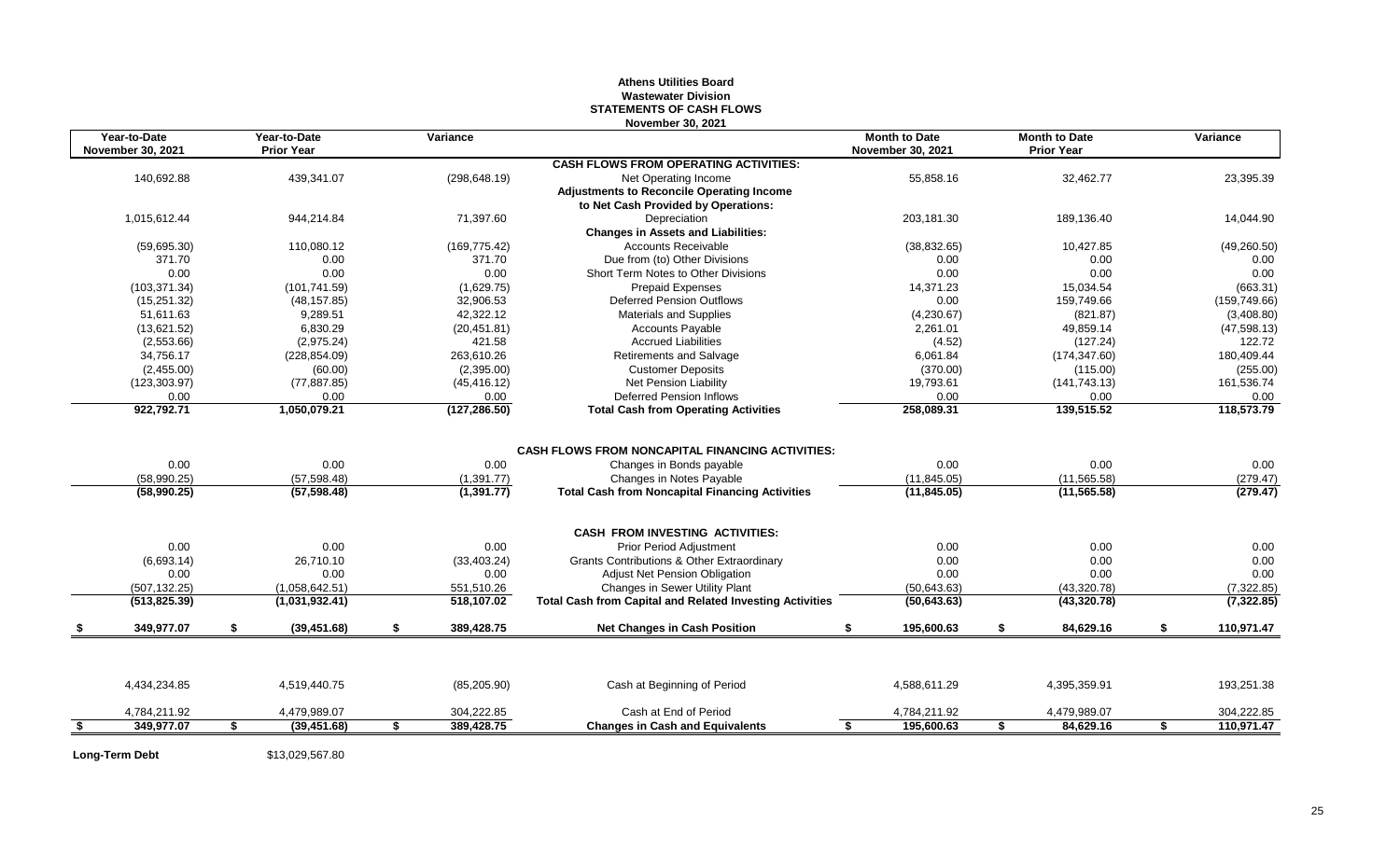#### Athens Utilities Board Statistics Report November 30, 2021

## Wastewater:

| wasiewalei.                 |              |       |        |            |
|-----------------------------|--------------|-------|--------|------------|
|                             | Current      | Prior | %      | # Accounts |
| <b>INumber of services:</b> | <b>Month</b> | Year  | Change | Change     |
| Residential - Inside City   | 4,435        | 4,385 | 1.14%  | 50         |
| Residential - Outside City  |              | 67    | 7.46%  |            |
| Commercial - Inside City    | 942          | 941   | 0.11%  |            |
| Commercial - Outside City   |              |       | 0.00%  |            |
| <b>Total Services</b>       | 5.453        | 5,397 | 1.04%  | <b>561</b> |

| <b>ISales Volumes:</b>     | <b>Current Month</b> | Year-to-Date      |           |            |                   |          |
|----------------------------|----------------------|-------------------|-----------|------------|-------------------|----------|
| Gallonsx100                | 11/30/2021           | <b>Prior Year</b> | Change    | 11/30/2021 | <b>Prior Year</b> | Change   |
| Residential - Inside City  | 147,691              | 150,569           | $-1.91\%$ | 788,112    | 800,726           | $-1.58%$ |
| Residential - Outside City | 2,971                | 4,764             | $-37.64%$ | 15,611     | 16,803            | $-7.09%$ |
| Commercial - Inside City   | 222,682              | 213,062           | 4.52%ll   | 1,172,906  | 1,084,104         | 8.19%    |
| Commercial - Outside City  | 9.424                | 6,048             | 55.82%    | 44,926     | 39,117            | 14.85%   |
|                            | 382,768              | 374,443           | 2.22%     | 2,021,555  | 1,940,750         | 4.16%    |

| Employment         |                          |                   |                   |
|--------------------|--------------------------|-------------------|-------------------|
|                    | <b>November 30, 2021</b> | <b>Prior Year</b> | <b>Difference</b> |
| Employee Headcount | 18.00                    | 18.00             | 0.00              |
| <b>IFTE</b>        | 17.77                    | 18.84             | $-1.07$           |
| IY-T-D FTE         | 18.76                    | 19.63             | $-0.87$           |

| Total Company Employment |                          |                   |                   |  |  |  |  |  |  |  |  |
|--------------------------|--------------------------|-------------------|-------------------|--|--|--|--|--|--|--|--|
|                          | <b>November 30, 2021</b> | <b>Prior Year</b> | <b>Difference</b> |  |  |  |  |  |  |  |  |
| Company Total Headcount: | 97.00                    | 99.00             | $-2.00$           |  |  |  |  |  |  |  |  |
| Company Total FTE        | 102.93                   | 104.76            | $-1.83$           |  |  |  |  |  |  |  |  |
| Company Y-T-D FTE        | 106.55                   | 107.48            | $-0.93$           |  |  |  |  |  |  |  |  |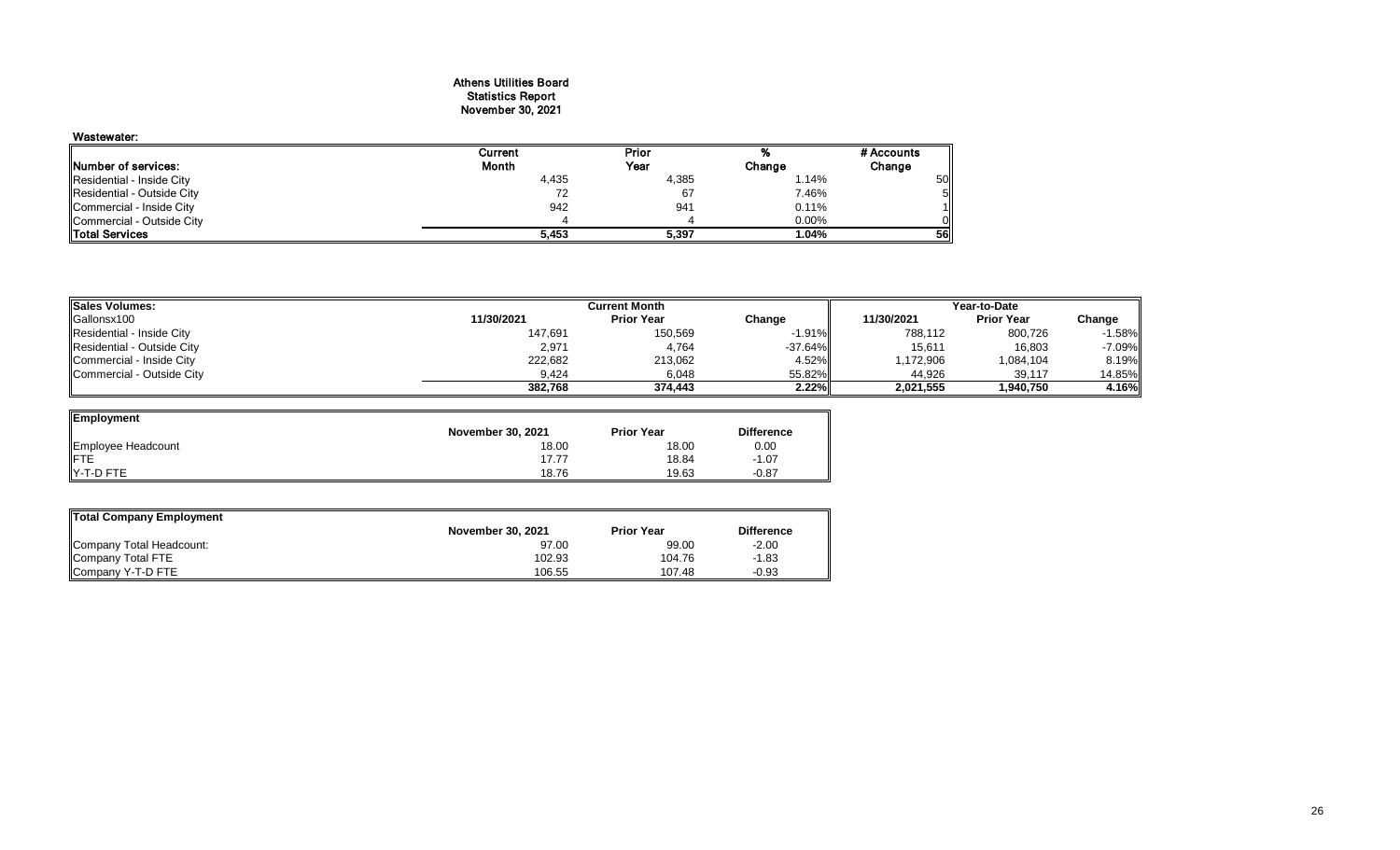#### **Athens Utilities Board Wastewater Division Capital Budget Month Ending as of November 30, 2021**

|                                                        |    | <b>Budget</b>                           | <b>Actual</b> | <b>Variance to Date</b><br>Favorable<br>(Unfavorable) | <b>Estimated</b><br>% Project<br><b>Completion</b> | <b>Percent Budget</b><br><b>Expended</b> |
|--------------------------------------------------------|----|-----------------------------------------|---------------|-------------------------------------------------------|----------------------------------------------------|------------------------------------------|
| <b>Planned Capital Improvements:</b>                   |    |                                         |               |                                                       |                                                    |                                          |
| Replace Oostanaula Plant Truck #41 (2012)              |    | 40,000                                  |               | 40,000                                                |                                                    |                                          |
| Replace Maint Truck #51 (2015 F250)                    |    | 45,000                                  |               | 45,000                                                |                                                    |                                          |
| Replace Oost. WW Plant Cart (2016)                     |    | 15,000                                  |               | 15,000                                                |                                                    |                                          |
| Replace Cedar Springs Pump Station                     |    | 750,000                                 | 6,345         | 743,655                                               |                                                    | 0.85%                                    |
| Sterling Road PS Reno (pump #1 and flow ctrls)         |    | 75,000                                  |               | 75,000                                                |                                                    |                                          |
| <b>Emergency Generator Sterling Rd</b>                 |    | 175,000                                 |               | 175,000                                               |                                                    |                                          |
| Cedar Springs PS Force Main (dedicated line to WWTP)** |    | 450,000                                 |               | 450,000                                               |                                                    |                                          |
| NMC WWTP UV Bulbs                                      |    | 15,000                                  |               | 15,000                                                |                                                    |                                          |
| Replace Clarifier Brush System - Oostanaula            |    | 55,000                                  | 76,500        | (21,500)                                              |                                                    | 139.09%                                  |
| Oostanaula WWTP Refurbishment                          |    | 125,000                                 | 37,479        | 87,521                                                |                                                    | 29.98% Continuous                        |
| NMC WWTP Refurbishment                                 |    | 100,000                                 | 738           | 99,262                                                |                                                    | 0.74% Continuous                         |
| Admin and Operators Buildings Maint. - Oost.           |    | 10,000                                  |               | 10,000                                                |                                                    | Continuous                               |
| Laboratory Equipment                                   |    | 15,000                                  | 1,619         | 13,381                                                |                                                    | 10.79% Continuous                        |
| <b>Lift Station Rehabilitation</b>                     |    | 35,000                                  |               | 35,000                                                |                                                    | Continuous                               |
| <b>Field and Safety Equipment</b>                      |    | 15,000                                  | 3,118         | 11,882                                                |                                                    | 20.79% Continuous                        |
| <b>Collection System Rehab</b>                         |    | 500,000                                 | 141,620       | 358,380                                               |                                                    | 28.32% Continuous                        |
| <b>Material Donations</b>                              |    | 5,000                                   | 454           | 4,546                                                 |                                                    | 9.08% Continuous                         |
| Technology (SCADA, Computers)                          |    | 35,000                                  | 8,578         | 26,422                                                |                                                    | 24.51% Continuous                        |
| Services                                               |    | 200,000                                 | 87,102        | 112,898                                               |                                                    | 43.55% Continuous                        |
| Extensions                                             |    | 25,000                                  | 75            | 24,925                                                |                                                    | 0.30% Continuous                         |
| <b>Grinder Pump Core Replacements</b>                  |    | 140,000                                 | 23,680        | 116,320                                               |                                                    | 16.91% Continuous                        |
| Manhole Rehabilitation                                 |    | 12,000                                  | 5,146         | 6,854                                                 |                                                    | 42.88% Continuous                        |
| <b>Rehabilitation of Services</b>                      |    | 75,000                                  | 36,449        | 38,551                                                |                                                    | 48.60% Continuous                        |
| IT Core (Servers, mainframe, etc.)                     |    | 20,000                                  |               | 20,000                                                |                                                    | Continuous                               |
| <b>Total Planned Capital Improvements:</b>             | \$ | 2,932,000 \$                            | 428,902 \$    | 2,503,098                                             |                                                    |                                          |
| <b>Other Assets:</b>                                   |    |                                         |               |                                                       |                                                    |                                          |
| Other                                                  |    |                                         |               |                                                       |                                                    |                                          |
| <b>Total Other Assets</b>                              | S  | - \$                                    | $-5$          |                                                       |                                                    |                                          |
| Totals:                                                | \$ | 2,932,000<br>\$                         | 428,902 \$    | 2,503,098                                             |                                                    |                                          |
|                                                        |    | Percentage of Budget Spent Year-to-date |               | 14.63%                                                | <b>Fiscal Year</b>                                 | 41.67%                                   |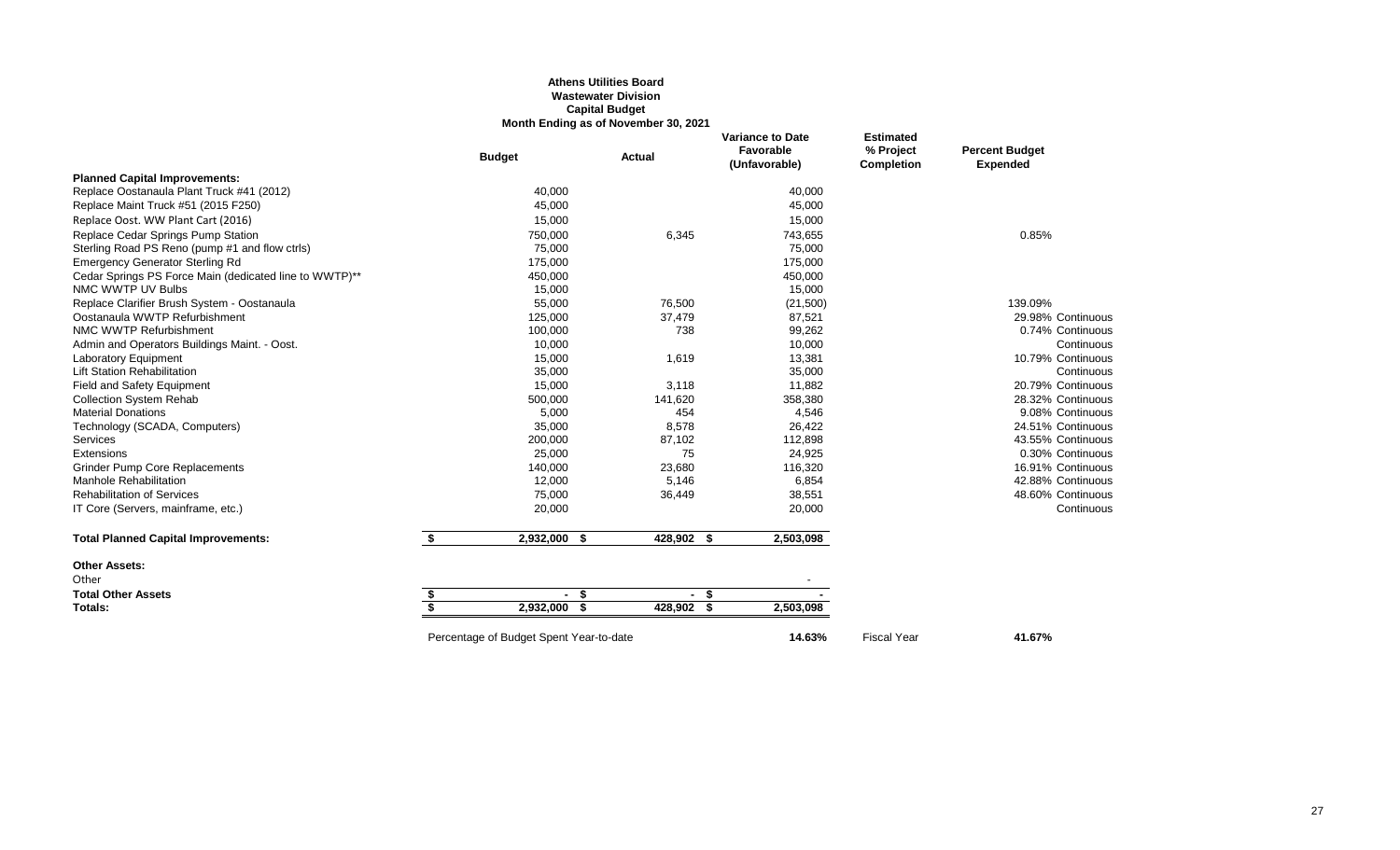|                       |                   |                    | <b>ATHENS UTILITIES BOARD</b>                  |                         |    |                |     |            |
|-----------------------|-------------------|--------------------|------------------------------------------------|-------------------------|----|----------------|-----|------------|
|                       |                   |                    | <b>FIBER</b><br><b>BALANCE SHEET</b>           |                         |    |                |     |            |
|                       |                   |                    | November 30, 2021                              |                         |    |                |     |            |
|                       |                   |                    |                                                |                         |    |                |     | Change     |
| <b>Current Period</b> | Year-to-Date      | <b>Change from</b> |                                                | <b>Current Period</b>   |    | Prior          |     | from prior |
| November 30, 2021     | <b>Prior Year</b> | <b>Prior Year</b>  |                                                | <b>January 31, 2016</b> |    | Month          |     | Month      |
|                       |                   |                    | <b>Assets</b>                                  |                         |    |                |     |            |
| 222,269.35            | 123,228.61        | 99,040.74          | Fiber Utility Plant, at Cost                   | 222,269.35              |    | 222,269.35     |     |            |
| 53,242.75             | 42,369.14         | 10,873.61          | Less: Accumulated Depreciation                 | 53,242.75               |    | 52,172.55      |     | 1,070.20   |
| 169,026.60            | 80,859.47         | 88,167.13          | <b>Net Fiber Utility Plant</b>                 | 169,026.60              |    | 170,096.80     |     | (1,070.20) |
|                       |                   |                    |                                                |                         |    |                |     |            |
|                       |                   |                    | <b>Current Assets</b>                          |                         |    |                |     |            |
| 219,400.85            | 210,880.45        | 8,520.40           | Cash                                           | 219,400.85              |    | 217,816.25     |     | 1,584.60   |
| 335.00                | 4,199.00          | (3,864.00)         | <b>Accounts Receivable</b>                     | 335.00                  |    | (915.00)       |     | 1,250.00   |
| 219,735.85            | 215,079.45        | 4,656.40           | <b>Total Current Assets</b>                    | 219,735.85              |    | 216,901.25     |     | 2,834.60   |
| \$<br>388,762.45      | 295,938.92        | 92,823.53          | <b>Total Assets</b>                            | 388,762.45              | S. | 386,998.05     | \$. | 1,764.40   |
|                       |                   |                    |                                                |                         |    |                |     |            |
|                       |                   |                    | <b>Liabilities</b>                             |                         |    |                |     |            |
| $\sim$                | $\blacksquare$    |                    | Payable to Other Divisions                     | $\blacksquare$          |    | $\blacksquare$ |     |            |
| 388,762.45            | 295,938.92        | 92,823.53          | Net Position                                   | 388,762.45              |    | 386,998.05     |     | 1,764.40   |
| \$<br>388,762.45      | 295,938.92        | \$<br>92,823.53    | <b>Total Liabilities and Retained Earnings</b> | \$<br>388,762.45        | S  | 386,998.05     | \$  | 1,764.40   |
|                       |                   |                    |                                                |                         |    |                |     |            |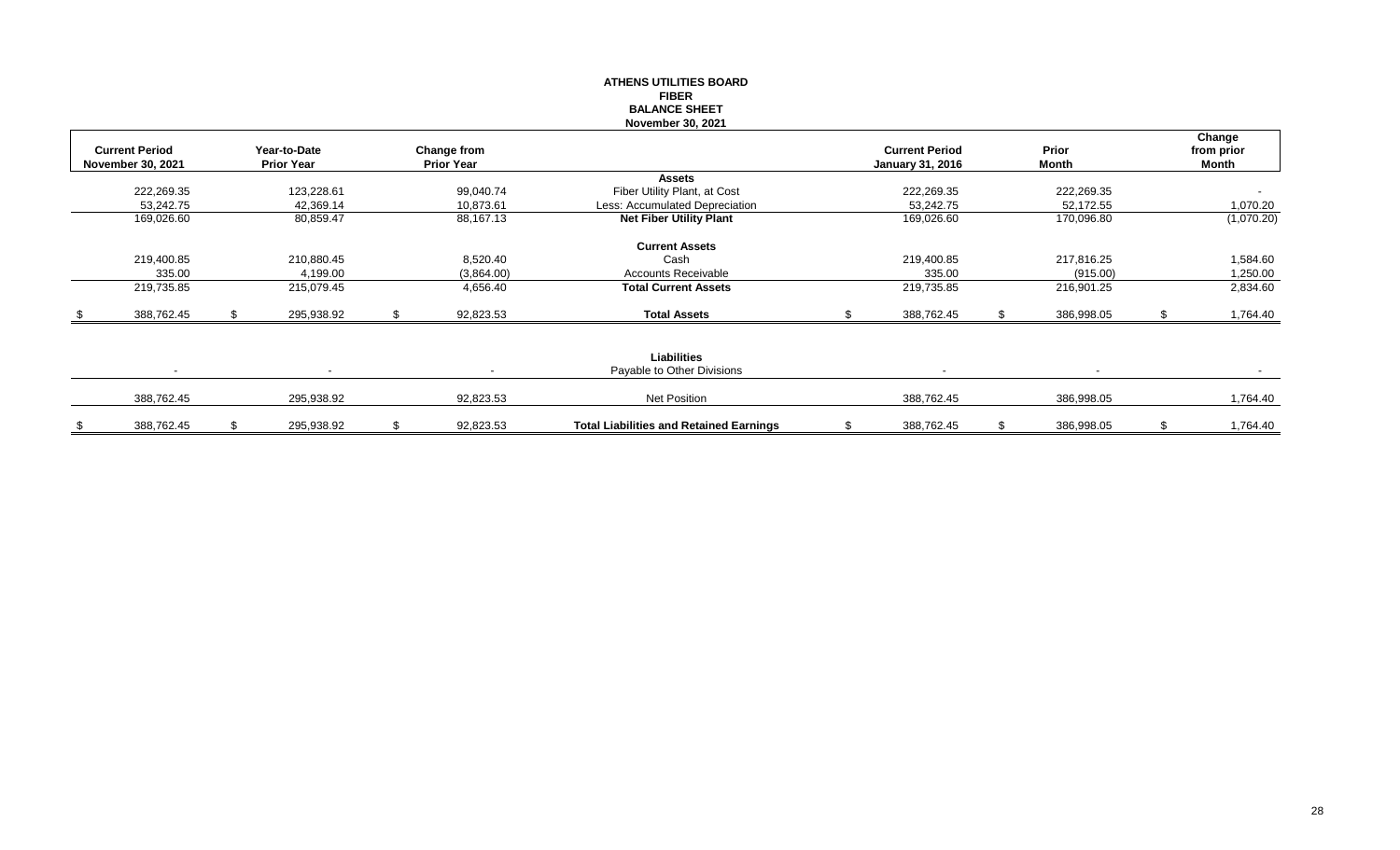|                                   |                                   |                                        | November 30, 2021                                                   |                                       |          |                                       |                          |
|-----------------------------------|-----------------------------------|----------------------------------------|---------------------------------------------------------------------|---------------------------------------|----------|---------------------------------------|--------------------------|
| Year-to-Date<br>November 30, 2021 | Year-to-Date<br><b>Prior Year</b> | Variance<br>Favorable<br>(Unfavorable) |                                                                     | Current<br>Month<br>November 30, 2021 |          | Current<br>Month<br><b>Prior Year</b> |                          |
| 48,945.00                         | 52,295.00                         | (3,350.00)                             | Revenue                                                             |                                       | 8,669.00 | 10,349.00                             | (1,680.00)               |
|                                   |                                   |                                        | <b>Operating and Maintenance Expenses</b>                           |                                       |          |                                       |                          |
| 2,238.21                          | 2,095.89                          | (142.32)                               | Overhead Line Expense                                               |                                       | 1,466.36 | 1,894.05                              | 427.69                   |
| 8,550.35                          | 655.35. ا                         | (6,895.00)                             | Administrative and General Expense                                  |                                       | 331.07   | 331.07                                | $\sim$                   |
| 14,840.90                         | 19,639.32                         | 4,798.42                               | <b>Telecom Expense</b>                                              |                                       | 4,085.61 | 5,435.12                              | 1,349.51                 |
| \$<br>25,629.46                   | \$<br>23,390.56                   | \$<br>(2, 238.90)                      | <b>Total Operating and Maintenance Expenses</b>                     |                                       | 5,883.04 | \$<br>7,660.24                        | \$<br>1,777.20           |
| 207.89                            | 327.75                            | (119.86)                               | Interest Income                                                     |                                       | 48.64    | 68.00                                 | (19.36)                  |
|                                   |                                   |                                        | <b>Other Operating Expense</b>                                      |                                       |          |                                       |                          |
| 5,351.00                          | 2,967.45                          | (2,383.55)                             | <b>Depreciation Expense</b>                                         |                                       | 1,070.20 | 593.49                                | (476.71)                 |
| 18,172.43                         | 26,264.74                         | (8,092.31)                             | <b>Net Before Extraordinary</b>                                     |                                       | 1,764.40 | 2,163.27                              | (398.87)                 |
| \$<br>34,144.54<br>52,316.97      | \$<br>26,264.74                   | \$<br>34,144.54<br>26,052.23           | Grants, Contributions, Extraordinary<br><b>Change in Net Assets</b> | S                                     | 1,764.40 | \$<br>$\blacksquare$<br>2,163.27      | \$<br>$\sim$<br>(398.87) |

# Athens Utilities Board Profit and Loss Statement - Fiber